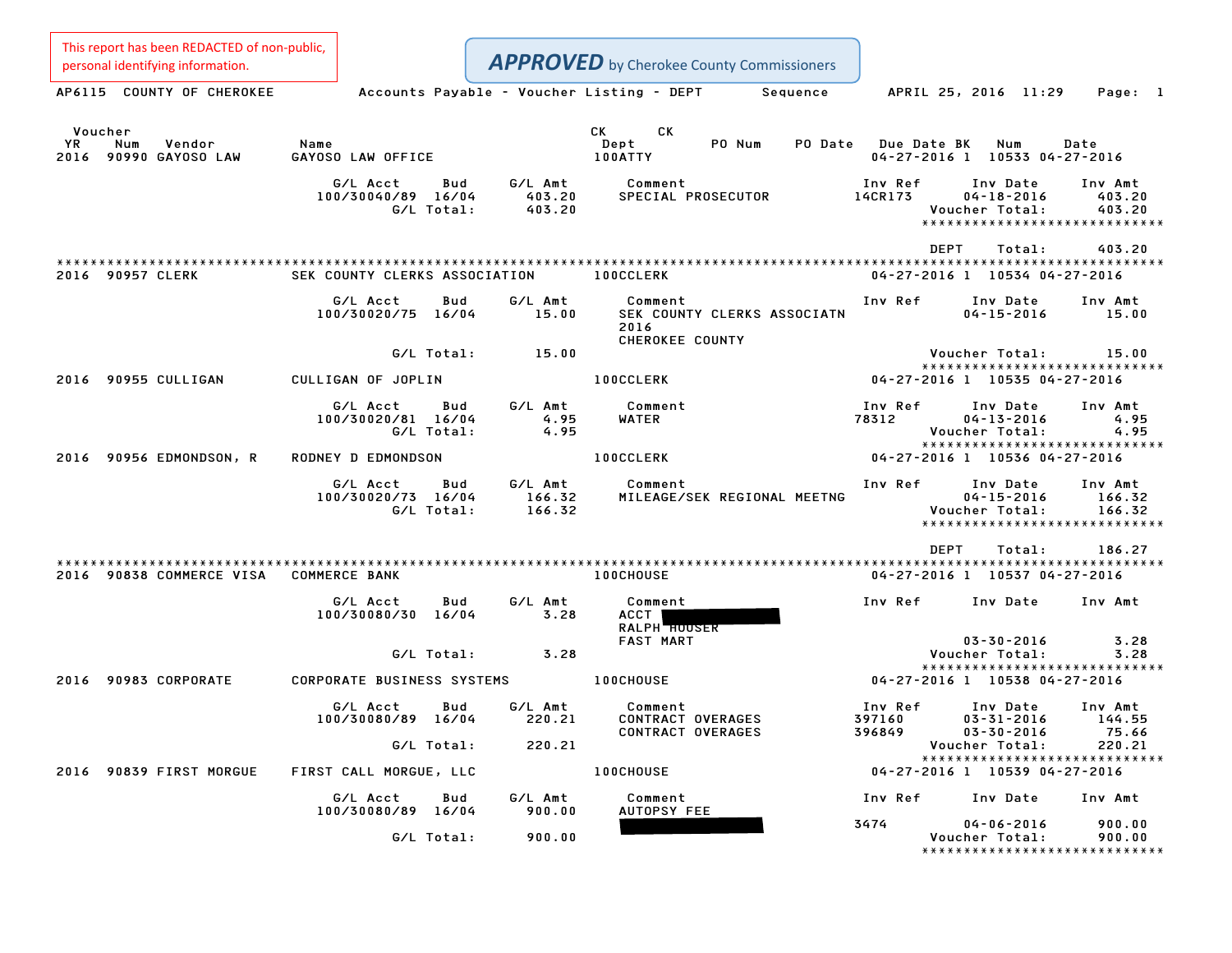|               | AP6115 COUNTY OF CHEROKEE            |                                                         |            |                     | Accounts Payable – Voucher Listing – DEPT         Sequence         APRIL 25, 2016  11:29 |                      |                                                                 | Page: 2             |
|---------------|--------------------------------------|---------------------------------------------------------|------------|---------------------|------------------------------------------------------------------------------------------|----------------------|-----------------------------------------------------------------|---------------------|
| Voucher<br>YR | Num<br>Vendor<br>2016 90840 FRONTIER | Name<br>FRONTIER FORENSICS PA                           |            |                     | <b>CK</b><br>CK<br>PO Num<br>Dept<br><b>100CHOUSE</b>                                    | PO Date Due Date BK  | Num<br>04-27-2016 1 10540 04-27-2016                            | Date                |
|               |                                      | G/L Acct<br>100/30080/89 16/04                          | Bud        | G/L Amt<br>1300.00  | Comment<br><b>AUTOPSY FEE</b>                                                            | Inv Ref              | Inv Date                                                        | Inv Amt             |
|               |                                      |                                                         |            |                     |                                                                                          | L1509107<br>L1512004 | $03 - 23 - 2016$<br>$03 - 23 - 2016$                            | 650.00<br>650.00    |
|               |                                      |                                                         | G/L Total: | 1300.00             |                                                                                          |                      | Voucher Total:                                                  | 1300.00             |
|               |                                      | 2016 90963 KS DEPT OF REVE KANSAS DEPARTMENT OF REVENUE |            |                     | <b>100CHOUSE</b>                                                                         |                      | *****************************<br>04-27-2016 1 10541 04-27-2016  |                     |
|               |                                      | G/L Acct<br>100/30080/73 16/04                          | Bud        | G/L Amt<br>444.42   | Comment<br>MILEAGE/DRIVERS LICENSE<br><b>BAXTER SPRINGS</b><br><b>MARCH 2016</b>         | Inv Ref<br>2016-10   | Inv Date<br>$04 - 15 - 2016$                                    | Inv Amt<br>444.42   |
|               |                                      |                                                         | G/L Total: | 444.42              |                                                                                          |                      | Voucher Total:                                                  | 444.42              |
|               |                                      | 2016 90967 PITNEY PURCHASE PITNEY BOWES PURCHASE POWER  |            |                     | <b>100CHOUSE</b>                                                                         |                      | ******************************<br>04-27-2016 1 10542 04-27-2016 |                     |
|               |                                      | G/L Acct<br>100/30080/89 16/04                          | Bud        | G/L Amt<br>10000.00 | Comment<br>ACCT I<br>POSTAGE REFILL<br>CHEROKEE COUNTY                                   | Inv Ref              | Inv Date<br>$04 - 18 - 2016$                                    | Inv Amt<br>10000.00 |
|               |                                      |                                                         | G/L Total: | 10000.00            |                                                                                          |                      | Voucher Total:                                                  | 10000.00            |
|               |                                      | 2016 90841 TRUE VALUE COL TRUE VALUE COLUMBUS           |            |                     | <b>100CHOUSE</b>                                                                         |                      | *****************************<br>04-27-2016 1 10543 04-27-2016  |                     |
|               |                                      | G/L Acct                                                | Bud        | G/L Amt             | Comment                                                                                  | Inv Ref              | Inv Date                                                        | Inv Amt             |
|               |                                      | 100/30080/80 16/04                                      |            | 147.78              | <b>SLOTANGLE</b>                                                                         | A271344              | $04 - 06 - 2016$                                                | 22.99               |
|               |                                      |                                                         | 16/04      |                     | PIPE CUTTER, COIL, ELBOW<br>CUTTWHEEL, DUST MASK,                                        | A271939<br>A271915   | $04 - 11 - 2016$<br>$04 - 11 - 2016$                            | 101.74<br>23.05     |
|               |                                      |                                                         | G/L Total: | 147.78              |                                                                                          |                      | Voucher Total:                                                  | 147.78              |
|               |                                      |                                                         |            |                     |                                                                                          |                      | *****************************                                   |                     |
|               |                                      |                                                         |            |                     |                                                                                          | <b>DEPT</b>          | Total:                                                          | 13015.69            |
|               |                                      |                                                         |            |                     |                                                                                          |                      |                                                                 |                     |
|               | 2016 90842 GOVERNMENT                | GOVERNMENT RESEARCH SERVICE                             |            |                     | 100COMM                                                                                  |                      | 04-27-2016 1 10544 04-27-2016                                   |                     |
|               |                                      | G/L Acct                                                | Bud        | G/L Amt             | Comment                                                                                  | Inv Ref              | Inv Date                                                        | Inv Amt             |
|               |                                      | 100/30010/89 16/04                                      |            | 106.50              | 2016 KS LEG HANDBOOK                                                                     | 12833                | $02 - 15 - 2016$                                                | 106.50              |
|               |                                      |                                                         | G/L Total: | 106.50              |                                                                                          |                      | Voucher Total:<br>*****************************                 | 106.50              |
|               |                                      |                                                         |            |                     |                                                                                          |                      |                                                                 |                     |
|               |                                      |                                                         |            |                     |                                                                                          | DEPT                 | Total:                                                          | 106.50              |
|               | 2016 90982 MANATRON                  | MANATRON, INC                                           |            |                     | 100COMP                                                                                  |                      | 04-27-2016 1 10545 04-27-2016                                   |                     |
|               |                                      | G/L Acct                                                | Bud        | G/L Amt             | Comment                                                                                  | Inv Ref              | Inv Date                                                        | Inv Amt             |
|               |                                      | 100/30150/89 16/04                                      |            | 3205.44             | SOFTWARE SUPPORT<br>$5/30/16 - 5/29/17$                                                  |                      | $03 - 29 - 2016$                                                | 3205.44             |
|               |                                      |                                                         | G/L Total: | 3205.44             |                                                                                          |                      | Voucher Total:                                                  | 3205.44             |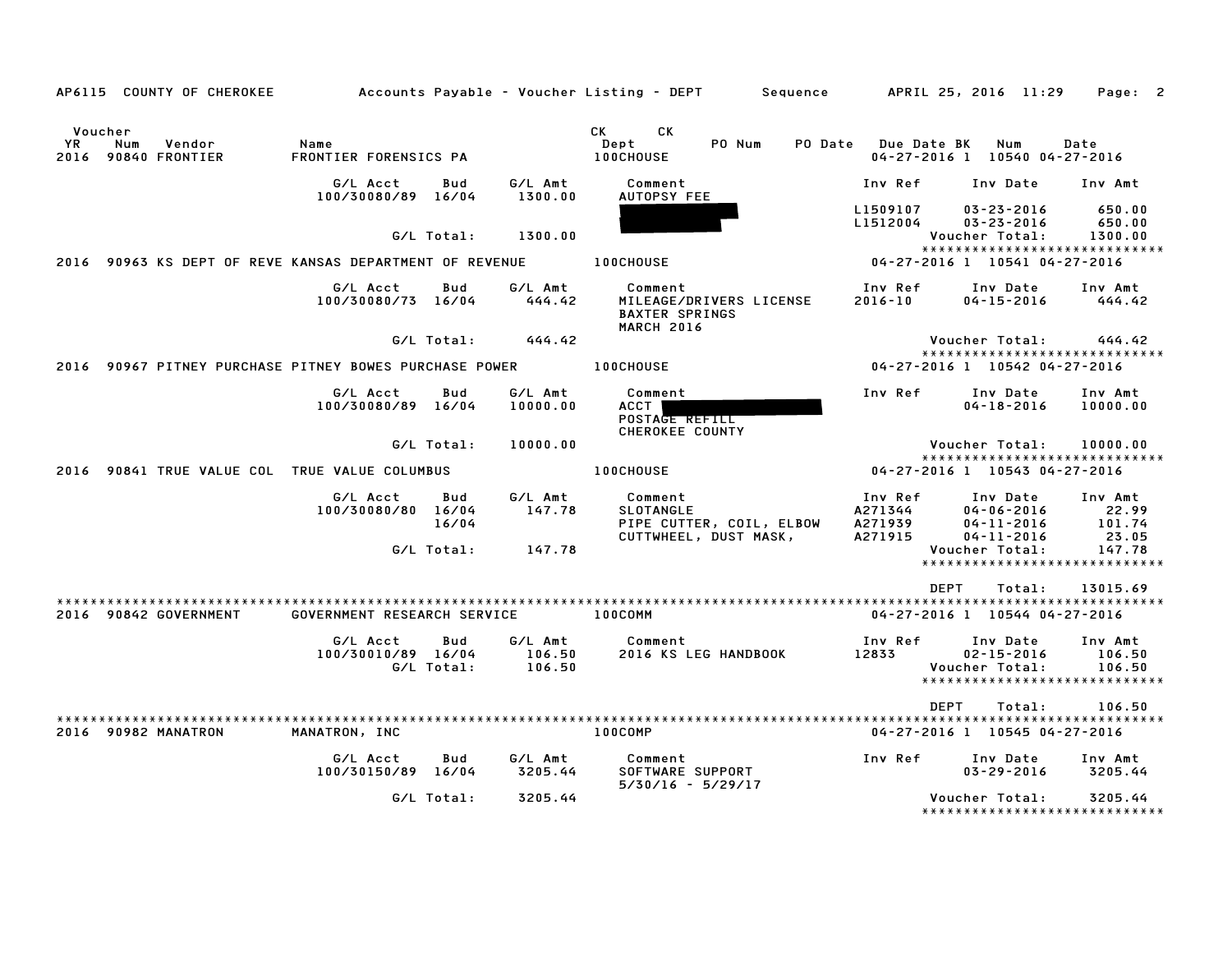|               | AP6115 COUNTY OF CHEROKEE              |                                                                                                                                                                                                            |                                                                                                                           | Accounts Payable – Voucher Listing – DEPT                                        | Sequence                                    | APRIL 25, 2016 11:29                                                                     | Page: 3                                    |
|---------------|----------------------------------------|------------------------------------------------------------------------------------------------------------------------------------------------------------------------------------------------------------|---------------------------------------------------------------------------------------------------------------------------|----------------------------------------------------------------------------------|---------------------------------------------|------------------------------------------------------------------------------------------|--------------------------------------------|
|               |                                        |                                                                                                                                                                                                            |                                                                                                                           |                                                                                  |                                             |                                                                                          |                                            |
| Voucher<br>YR | Num<br>Vendor<br>2016 90843 STRONGHOLD | Name<br>STRONGHOLD DATA                                                                                                                                                                                    |                                                                                                                           | Dept<br>PO Num<br>100COMP                                                        | PO Date                                     | СK<br>Num<br>Due Date BK<br>04-27-2016 1 10546 04-27-2016                                | СK<br>Date                                 |
|               |                                        | G/L Acct<br>100/30150/89 16/04<br>G/L Total:                                                                                                                                                               | Bud<br>G/L Amt<br>3800.00<br>3800.00                                                                                      | Comment<br>AGMT: MSP PLATINUM                                                    | Inv Ref<br>S19127                           | Inv Date<br>$04 - 01 - 2016$<br>Voucher Total:<br>*****************************          | Inv Amt<br>3800.00<br>3800.00              |
|               | 2016 90988 STRONGHOLD                  | STRONGHOLD DATA                                                                                                                                                                                            |                                                                                                                           | 100COMP                                                                          |                                             | 04-27-2016 1 10546 04-27-2016                                                            |                                            |
|               |                                        | G/L Acct<br>103/30103/89<br>100/30095/89 16/04<br>110/30110/79 16/04<br>106/30106/80<br>104/30104/80<br>230/30230/28 16/04<br>100/30190/81 16/04<br>100/30090/75 16/04<br>100/30230/89 16/04<br>G/L Total: | G/L Amt<br>Bud<br>1910.63<br>318.44<br>318.44<br>1592.19<br>3184.38<br>2547.50<br>955.31<br>636.88<br>6050.31<br>17514.08 | Comment<br>T430 SERVER, WINDOWS<br>SERVER, EXCHANGE SERVER                       | Inv Ref<br>S18924                           | Inv Date<br>$03 - 11 - 2016$<br>Voucher Total:<br>******************************         | Inv Amt<br>17514.08<br>17514.08            |
|               |                                        |                                                                                                                                                                                                            |                                                                                                                           |                                                                                  |                                             |                                                                                          |                                            |
|               | 2016 90991 CHAPPELL, B                 | <b>BRENDA CHAPPELL</b>                                                                                                                                                                                     |                                                                                                                           | 100DCOURT                                                                        |                                             | <b>DEPT</b><br>Total:<br>04-27-2016 1 10547 04-27-2016                                   | 24519.52                                   |
|               |                                        | G/L Acct<br>100/30070/73 16/04<br>G/L Total:                                                                                                                                                               | G/L Amt<br>Bud<br>112.56<br>112.56                                                                                        | Comment<br>TRAVEL/CONFERENCE                                                     | Inv Ref                                     | Inv Date<br>$04 - 18 - 2016$<br>Voucher Total:<br>*****************************          | Inv Amt<br>112.56<br>112.56                |
|               | 2016 90992 CIZERLE, T                  | TERRY CIZERLE                                                                                                                                                                                              |                                                                                                                           | 100DCOURT                                                                        |                                             | 04-27-2016 1 10548 04-27-2016                                                            |                                            |
|               |                                        | G/L Acct<br>100/30070/73 16/04<br>G/L Total:                                                                                                                                                               | G/L Amt<br>Bud<br>125.82<br>125.82                                                                                        | Comment<br>TRAVEL/CONFERENCE                                                     | Inv Ref                                     | Inv Date<br>$04 - 18 - 2016$<br>Voucher Total:<br>*****************************          | Inv Amt<br>125.82<br>125.82                |
|               | 2016 90993 COLUMBUS NEWS               | COLUMBUS NEWS REPORT                                                                                                                                                                                       |                                                                                                                           | 100DCOURT                                                                        |                                             | 04-27-2016 1 10549 04-27-2016                                                            |                                            |
|               |                                        | G/L Acct<br>100/30070/78 16/04<br>G/L Total:                                                                                                                                                               | G/L Amt<br>Bud<br>20.00<br>20.00                                                                                          | Comment<br>PUBLICATION NOTICE                                                    | Inv Ref<br>16                               | Inv Date<br>$03 - 31 - 2016$<br>Voucher Total:<br>*****************************          | Inv Amt<br>20.00<br>20.00                  |
|               | 2016 90994 CULLIGAN                    | CULLIGAN OF JOPLIN                                                                                                                                                                                         |                                                                                                                           | 100DCOURT                                                                        |                                             | 04-27-2016 1 10550 04-27-2016                                                            |                                            |
|               |                                        | G/L Acct<br>100/30070/89 16/04                                                                                                                                                                             | G/L Amt<br>Bud<br>78.75                                                                                                   | Comment<br><b>COOLER RENTAL</b><br><b>COOLER RENTAL</b><br>WATER<br><b>WATER</b> | Inv Ref<br>74679<br>76210<br>76901<br>77363 | Inv Date<br>$01 - 31 - 2016$<br>$02 - 29 - 2016$<br>$03 - 16 - 2016$<br>$03 - 30 - 2016$ | Inv Amt<br>18.00<br>18.00<br>14.85<br>9.90 |
|               |                                        | G/L Total:                                                                                                                                                                                                 | 78.75                                                                                                                     | <b>COOLER RENTAL</b>                                                             | 77789                                       | $03 - 31 - 2016$<br>Voucher Total:<br>*****************************                      | 18.00<br>78.75                             |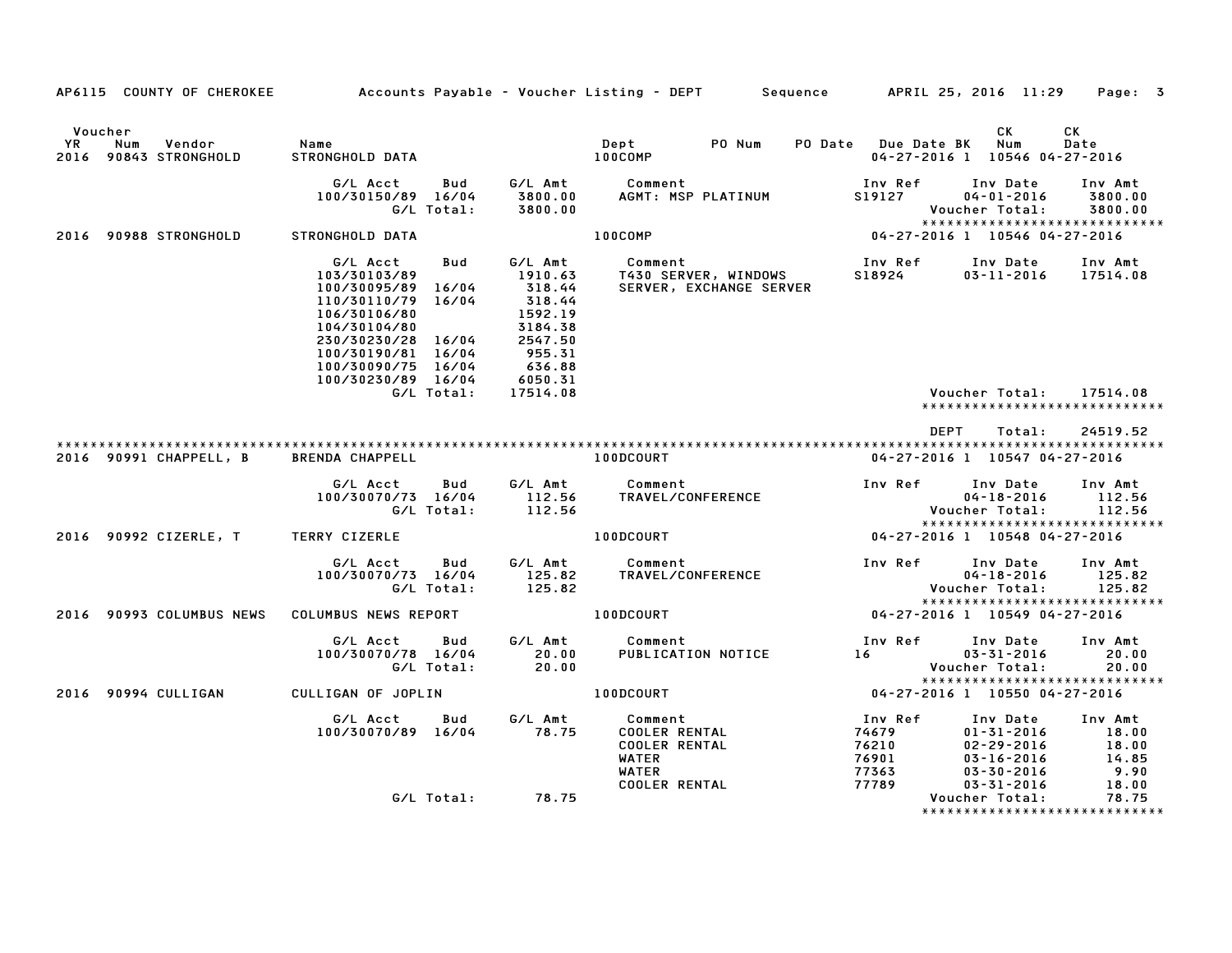|                      |                                | AP6115 COUNTY OF CHEROKEE Accounts Payable - Voucher Listing - DEPT Sequence APRIL 25, 2016 11:29 |                   |                             |                                            |                          |                         |                       |             |                                                        | Page: 4                                                                                |  |
|----------------------|--------------------------------|---------------------------------------------------------------------------------------------------|-------------------|-----------------------------|--------------------------------------------|--------------------------|-------------------------|-----------------------|-------------|--------------------------------------------------------|----------------------------------------------------------------------------------------|--|
| Voucher<br><b>YR</b> | Num Vendor<br>2016 90995 FIBER | Name<br>FIBER COMMUNICATIONS OF COLUMBUS, L 100DCOURT                                             |                   |                             | Dept PO Num                                |                          | PO Date Due Date BK Num |                       |             | CK                                                     | CK<br>Date<br>04-27-2016 1 10551 04-27-2016                                            |  |
|                      |                                | G/L Acct<br>100/30070/79 16/04                                                                    | Bud<br>G/L Total: | 185.00<br>185.00            | G/L Amt Comment<br>LABOR-CSO P/A REPORTING |                          |                         | 111                   |             | 04-07-2016<br>Voucher Total:                           | Inv Ref      Inv Date     Inv Amt<br>185.00<br>185.00<br>***************************** |  |
|                      | 2016 90996 LABETTE AVE         | LABETTE AVENUE                                                                                    |                   |                             | 100DCOURT                                  |                          |                         |                       |             |                                                        | 04-27-2016 1 10552 04-27-2016                                                          |  |
|                      |                                | G/L Acct<br>100/30070/78 16/04                                                                    | Bud<br>G/L Total: | 56.00                       | G/L Amt Comment<br>56.00 SECRETARY AD      |                          |                         | Inv Ref               |             | Inv Date<br>03-02-2016<br>Voucher Total:               | Inv Amt<br>56.00<br>56.00<br>*****************************                             |  |
|                      | 2016 90997 SMITH, MI           | MICHELLE SMITH                                                                                    |                   |                             | <b>100DCOURT</b>                           |                          |                         |                       |             |                                                        | 04-27-2016 1 10553 04-27-2016                                                          |  |
|                      |                                | G/L Acct<br>100/30070/73 16/04                                                                    | Bud<br>G/L Total: | G⁄L Amt<br>302.40<br>302.40 | Comment<br>TRAVEL CSO SECRETARY            |                          |                         |                       |             | Inv Ref Inv Date<br>$04 - 18 - 2016$<br>Voucher Total: | Inv Amt<br>302.40<br>302.40<br>******************************                          |  |
|                      | 2016 90998 YOUNG, M            | MAC YOUNG                                                                                         |                   |                             | 100DCOURT                                  |                          |                         |                       |             |                                                        | 04-27-2016 1 10554 04-27-2016                                                          |  |
|                      |                                | G/L Acct<br>100/30070/73 16/04                                                                    | Bud<br>G/L Total: | 77.67 TRAVEL<br>77.67       | G/L Amt Comment                            |                          |                         | Inv Ref               |             | Inv Date<br>$04 - 18 - 2016$<br>Voucher Total:         | Inv Amt<br>77.67<br>77.67<br>*****************************                             |  |
|                      | 2016 90844 BILLABLE            | BILLABLE HOURS, LLC                                                                               |                   |                             | <b>100ECON</b>                             |                          |                         |                       | DEPT        | Total:                                                 | 958.20<br>04-27-2016 1 10555 04-27-2016                                                |  |
|                      |                                | G/L Acct Bud<br>100/30230/89 16/04                                                                | G/L Total:        | 625.00<br>625.00            | G/L Amt Comment                            | <b>BUILDING LEASE</b>    |                         | 536524                |             | Inv Ref      Inv Date<br>04-01-2016<br>Voucher Total:  | Inv Amt<br>625.00<br>625.00<br>*****************************                           |  |
|                      | 2016 90943 MIDWEST COLOR       | MIDWEST COLOR GRAPHICS                                                                            |                   |                             | 100ECON                                    |                          |                         |                       |             |                                                        | 04-27-2016 1 10556 04-27-2016                                                          |  |
|                      |                                | G/L Acct<br>100/30230/21 16/04                                                                    | Bud               | 628.93                      | G/L Amt Comment<br><b>FUTURE</b>           | BOOKLET/INVESTING IN OUR |                         | 42938                 |             | Inv Ref      Inv Date<br>04-08-2016                    | Inv Amt<br>628.93                                                                      |  |
|                      |                                |                                                                                                   | G/L Total:        | 628.93                      |                                            |                          |                         |                       |             | Voucher Total:                                         | 628.93<br>******************************                                               |  |
|                      | 2016 90944 MILLER, JAN         | JANET L MILLER                                                                                    |                   |                             | 100ECON                                    |                          |                         |                       |             |                                                        | 04-27-2016 1 10557 04-27-2016                                                          |  |
|                      |                                | G/L Acct<br>100/30230/73 16/04                                                                    | Bud               | G/L Amt<br>361.80           | Comment<br><b>MARCH 2016</b>               | MILEAGE REIMBURSEMENT    |                         | Inv Ref               |             | Inv Date<br>$04 - 14 - 2016$                           | Inv Amt<br>361.80                                                                      |  |
|                      |                                |                                                                                                   | G/L Total:        | 361.80                      |                                            |                          |                         |                       |             | Voucher Total:                                         | 361.80<br>*****************************                                                |  |
|                      | 2016 90968 US CELLULAR         | US CELLULAR                                                                                       |                   |                             | 100ECON                                    |                          |                         |                       |             |                                                        | 04-27-2016 1 10558 04-27-2016                                                          |  |
|                      |                                | G/L Acct<br>100/30230/74 16/04                                                                    | Bud<br>G/L Total: | G/L Amt<br>107.20<br>107.20 | Comment<br>ACCT 850273042                  |                          |                         | Inv Ref<br>0130860206 |             | Inv Date<br>$04 - 06 - 2016$<br>Voucher Total:         | Inv Amt<br>107.20<br>107.20<br>*****************************                           |  |
|                      |                                |                                                                                                   |                   |                             |                                            |                          |                         |                       | <b>DEPT</b> | Total:                                                 | 1722.93                                                                                |  |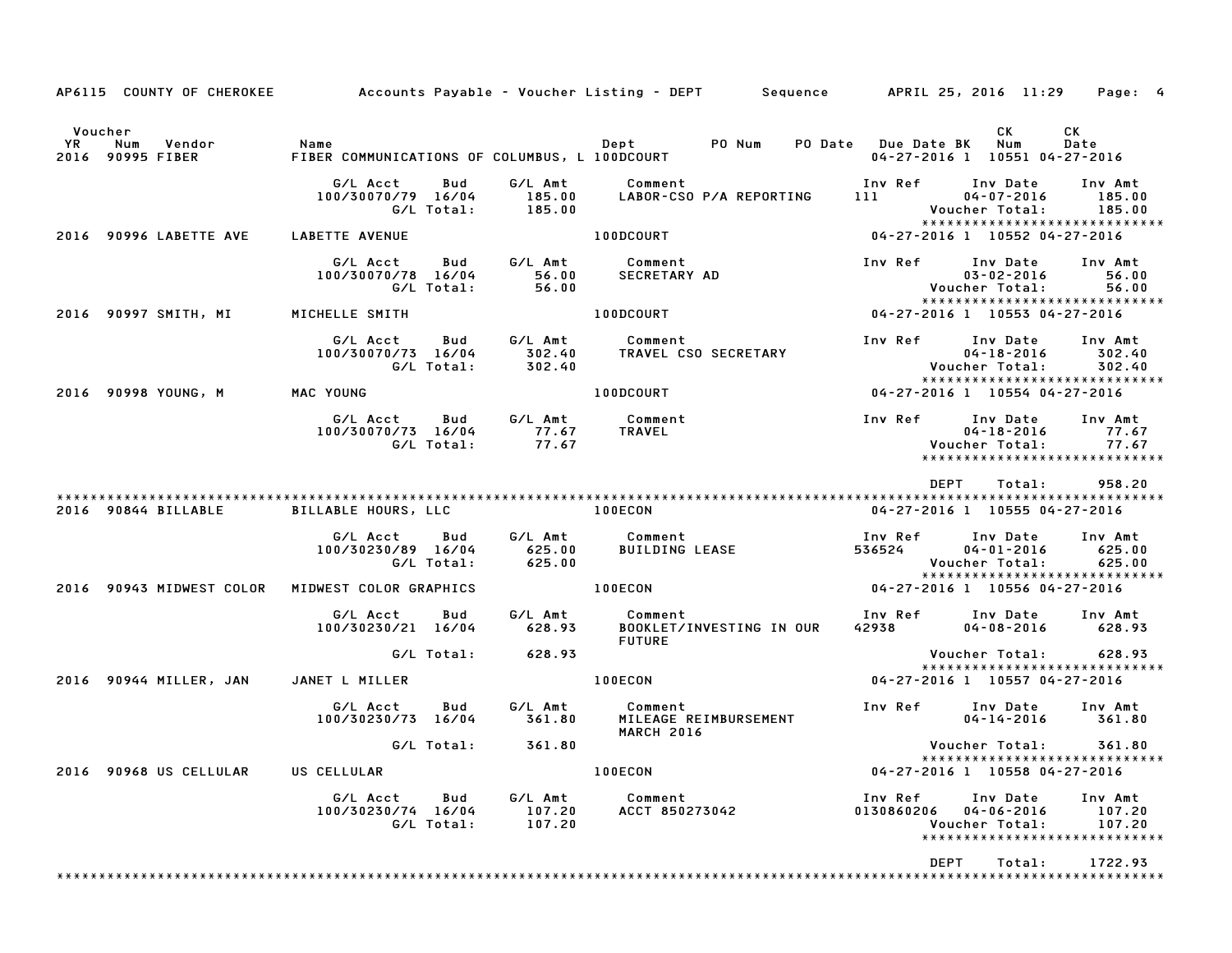| AP6115 COUNTY OF CHEROKEE                                     |                                                                  |                      | Accounts Payable – Voucher Listing – DEPT         Sequence         APRIL 25, 2016  11:29                                                                                                                                                                              |                                                                                                                                                                   | Page: 5                                                          |
|---------------------------------------------------------------|------------------------------------------------------------------|----------------------|-----------------------------------------------------------------------------------------------------------------------------------------------------------------------------------------------------------------------------------------------------------------------|-------------------------------------------------------------------------------------------------------------------------------------------------------------------|------------------------------------------------------------------|
| Voucher<br>Vendor Name<br>YR<br>Num<br>2016 90845 CINTAS 0855 | CINTAS CORP                                                      |                      | CK the control of the control of the control of the control of the control of the control of the control of the control of the control of the control of the control of the control of the control of the control of the contr<br>CK.<br>PO Num<br>Dept<br>100EMPCOMP | PO Date Due Date BK Num<br>04-27-2016 1 10559 04-27-2016                                                                                                          | Date                                                             |
|                                                               | G/L Acct<br>100/30330/21 16/04<br>G/L Total:                     | 66.00                | <b>GLOVES</b><br><b>IOOEMPCOMP</b>                                                                                                                                                                                                                                    | Inv Ref<br>Inv Date<br>8402654988<br>03-25-2016<br>Voucher Total:                                                                                                 | Inv Amt<br>66.00<br>66.00<br>*****************************       |
| 2016 90899 COMMERCE VISA COMMERCE BANK                        |                                                                  |                      |                                                                                                                                                                                                                                                                       | $04 - 27 - 2016$ 1 10560 04-27-2016                                                                                                                               |                                                                  |
|                                                               | G/L Acct<br>100/30330/26 16/04                                   | Bud G/L Amt<br>99.00 | Comment<br><b>ACCT</b><br>JUANITA HODGSON                                                                                                                                                                                                                             | Inv Ref Inv Date                                                                                                                                                  | Inv Amt                                                          |
|                                                               | $G/L$ Total: $99.00$                                             |                      | <b>PRO-WARE</b>                                                                                                                                                                                                                                                       | 03-16-2016<br>Voucher Total:                                                                                                                                      | 99.00<br>99.00                                                   |
| 2016 90940 CULLIGAN                                           | CULLIGAN OF JOPLIN                                               |                      | 100EMPCOMP NOTES                                                                                                                                                                                                                                                      | 04-27-2016 1 10561 04-27-2016                                                                                                                                     | *****************************                                    |
|                                                               | G/L Acct Bud G/L Amt Comment<br>100/30330/31 16/04<br>G/L Total: | 128.07<br>128.07     | COFFEE, WATER, HOT COCOA                                                                                                                                                                                                                                              | Inv Ref      Inv Date<br>78311<br>$04 - 13 - 2016$<br>Voucher Total:                                                                                              | Inv Amt<br>128.07<br>128.07                                      |
| 2016 90846 ETTINGERS                                          | ETTINGER'S OFFICE SUPPLY <b>100EMPCOMP</b>                       |                      |                                                                                                                                                                                                                                                                       | 04-27-2016 1 10562 04-27-2016                                                                                                                                     | ******************************                                   |
|                                                               | G/L Acct<br>Bud<br>100/30330/31 16/04<br>100/30330/23 16/04      | 560.06               | G/L Amt Comment<br>300.00 GLOVES, 1<br>GLOVES, T/TISSUE, TOWELS<br>DECAF TEA<br>TOWELS, LINERS, COVERS<br>GLOVES, TRASH BAGS<br><b>TONER</b>                                                                                                                          | Inv Ref<br>Inv Date<br>4711200<br>$04 - 06 - 2016$<br>4711490<br>04-07-2016<br>04-14-2016<br>04-13-2016<br>04-06-2016<br>4714410<br>4711201<br>4711180<br>4714400 | Inv Amt<br>101.93<br>20.88<br>154.42<br>22.77<br>542.79<br>17.27 |
|                                                               | G/L Total: 860.06                                                |                      | RUBBERBANDS, CLIPS                                                                                                                                                                                                                                                    | 04-13-2016<br>Voucher Total:                                                                                                                                      | 17.27<br>860.06                                                  |
| 2016 90958 MCCARTYS                                           | MCCARTY'S                                                        |                      | 100EMPCOMP                                                                                                                                                                                                                                                            | 04-27-2016 1 10563 04-27-2016                                                                                                                                     | *****************************                                    |
|                                                               | G/L Acct Bud G/L Amt Comment<br>100/30330/32 16/04<br>G/L Total: | 14.97<br>14.97       | DESK CALENDARS                                                                                                                                                                                                                                                        | Inv Ref      Inv Date     Inv Amt<br>6357640<br>$04 - 11 - 2016$<br>Voucher Total:                                                                                | 14.97<br>14.97                                                   |
| 2016 90947 WESTAR                                             | WESTAR ENERGY                                                    |                      | 100EMPCOMP NOTES                                                                                                                                                                                                                                                      | 04-27-2016 1 10564 04-27-2016                                                                                                                                     | *****************************                                    |
|                                                               | G/L Acct<br>Bud<br>100/30330/25 16/04                            | 33.43                | G/L Amt Comment<br>33.43 ACCT 2457<br>ACCT 2457329745<br><b>STORM SIREN</b>                                                                                                                                                                                           | Inv Ref Inv Date<br>$04 - 11 - 2016$                                                                                                                              | Inv Amt<br>33.43                                                 |
|                                                               | $G/L$ Total: $33.43$                                             |                      |                                                                                                                                                                                                                                                                       | Voucher Total:                                                                                                                                                    | 33.43<br>*****************************                           |
| 2016 90960 SANDERS, R                                         | <b>RODNEY SANDERS</b>                                            |                      | <b>Example 100GIS</b>                                                                                                                                                                                                                                                 | DEPT<br>Total:<br>04-27-2016 1 10565 04-27-2016                                                                                                                   | 1201.53                                                          |
|                                                               | Bud<br>G/L Acct<br>100/30210/89 16/04                            | G/L Amt<br>1002.50   | Comment<br>OFFSITE GIS DATA SUPPORT<br>GIS TECHNICAL SUPPORT                                                                                                                                                                                                          | Inv Ref<br>Inv Date<br>$04 - 11 - 2016$<br>20160401                                                                                                               | Inv Amt<br>1002.50                                               |
|                                                               | G/L Total:                                                       | 1002.50              |                                                                                                                                                                                                                                                                       | Voucher Total:                                                                                                                                                    | 1002.50<br>*****************************                         |
|                                                               |                                                                  |                      |                                                                                                                                                                                                                                                                       | DEPT<br>Total:                                                                                                                                                    | 1002.50                                                          |
|                                                               |                                                                  |                      |                                                                                                                                                                                                                                                                       |                                                                                                                                                                   |                                                                  |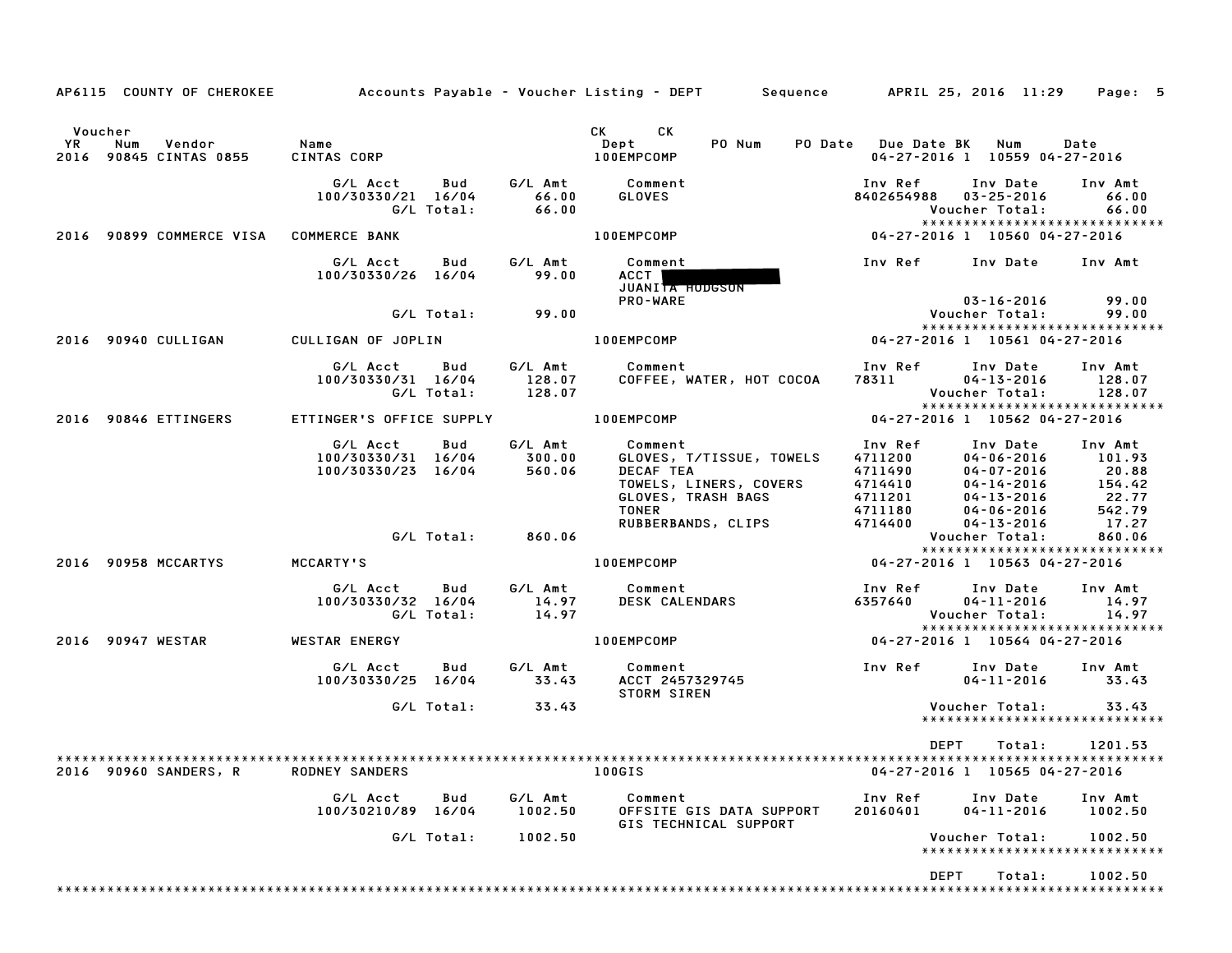|                                                         | AP6115 COUNTY OF CHEROKEE Accounts Payable - Voucher Listing - DEPT Sequence APRIL 25, 2016 11:29 Page: 6 |                                |                                                                                                                                                                                                                            |                               |                                                                                                                                                                                |                                                                              |
|---------------------------------------------------------|-----------------------------------------------------------------------------------------------------------|--------------------------------|----------------------------------------------------------------------------------------------------------------------------------------------------------------------------------------------------------------------------|-------------------------------|--------------------------------------------------------------------------------------------------------------------------------------------------------------------------------|------------------------------------------------------------------------------|
| Voucher<br><b>YR</b><br>Num<br>Vendor<br>2016 90847 CBM | Name<br>CBM MANAGED SERVICES                                                                              |                                | CK CK<br>Dept<br>PO Num<br>100JAIL                                                                                                                                                                                         | PO Date Due Date BK Num       | 04-27-2016 1 10566 04-27-2016                                                                                                                                                  | Date                                                                         |
|                                                         | G/L Acct<br>Bud<br>100/30140/31 16/04                                                                     | 5811.35                        | G/L Amt Comment<br>INMATE MEALS                                                                                                                                                                                            |                               | Inv Ref Inv Date                                                                                                                                                               | Inv Amt                                                                      |
|                                                         | 16/04                                                                                                     |                                | 3/24/16 - 3/30/16<br>3/31/16 - 4/6/16                                                                                                                                                                                      | 98507<br>98730                | $03 - 30 - 2016$<br>$04 - 06 - 2016$                                                                                                                                           | 2908.53<br>2902.82                                                           |
|                                                         | G/L Total:                                                                                                | 5811.35                        |                                                                                                                                                                                                                            |                               | Voucher Total:                                                                                                                                                                 | 5811.35                                                                      |
|                                                         | 2016 90916 CITY TELE CITY TELE COIN COMPANY INC THOUSAIL                                                  |                                |                                                                                                                                                                                                                            | 04-27-2016 1 10567 04-27-2016 | *****************************                                                                                                                                                  |                                                                              |
|                                                         | G/L Acct<br>Bud<br>100/30140/39 16/04<br>G/L Total:                                                       | 1000.00                        |                                                                                                                                                                                                                            | Inv Ref<br>11014              | Inv Date<br>$04 - 08 - 2016$<br>Voucher Total:                                                                                                                                 | Inv Amt<br>1000.00<br>1000.00                                                |
|                                                         |                                                                                                           |                                |                                                                                                                                                                                                                            |                               | *****************************                                                                                                                                                  |                                                                              |
| 2016 90848 COLUMBUS                                     | CITY OF COLUMBUS                                                                                          |                                | $04-27-2016$ $04-27-2016$ $06-27-2016$                                                                                                                                                                                     |                               |                                                                                                                                                                                |                                                                              |
|                                                         | G/L Acct Bud<br>100/30140/72 16/04<br>G/L Total:                                                          | $110.00$<br>$110.00$<br>110.00 | G/L Amt Comment<br>Comment<br>GARBAGE PICK UP                                                                                                                                                                              | Inv Ref<br>095241001          | Inv Date<br>$03 - 29 - 2016$<br>Voucher Total:                                                                                                                                 | Inv Amt<br>110.00<br>110.00                                                  |
| 2016 90893 COMMERCE VISA COMMERCE BANK                  |                                                                                                           |                                | 100JAIL                                                                                                                                                                                                                    |                               | ****************************<br>04-27-2016 1 10569 04-27-2016                                                                                                                  |                                                                              |
|                                                         |                                                                                                           |                                |                                                                                                                                                                                                                            |                               |                                                                                                                                                                                |                                                                              |
|                                                         | G/L Acct<br>Bud<br>100/30060/80 16/04<br>100/30060/73 16/04                                               | G/L Amt<br>9.23<br>170.78      | Comment<br>ACCT  <br>DENNIS OPLOTNIK<br>JENNYS COPPER KETILE<br>WM SUPERCENTER<br>TRAVEL SHOPPE 6<br>COX BROS. BBQ<br>SHELL OIL<br>WAFFLE HOUSE<br>SALINA 24 7<br>COLBY TRUCKSTOP<br>CASEYS GEN STORE<br>V<br>V<br>Y 27-20 |                               | Inv Ref Inv Date Inv Amt<br>$03 - 17 - 2016$<br>$03 - 25 - 2016$<br>$03 - 29 - 2016$<br>$03 - 29 - 2016$<br>03-29-2016<br>03-29-2016<br>03-29-2016<br>03-30-2016<br>03-30-2016 | 17.50<br>9.23<br>20.80<br>24.15<br>23.08<br>15.42<br>24.00<br>22.65<br>23.18 |
|                                                         | G/L Total: 180.01                                                                                         |                                |                                                                                                                                                                                                                            |                               | Voucher Total:<br>*****************************                                                                                                                                | 180.01                                                                       |
|                                                         | 2016 90894 CORRECT CORRECT CARE SOLUTIONS LLC 100JAIL                                                     |                                |                                                                                                                                                                                                                            |                               | 04-27-2016 1 10570 04-27-2016                                                                                                                                                  |                                                                              |
|                                                         | G/L Acct Bud<br>100/30140/81 16/04                                                                        | G⁄L Amt<br>18.00               | Comment<br>INMATE HEALTHCARE                                                                                                                                                                                               | 04071603                      | Inv Ref Inv Date Inv Amt<br>$04 - 07 - 2016$ 18.00                                                                                                                             |                                                                              |
|                                                         | G/L Total:                                                                                                | 18.00                          |                                                                                                                                                                                                                            |                               | Voucher Total: 18.00                                                                                                                                                           |                                                                              |
| 2016 90914 DAVIS COMM                                   | DAVIS COMMUNICATIONS                                                                                      |                                | 100JAIL                                                                                                                                                                                                                    |                               | *****************************<br>04-27-2016 1 10571 04-27-2016                                                                                                                 |                                                                              |
|                                                         | G/L Acct<br><b>Bud</b><br>100/30140/22 16/04<br>G/L Total:                                                | 357.00<br>357.00               | G/L Amt Comment<br>357.00 BATTERIES<br>BATTERIES, MICROPHONES                                                                                                                                                              | Inv Ref Inv Date<br>160245    | $04 - 07 - 2016$<br>Voucher Total:<br>*****************************                                                                                                            | Inv Amt<br>357.00<br>357.00                                                  |
| 2016 90895 EMPIRE                                       | EMPIRE DISTRICT ELECTRIC COMPANY 100JAIL                                                                  |                                |                                                                                                                                                                                                                            |                               | 04-27-2016 1 10572 04-27-2016                                                                                                                                                  |                                                                              |
|                                                         | G/L Acct Bud<br>100/30140/72 16/04 3362.04<br>G/L Total: 3362.04                                          | G/L Amt                        | Comment<br>Comment<br>ACCT 643108–13–7                                                                                                                                                                                     | Inv Ref      Inv Date         | $04 - 11 - 2016$<br>Voucher Total:                                                                                                                                             | Inv Amt<br>3362.04<br>3362.04                                                |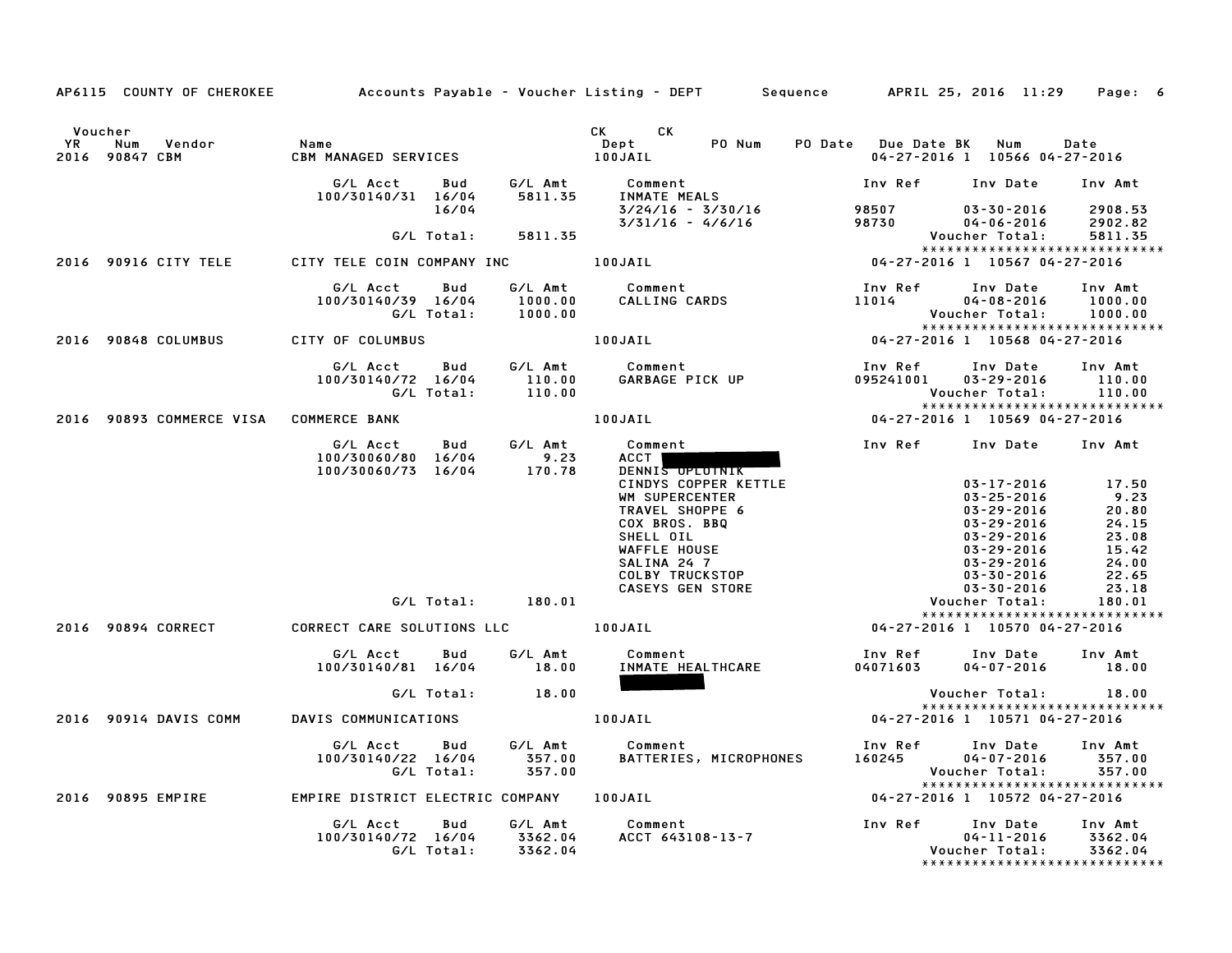|                      |                                        |                                                     |                                               | AP6115 COUNTY OF CHEROKEE Accounts Payable - Voucher Listing - DEPT Sequence APRIL 25, 2016 11:29 Page: 7                            |                                                  |                                                                                                                                                                |
|----------------------|----------------------------------------|-----------------------------------------------------|-----------------------------------------------|--------------------------------------------------------------------------------------------------------------------------------------|--------------------------------------------------|----------------------------------------------------------------------------------------------------------------------------------------------------------------|
| Voucher<br><b>YR</b> | Vendor<br>Num<br>2016 90849 EVANS      | Name                                                |                                               | CK CK<br>Dept<br>PO Num                                                                                                              |                                                  | PO Date Due Date BK Num Date<br>04-27-2016 1 10573 04-27-2016                                                                                                  |
|                      |                                        | G/L Acct<br>Bud<br>100/30140/81 16/04<br>G/L Total: | 2815.93                                       | G/L Amt          Comment<br>2815.93     INMATE MEDICAL                                                                               | Inv Ref Inv Date                                 | Inv Amt<br>2815.93<br>$03 - 31 - 2016$<br>CAL Voucher Total: 2815.<br>Voucher Total: 2815.<br>Voucher Total: 2815.<br>04-27-2016 1 10574 04-27-2016<br>2815.93 |
|                      | 2016 90851 HENRY KRAFT HENRY KRAFT INC |                                                     |                                               | 100JAIL                                                                                                                              |                                                  | *****************************                                                                                                                                  |
|                      |                                        | G/L Acct<br>Bud<br>100/30140/40 16/04               |                                               | G/L Amt Comment Inv Ref Inv Date Inv Amt<br>784.80 LINERS, DISINFECTANT, CUPS 221018 03-31-2016 784.80<br>DETERGNE, T/TISSUE, TOWELS |                                                  |                                                                                                                                                                |
|                      |                                        | G/L Total:                                          | 784.80                                        |                                                                                                                                      |                                                  | Voucher Total: 784.80                                                                                                                                          |
|                      |                                        | 2016 90853 KANSAS MED KANSAS MEDICAL SUPPLY         |                                               | 100JAIL                                                                                                                              |                                                  | 04-27-2016 1 10575 04-27-2016                                                                                                                                  |
|                      |                                        | G/L Acct<br>Bud<br>100/30140/81 16/04<br>G/L Total: | $\begin{array}{c} 10.69 \\ 10.69 \end{array}$ | G/L Amt Comment<br>ARM SLING                                                                                                         | Inv Ref     Inv Date<br>001597                   | Inv Amt<br>$04 - 08 - 2016$<br>10.69<br>10.69<br>Voucher Total:<br>*****************************                                                               |
|                      | 2016 90850 KC                          | KC HEATING & AIR                                    |                                               | 100JAIL                                                                                                                              |                                                  | ***************************<br>10576 04-27-2016 04-27-2016                                                                                                     |
|                      |                                        | G/L Acct<br>Bud<br>100/30140/80 16/04               | 1222.87                                       | G/L Amt Comment<br>1222.87 SUMMER START UPS<br><b>BELTS, FILTERS</b>                                                                 | Inv Ref      Inv Date<br>3588 358                | Inv Amt<br>$03 - 30 - 2016$ 1222.87                                                                                                                            |
|                      |                                        | G/L Total:                                          | 1222.87                                       |                                                                                                                                      |                                                  | Voucher Total:        1222.87<br>*****************************                                                                                                 |
|                      | 2016 90852 KS GAS                      | <b>KANSAS GAS SERVICE</b>                           |                                               | 100JAIL COMMERCIAL STATES                                                                                                            |                                                  | 04-27-2016 1 10577 04-27-2016                                                                                                                                  |
|                      |                                        | G/L Acct Bud<br>100/30140/72 16/04<br>G/L Total:    | 339.31<br>339.31                              | G/L Amt Comment<br>ACCT 510401545 1674911 36                                                                                         | Inv Ref Inv Date<br>04-06-2016<br>Voucher Total: | Inv Amt<br>339.31<br>339.31<br>*****************************                                                                                                   |
|                      | 2016 90896 MAUDE                       | MERCY MAUDE NORTON MEM HOSP 100JAIL                 |                                               |                                                                                                                                      |                                                  | 04-27-2016 1 10578 04-27-2016                                                                                                                                  |
|                      |                                        | G/L Acct   Bud<br>100/30140/81 16/04                | G/L Amt<br>37.73                              | Comment<br>NEGOTIATED RATE                                                                                                           | Inv Ref                                          | Inv Date Inv Amt                                                                                                                                               |
|                      |                                        | G/L Total:                                          | 37.73                                         |                                                                                                                                      |                                                  | 941607900701 03-19-2016 37.73<br>Voucher Total: 37.73<br>*****************************                                                                         |
|                      |                                        | 2016 90854 MERCY 4524 MERCY CLINIC JOPLIN LLC       |                                               | 100JAIL                                                                                                                              |                                                  | 04-27-2016 1 10579 04-27-2016                                                                                                                                  |
|                      |                                        | G/L Acct<br>Bud<br>100/30140/81 16/04<br>G/L Total: | G/L Amt<br>22.00<br>22.00                     | Comment                                                                                                                              | Inv Ref<br>JP1319357070 03-28-2016               | Inv Date<br>Inv Amt<br>22.00<br>22.00<br>Voucher Total:<br>*****************************                                                                       |
|                      |                                        | 2016 90897 PRO SOLUTIONS PRO SOLUTIONS, LLC         |                                               | 100JAIL                                                                                                                              |                                                  | 04-27-2016 1 10580 04-27-2016                                                                                                                                  |
|                      |                                        | G/L Acct<br>100/30140/72 16/04<br>G/L Total:        | 443.22<br>443.22                              | Bud G/L Amt Comment<br>GAS SALES                                                                                                     | Inv Ref      Inv Date<br>201603066               | Inv Amt<br>04-12-2016<br>443.22<br>Voucher Total: 443.22                                                                                                       |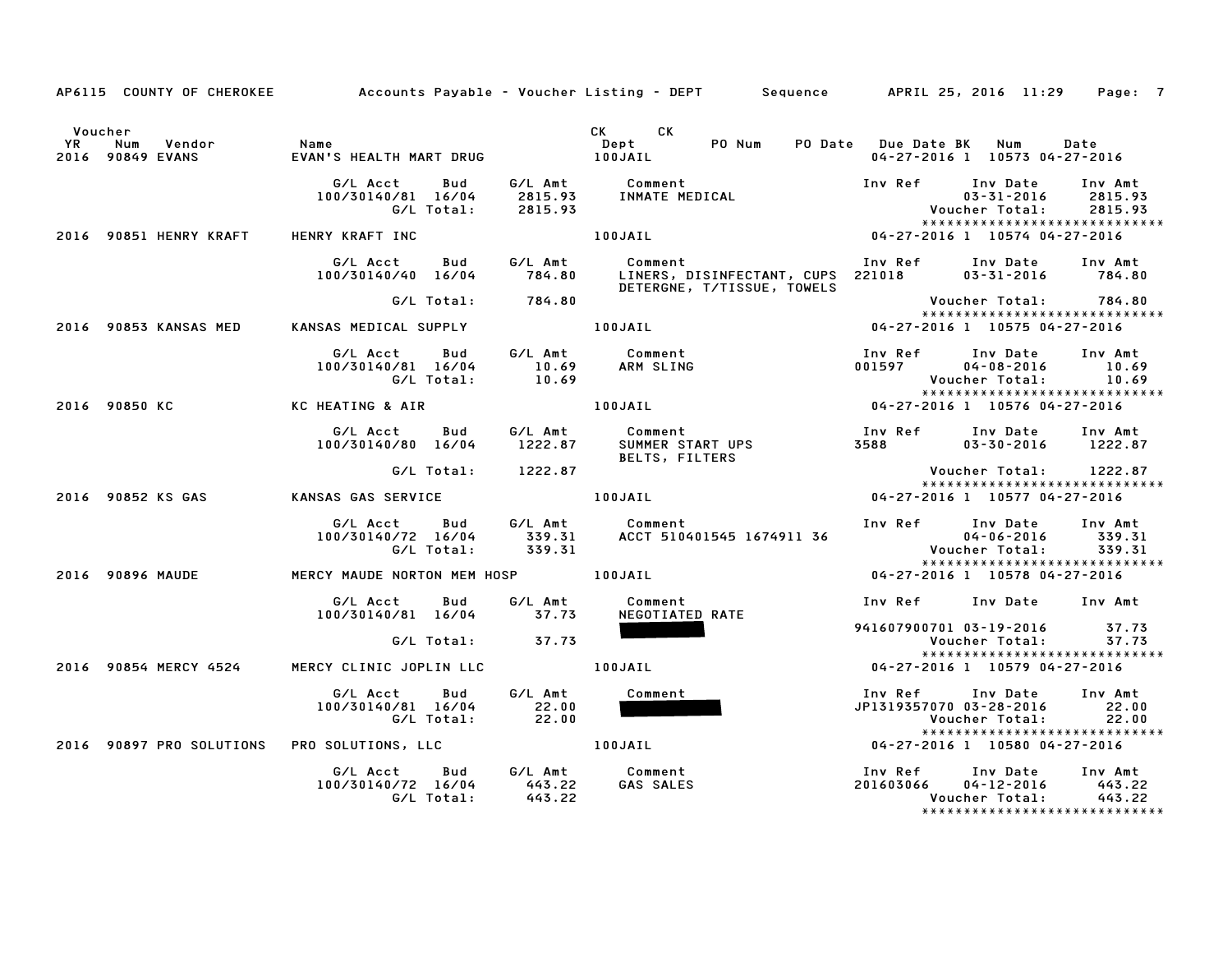| AP6115 COUNTY OF CHEROKEE                                                  |                                |              |                    | Accounts Payable - Voucher Listing - DEPT         |                                                                                        | Sequence |                                                                                          |             | APRIL 25, 2016 11:29                   | Page: 8                                                      |
|----------------------------------------------------------------------------|--------------------------------|--------------|--------------------|---------------------------------------------------|----------------------------------------------------------------------------------------|----------|------------------------------------------------------------------------------------------|-------------|----------------------------------------|--------------------------------------------------------------|
|                                                                            |                                |              |                    |                                                   |                                                                                        |          |                                                                                          |             |                                        |                                                              |
| Voucher<br>YR.<br>Num<br>Vendor                                            | Name                           |              |                    | Dept                                              | PO Num                                                                                 | PO Date  | Due Date BK                                                                              |             | СK<br>Num                              | СK<br>Date                                                   |
| 2016 90855 TURNKEY                                                         | TURNKEY CORRECTIONS            |              |                    | 100JAIL                                           |                                                                                        |          |                                                                                          |             |                                        | 04-27-2016 1 10581 04-27-2016                                |
|                                                                            | G/L Acct<br>100/30140/39       | Bud<br>16/04 | G/L Amt<br>2845.05 | Comment<br><b>CANTEEN SALES</b>                   | INMATE EMAL CHARGES<br>PAPER, ENVELOPES, POSTCARDS 114620160331 03-31-2016             |          | Inv Ref<br>114620160407 04-07-2016<br>114620160331 03-31-2016<br>114620160331 03-31-2016 |             | Inv Date                               | Inv Amt<br>840.44<br>843.23<br>106.16<br>19.00<br>236.99     |
|                                                                            |                                | G/L Total:   | 2845.05            |                                                   | TOOTHPASTE, SHAMPOOE, DEOD<br>MEDIA PURCHASES, DOWNLOADS<br>SMS CHARGES TO INMATE ACCT |          | 114620160331 03-31-2016<br>114620160331 03-31-2016                                       |             | Voucher Total:                         | 539.49<br>259.74<br>2845.05<br>***************************** |
|                                                                            |                                |              |                    |                                                   |                                                                                        |          |                                                                                          | <b>DEPT</b> | Total:                                 | 19360.00                                                     |
| 2016 90966 SEK REG JUVENIL SEK REGIONAL JUVENILE DETENTION CTR 100JUVENILE |                                |              |                    |                                                   |                                                                                        |          |                                                                                          |             |                                        | 04-27-2016 1 10582 04-27-2016                                |
|                                                                            | G/L Acct<br>100/30170/89 16/04 | Bud          | G/L Amt<br>8045.00 | Comment<br>$3/1/16 - 3/31/16$                     | MONTHLY DETENTION FEE                                                                  |          | Inv Ref<br>5864                                                                          |             | Inv Date<br>$03 - 31 - 2016$           | Inv Amt<br>8045.00                                           |
|                                                                            |                                | G/L Total:   | 8045.00            |                                                   |                                                                                        |          |                                                                                          |             | Voucher Total:                         | 8045.00<br>*****************************                     |
| 2016 90979 REAMS, J                                                        | JULIE REAMS                    |              |                    | 100REC                                            |                                                                                        |          |                                                                                          | <b>DEPT</b> | Total:                                 | 8045.00<br>04-27-2016 1 10583 04-27-2016                     |
|                                                                            | G/L Acct<br>100/30130/99 16/04 | Bud          | G/L Amt<br>500.00  | Comment<br>MISS COLUMBUS<br><b>CHARLES NAPIER</b> | COMMISSIONERS DONATIONS                                                                |          | Inv Ref                                                                                  |             | Inv Date<br>$04 - 18 - 2016$           | Inv Amt<br>400.00                                            |
|                                                                            |                                |              |                    | PATRICK COLLINS                                   |                                                                                        |          |                                                                                          |             |                                        | 100.00                                                       |
|                                                                            |                                | G/L Total:   | 500.00             |                                                   |                                                                                        |          |                                                                                          |             | Voucher Total:                         | 500.00<br>*****************************                      |
| 2016 90980 SE HIGH                                                         | SOUTHEAST HIGH SCHOOL          |              |                    | 100REC                                            |                                                                                        |          |                                                                                          |             |                                        | 04-27-2016 1 10584 04-27-2016                                |
|                                                                            | G/L Acct<br>100/30130/99       | Bud<br>16/04 | G/L Amt<br>400.00  | Comment                                           | COMMISSIONERS DONATIONS                                                                |          | Inv Ref                                                                                  |             | Inv Date                               | Inv Amt                                                      |
|                                                                            |                                |              |                    | PATRICK COLLINS<br>CHARLES NAPIER                 |                                                                                        |          |                                                                                          |             | $04 - 18 - 2016$                       | 200.00<br>200.00                                             |
|                                                                            |                                | G/L Total:   | 400.00             |                                                   |                                                                                        |          |                                                                                          |             | Voucher Total:<br>******************** | 400.00<br>**********                                         |
|                                                                            |                                |              |                    |                                                   |                                                                                        |          |                                                                                          | <b>DEPT</b> | Total:                                 | 900.00                                                       |
| 2016 90856 AT&T 5068                                                       | AT&T                           |              |                    | <b>100SHERIFF</b>                                 |                                                                                        |          |                                                                                          |             |                                        | 04-27-2016 1 10585 04-27-2016                                |
|                                                                            | G/L Acct<br>100/30060/74 16/04 | Bud          | G/L Amt<br>160.55  | Comment                                           | ACCT 030 517 9815 001                                                                  |          | Inv Ref                                                                                  |             | Inv Date<br>$03 - 25 - 2016$           | Inv Amt<br>42.91                                             |
|                                                                            |                                | G/L Total:   | 160.55             |                                                   | 057 721 2154 001                                                                       |          |                                                                                          |             | $03 - 24 - 2016$<br>Voucher Total:     | 117.64<br>160.55<br>*****************************            |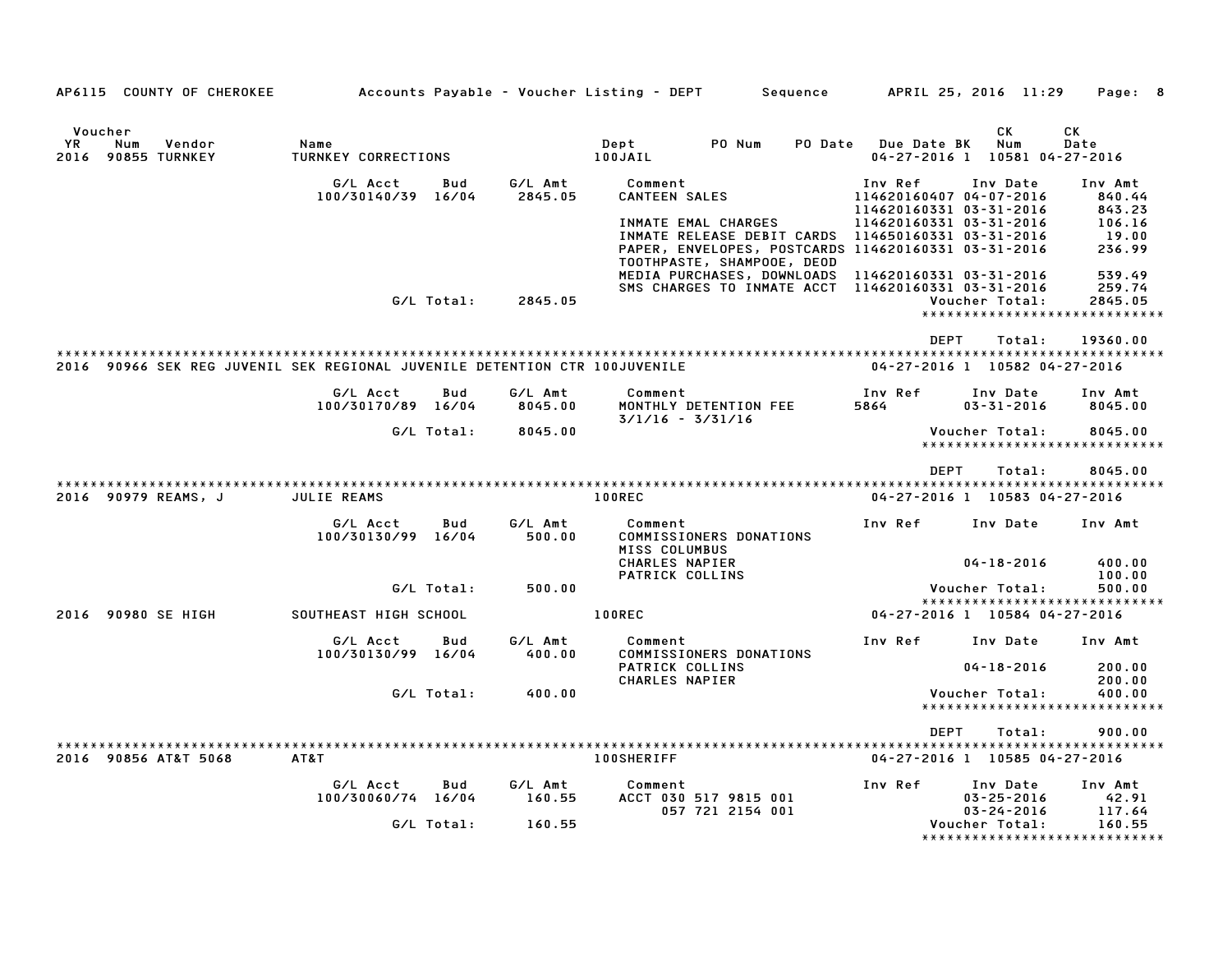|     | AP6115 COUNTY OF CHEROKEE                       |                                                                          |                   |                             | Accounts Payable – Voucher Listing – DEPT         Sequence         APRIL 25, 2016  11:29 |              |                                   |                                                                                  | Page: 9                       |
|-----|-------------------------------------------------|--------------------------------------------------------------------------|-------------------|-----------------------------|------------------------------------------------------------------------------------------|--------------|-----------------------------------|----------------------------------------------------------------------------------|-------------------------------|
| YR. | Voucher<br>Vendor<br>Num<br>2016 90858 BOB PAGE | Name<br>BOB PAGE AUTO SUPPLY INC                                         |                   |                             | <b>CK</b><br><b>CK</b><br>PO Num<br>Dept<br><b>100SHERIFF</b>                            |              | PO Date Due Date BK Num           | 04-27-2016 1 10586 04-27-2016                                                    | Date                          |
|     |                                                 | G/L Acct<br>100/30060/25 16/04                                           | Bud               | G/L Amt<br>524.34           | Comment<br>SLIVERSTAR ULTRA<br>OIL                                                       | <b>PARTS</b> | Inv Ref<br>597166470<br>597166516 | Inv Date<br>$04 - 02 - 2016$<br>$04 - 05 - 2016$                                 | Inv Amt<br>36.54<br>487.80    |
|     | 2016 90860 CENTURYLINK2961 CENTURYLINK          |                                                                          | G/L Total:        | 524.34                      | <b>100SHERIFF</b>                                                                        |              |                                   | Voucher Total:<br>*****************************<br>04-27-2016 1 10587 04-27-2016 | 524.34                        |
|     |                                                 | G/L Acct<br>100/30060/74 16/04                                           | Bud<br>G/L Total: | G/L Amt<br>71.60<br>71.60   | Comment<br>ACCT 314237715                                                                |              | Inv Ref                           | Inv Date<br>$04 - 01 - 2016$<br>Voucher Total:<br>*****************************  | Inv Amt<br>71.60<br>71.60     |
|     | 2016 90861 COL TEL                              | COLUMBUS TELEPHONE COMPANY                                               |                   |                             | <b>100SHERIFF</b>                                                                        |              |                                   | 04-27-2016 1 10588 04-27-2016                                                    |                               |
|     |                                                 | G/L Acct<br>100/30060/74 16/04                                           | Bud<br>G/L Total: | G/L Amt<br>37.34<br>37.34   | Comment<br><b>ACCT 525</b>                                                               |              | Inv Ref<br>17565250416 04-01-2016 | Inv Date<br>Voucher Total:<br>*****************************                      | Inv Amt<br>37.34<br>37.34     |
|     | 2016 90879 COMMERCE VISA                        | <b>COMMERCE BANK</b>                                                     |                   |                             | <b>100SHERIFF</b>                                                                        |              |                                   | 04-27-2016 1 10589 04-27-2016                                                    |                               |
|     |                                                 | G/L Acct<br>100/30060/21 16/04                                           | Bud               | G/L Amt<br>6.80             | Comment<br>ACCT I<br>JANIS DALION<br><b>USPS</b>                                         |              | Inv Ref                           | Inv Date                                                                         | Inv Amt                       |
|     |                                                 |                                                                          | G/L Total:        | 6.80                        |                                                                                          |              |                                   | $04 - 04 - 2016$<br>Voucher Total:                                               | 6.80<br>6.80                  |
|     | 2016 90889 COMMERCE VISA                        | <b>COMMERCE BANK</b>                                                     |                   |                             | <b>100SHERIFF</b>                                                                        |              |                                   | *****************************<br>04-27-2016 1 10589 04-27-2016                   |                               |
|     |                                                 | G/L Acct<br>100/30060/22 16/04<br>100/30060/88 16/04                     | Bud               | G/L Amt<br>219.45<br>142.27 | Comment<br>ACCT I<br>TERRY CLUGSTON                                                      |              | Inv Ref                           | Inv Date                                                                         | Inv Amt                       |
|     |                                                 |                                                                          |                   |                             | COMFORT INN<br>SAFE KIDS WORLDWIDE<br>WALMART.COM                                        |              |                                   | $03 - 15 - 2016$<br>03-21-2016<br>$04 - 01 - 2016$                               | 92.27<br>50.00<br>219.45      |
|     |                                                 |                                                                          | G/L Total:        | 361.72                      |                                                                                          |              |                                   | Voucher Total:<br>*****************************                                  | 361.72                        |
|     |                                                 | 2016 90862 CRAW KAN TELEPH CRAW-KAN TELEPHONE COOPERATIVE INC 100SHERIFF |                   |                             |                                                                                          |              |                                   | 04-27-2016 1 10590 04-27-2016                                                    |                               |
|     |                                                 | G/L Acct<br>100/30060/74 16/04                                           | Bud<br>G/L Total: | G/L Amt<br>35.51<br>35.51   | Comment<br>ACCT 121787                                                                   |              | Inv Ref                           | Inv Date<br>$04 - 01 - 2016$<br>Voucher Total:<br>*****************************  | Inv Amt<br>35.51<br>35.51     |
|     | 2016 90864 JIM WOODS                            | JIM WOODS MARKETING INC                                                  |                   |                             | <b>100SHERIFF</b>                                                                        |              |                                   | 04-27-2016 1 10591 04-27-2016                                                    |                               |
|     |                                                 | G/L Acct<br>100/30060/30 16/04                                           | Bud               | G/L Amt<br>8000.50          | Comment<br>GASOLINE                                                                      |              | Inv Ref<br>224197<br>224196       | Inv Date<br>$04 - 06 - 2016$<br>$04 - 06 - 2016$                                 | Inv Amt<br>1062.47<br>6938.03 |
|     |                                                 |                                                                          | G/L Total:        | 8000.50                     |                                                                                          |              |                                   | Voucher Total:<br>*****************************                                  | 8000.50                       |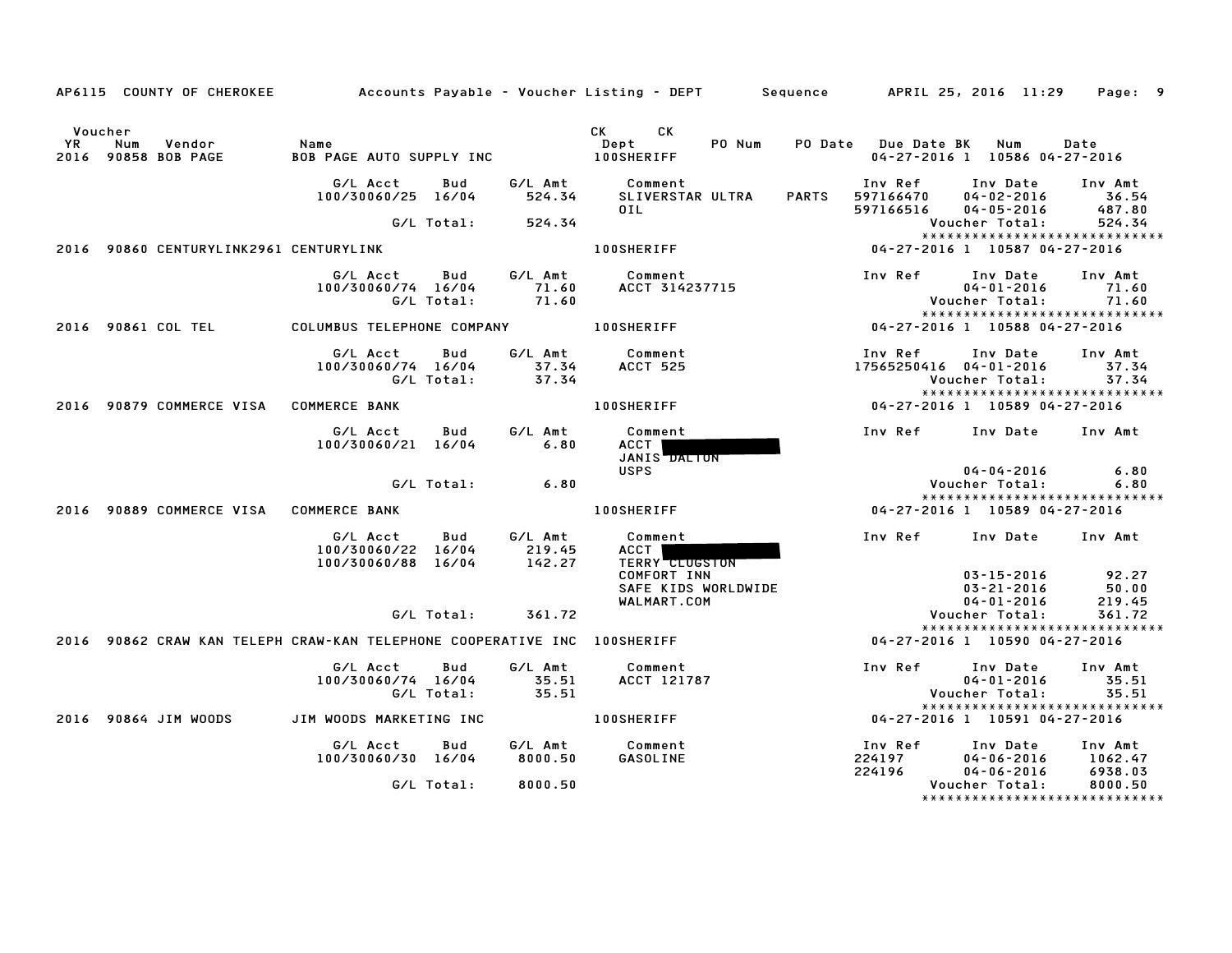|           |                  | AP6115 COUNTY OF CHEROKEE       |                                                                    |                   |                             | Accounts Payable – Voucher Listing – DEPT         Sequence         APRIL 25, 2016  11:29     Page: 10 |                                                 |                                                                                          |                                              |
|-----------|------------------|---------------------------------|--------------------------------------------------------------------|-------------------|-----------------------------|-------------------------------------------------------------------------------------------------------|-------------------------------------------------|------------------------------------------------------------------------------------------|----------------------------------------------|
| Voucher   |                  |                                 |                                                                    |                   |                             |                                                                                                       |                                                 | CK.                                                                                      | CK.                                          |
| <b>YR</b> | Num              | Vendor<br>2016 90866 KANSASLAND | Name<br>KANSASLAND TIRE OF PITTSBURG 100SHERIFF                    |                   |                             | Dept<br>PO Num                                                                                        | PO Date Due Date BK Num                         | 04-27-2016 1 10592 04-27-2016                                                            | Date                                         |
|           |                  |                                 | G/L Acct<br>100/30060/25 16/04                                     | Bud               | G/L Amt<br>931.74           | Comment<br>2 P225/60R16 TIRES                                                                         | Inv Ref<br>162372                               | Inv Date<br>$04 - 08 - 2016$                                                             | Inv Amt<br>199.10                            |
|           |                  |                                 |                                                                    | G/L Total:        | 931.74                      | 4 LT265/70R17 TIRES                                                                                   | 162411                                          | $04 - 11 - 2016$<br>Voucher Total:                                                       | 732.64<br>931.74                             |
|           |                  | 2016 90868 MSSU BURSAR          | MSSU                                                               |                   |                             | <b>100SHERIFF</b>                                                                                     |                                                 | *****************************<br>04-27-2016 1 10593 04-27-2016                           |                                              |
|           |                  |                                 | G/L Acct<br>100/30060/88 16/04                                     | <b>Bud</b>        | G/L Amt<br>450.00           | Comment<br>CSI LEVEL I, II, III<br>TRAINING                                                           | Inv Ref<br>201601076C                           | Inv Date<br>04-06-2016                                                                   | Inv Amt<br>450.00                            |
|           |                  |                                 |                                                                    | G/L Total:        | 450.00                      | ACCT 120325-57070                                                                                     |                                                 | Voucher Total:                                                                           | 450.00                                       |
|           |                  | 2016 90870 NATALINIS            | NATALINI'S AUTOMOTIVE                                              |                   |                             | <b>100SHERIFF</b>                                                                                     |                                                 | *****************************<br>04-27-2016 1 10594 04-27-2016                           |                                              |
|           |                  |                                 | G/L Acct<br>100/30060/25 16/04                                     | Bud<br>16/04      | G/L Amt<br>305.72           | Comment<br>ALTERNATOR<br>AIR FILTER<br>IGNITION COIL<br><b>BRAKE PADS</b>                             | Inv Ref<br>598897<br>598766<br>599057<br>599061 | Inv Date<br>$04 - 05 - 2016$<br>$04 - 04 - 2016$<br>$04 - 06 - 2016$<br>$04 - 06 - 2016$ | Inv Amt<br>169.00<br>17.54<br>59.65<br>41.99 |
|           |                  |                                 |                                                                    | G/L Total:        | 305.72                      | AIR FILTER                                                                                            | 599688                                          | $04 - 13 - 2016$<br>Voucher Total:                                                       | 17.54<br>305.72                              |
|           |                  | 2016 90871 NEPTUNE              | NEPTUNE RADIATOR & AUTO REPAIR 100SHERIFF                          |                   |                             |                                                                                                       |                                                 | *****************************<br>04-27-2016 1 10595 04-27-2016                           |                                              |
|           |                  |                                 | G/L Acct<br>100/30060/25 16/04                                     | Bud<br>G/L Total: | G/L Amt<br>168.00<br>168.00 | Comment<br>COMPLETE RADIATOR                                                                          | Inv Ref<br>0015614                              | Inv Date<br>$04 - 04 - 2016$<br>Voucher Total:<br>*****************************          | Inv Amt<br>168.00<br>168.00                  |
|           | 2016 90873 PEI   |                                 | PERSONNEL EVALUATION INC.                                          |                   |                             | <b>100SHERIFF</b>                                                                                     |                                                 | 04-27-2016 1 10596 04-27-2016                                                            |                                              |
|           |                  |                                 | G/L Acct<br>100/30060/76 16/04                                     | Bud<br>G/L Total: | G/L Amt<br>20.00<br>20.00   | Comment<br>JV PEP BILLING                                                                             | Inv Ref<br>17994                                | Inv Date<br>$03 - 31 - 2016$<br>Voucher Total:                                           | Inv Amt<br>20.00<br>20.00                    |
|           |                  |                                 | 2016 90891 SOUTHERN UNIFOR SOUTHERN UNIFORM & EQUIPMENT 400SHERIFF |                   |                             |                                                                                                       |                                                 | *****************************<br>04-27-2016 1 10597 04-27-2016                           |                                              |
|           |                  |                                 | G/L Acct<br>100/30060/22 16/04                                     | Bud<br>16/04      | G/L Amt<br>472.66           | Comment<br>UNIFORMS, REITZ<br>UNIFOMRS, PETERS<br>TACTICAL POLO MSS                                   | Inv Ref<br>31170<br>31171<br>31309              | Inv Date<br>$04 - 12 - 2016$<br>$04 - 12 - 2016$<br>$04 - 13 - 2016$                     | Inv Amt<br>180.95<br>121.96<br>169.75        |
|           |                  |                                 |                                                                    |                   | G/L Total: 472.66           |                                                                                                       |                                                 | Voucher Total:<br>*****************************                                          | 472.66                                       |
|           | 2016 90876 TASER |                                 | TASER INTERNATIONAL                                                |                   |                             | <b>100SHERIFF</b>                                                                                     |                                                 | 04-27-2016 1 10598 04-27-2016                                                            |                                              |
|           |                  |                                 | G/L Acct<br>100/30060/22 16/04                                     | Bud<br>G/L Total: | G/L Amt<br>72.86<br>72.86   | Comment<br>RATCHET                                                                                    | Inv Ref<br>SI1433534                            | Inv Date<br>$03 - 29 - 2016$<br>Voucher Total:<br>*****************************          | Inv Amt<br>72.86<br>72.86                    |
|           |                  |                                 |                                                                    |                   |                             |                                                                                                       | <b>DEPT</b>                                     | Total:                                                                                   | 11619.34                                     |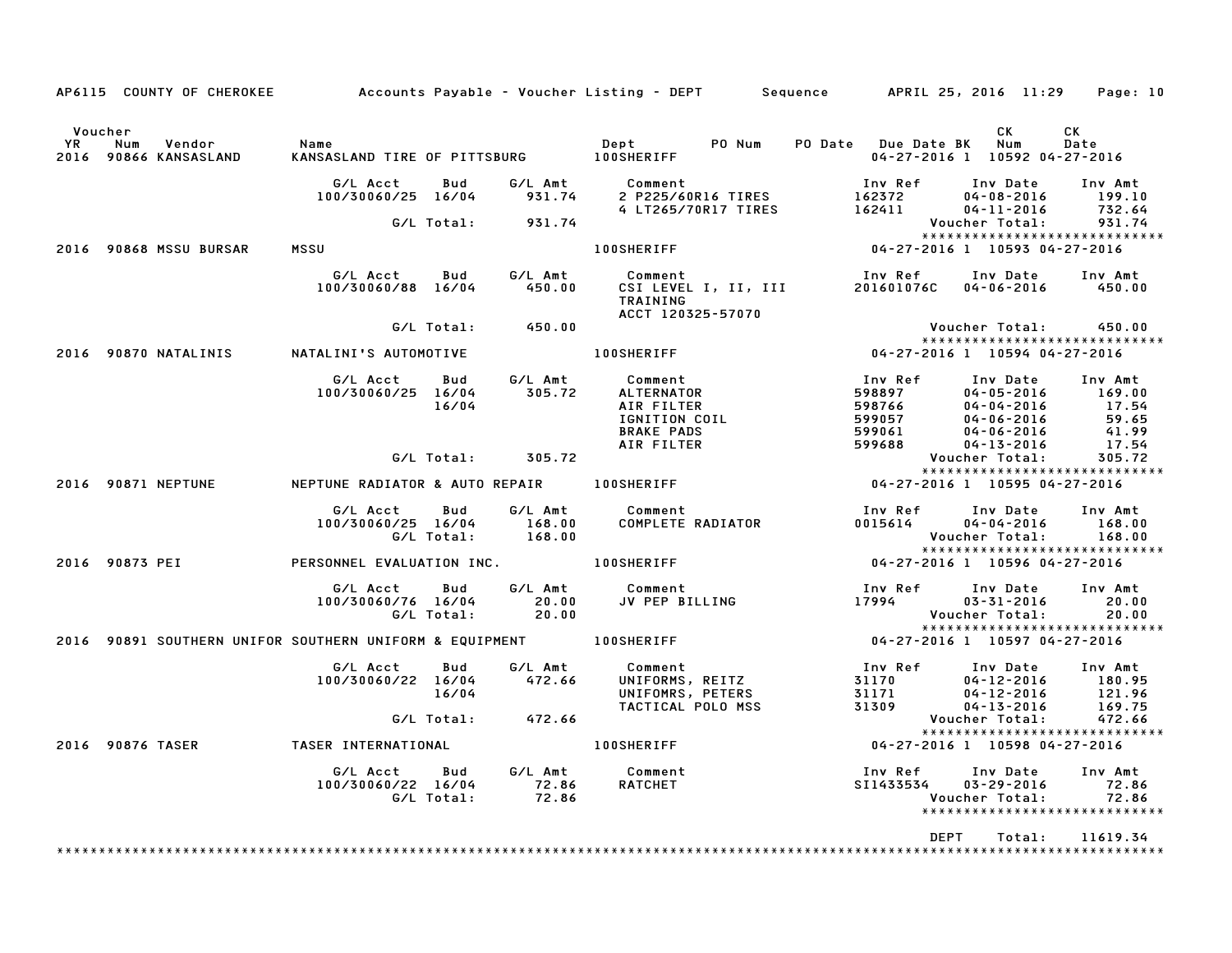| AP6115 COUNTY OF CHEROKEE                                      |                                                     |                             | Accounts Payable – Voucher Listing – DEPT<br>Sequence                                                                     | APRIL 25, 2016 11:29<br>Page: 11                                                                                                        |
|----------------------------------------------------------------|-----------------------------------------------------|-----------------------------|---------------------------------------------------------------------------------------------------------------------------|-----------------------------------------------------------------------------------------------------------------------------------------|
| Voucher<br>YR.<br>Num<br>Vendor<br>90984 COLUMBUS NEWS<br>2016 | Name<br>COLUMBUS NEWS REPORT                        |                             | Dept<br>PO Num<br><b>PO Date</b><br><b>100TREAS</b>                                                                       | СK<br>СK<br><b>Num</b><br>Date<br><b>Due Date BK</b><br>04-27-2016 1 10599 04-27-2016                                                   |
|                                                                | G/L Acct<br><b>Bud</b><br>100/30030/78 16/04        | G/L Amt<br>88.00            | Comment<br>LEGAL NOTICE<br>QUARTERLY STATEMENT ENDING<br><b>MARCH 2016</b>                                                | Inv Ref<br>Inv Date<br>Inv Amt<br>$04 - 08 - 2016$<br>$\mathbf{1}$<br>88.00                                                             |
|                                                                | G/L Total:                                          | 88.00                       |                                                                                                                           | Voucher Total:<br>88.00<br>*****************************                                                                                |
|                                                                |                                                     |                             |                                                                                                                           | <b>DEPT</b><br>Total:<br>88.00                                                                                                          |
| 2016 90981 ELECT SYSTEMS                                       | ELECTION SYSTEMS & SOFTWARE                         |                             | 102EQUIP                                                                                                                  | 04-27-2016 1 10600 04-27-2016                                                                                                           |
|                                                                | G/L Acct<br>Bud<br>102/31102/01 16/04               | G/L Amt<br>6379.00          | Comment<br>RENEWAL FIRMWARE LICENSE<br>HARDWARE MAINT AUTOMARK<br>HARDWARE MAINT M100SILVER<br>UNITY ERM SOFTWARE LICENSE | Inv Ref<br>Inv Date<br>Inv Amt<br>960911<br>$04 - 06 - 2016$<br>6379.00                                                                 |
|                                                                | G/L Total:                                          | 6379.00                     |                                                                                                                           | 6379.00<br>Voucher Total:<br>*****************************                                                                              |
| 2016 90962 CORPORATE                                           | <b>CORPORATE BUSINESS SYSTEMS</b>                   |                             | 103                                                                                                                       | <b>DEPT</b><br>6379.00<br>Total:<br>04-27-2016 1 10601 04-27-2016                                                                       |
|                                                                | G/L Acct<br>Bud<br>103/30103/83 16/04<br>G/L Total: | G/L Amt<br>18.94<br>18.94   | Comment<br><b>CONTRACT CHARGES</b>                                                                                        | Inv Ref<br>Inv Amt<br>Inv Date<br>398573<br>$04 - 11 - 2016$<br>18.94<br>18.94<br>Voucher Total:<br>*****************************       |
| 2016 90900 SALINA                                              | SALINA BLUEPRINT & MICROGRAPHIC SYS 103             |                             |                                                                                                                           | 04-27-2016 1 10602 04-27-2016                                                                                                           |
|                                                                | G/L Acct<br>Bud<br>103/30103/21<br>G/L Total:       | G/L Amt<br>151.32<br>151.32 | Comment<br>CANON INK                                                                                                      | Inv Ref<br>Inv Date<br>Inv Amt<br>86925<br>$03 - 15 - 2016$<br>151.32<br>Voucher Total:<br>151.32                                       |
| 2016 90901 STRONGHOLD                                          | STRONGHOLD DATA                                     |                             | 103                                                                                                                       | *****************************<br>04-27-2016 1 10603 04-27-2016                                                                          |
|                                                                | G/L Acct<br>Bud<br>103/30103/89<br>G/L Total:       | G/L Amt<br>195.00<br>195.00 | Comment<br>OFF SITE DATA STORAGE                                                                                          | Inv Ref<br>Inv Date<br>Inv Amt<br>$04 - 01 - 2016$<br>195.00<br>S19177<br>Voucher Total:<br>195.00<br>******************************    |
|                                                                |                                                     |                             |                                                                                                                           | <b>DEPT</b><br>365.26<br>Total:                                                                                                         |
| 2016 90881 AIRGAS                                              | <b>AIRGAS</b>                                       |                             | 110HWY                                                                                                                    | 04-27-2016 1 10604 04-27-2016                                                                                                           |
|                                                                | G/L Acct<br>Bud<br>110/30110/79 16/04<br>G/L Total: | G/L Amt<br>266.37<br>266.37 | Comment<br>CYLINDER RENTAL                                                                                                | Inv Ref<br>Inv Date<br>Inv Amt<br>9935384341<br>$03 - 31 - 2016$<br>266.37<br>Voucher Total:<br>266.37<br>***************************** |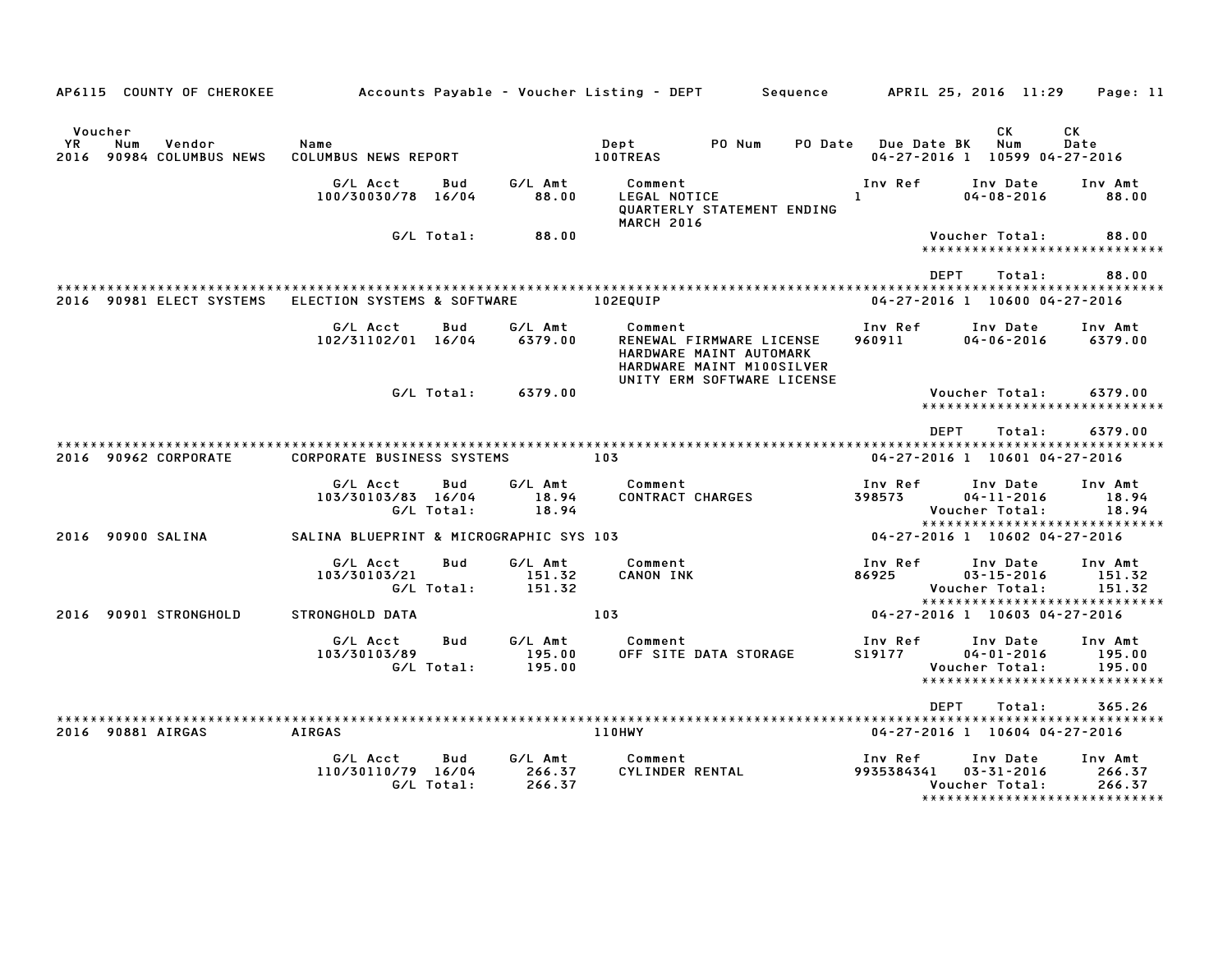|         | AP6115 COUNTY OF CHEROKEE Accounts Payable - Voucher Listing - DEPT Sequence APRIL 25, 2016 11:29 Page: 12 |                                                                                                           |                    |                                                                                      |                                                                                                                                                                                                 |                                                                                                               |                           |
|---------|------------------------------------------------------------------------------------------------------------|-----------------------------------------------------------------------------------------------------------|--------------------|--------------------------------------------------------------------------------------|-------------------------------------------------------------------------------------------------------------------------------------------------------------------------------------------------|---------------------------------------------------------------------------------------------------------------|---------------------------|
| Voucher |                                                                                                            |                                                                                                           |                    |                                                                                      |                                                                                                                                                                                                 | CK<br>04-27-2016 1 10605 04-27-2016                                                                           | CK<br>Date                |
|         |                                                                                                            |                                                                                                           |                    |                                                                                      | G/L Acct  Bud  G/L Amt  Comment<br>110/30110/42 16/04  2.25  COFFEE FILTER<br>G/L Total:  2.25                                                                                                  | Inv Ref      Inv Date     Inv Amt<br>219716 04-07-2016<br>Voucher Total: 2.25<br>**************************** | 2 . 25<br>2 . 25          |
|         |                                                                                                            |                                                                                                           |                    |                                                                                      |                                                                                                                                                                                                 |                                                                                                               |                           |
|         |                                                                                                            |                                                                                                           |                    |                                                                                      | G/L Acct Bud G/L Amt Comment – Inv Ref Inv Date Inv Amt<br>110/30110/79 16/04 – 450.00 WINDSHIELD – 2642 – 04-14-2016 – 450.00<br>G/L Total: 450.00 – MINDSHIELD – 2642 – Voucher Total: 450.00 | 2642 04-14-2016 100.00<br>Youcher Total: 450.00<br>********************************                           |                           |
|         |                                                                                                            |                                                                                                           |                    |                                                                                      |                                                                                                                                                                                                 |                                                                                                               |                           |
|         |                                                                                                            | G/L Acct Bud G/L Amt Comment<br>110/30110/34 16/04 109.20 COLD-MIX<br>16/04 COLD-MIX<br>G/L Total: 109.20 |                    |                                                                                      | 100 Ref 100 Date<br>125851 04-11-2016 43.68<br>125903 04-12-2016 65.52<br>Voucher Total: 109.20                                                                                                 |                                                                                                               |                           |
|         | 2016 90961 BURRUSS CONS                                                                                    |                                                                                                           |                    |                                                                                      |                                                                                                                                                                                                 |                                                                                                               |                           |
|         |                                                                                                            |                                                                                                           |                    |                                                                                      | G/L Acct Bud G/L Amt Comment Inv Ref Inv Date Inv Amt<br>110/30110/40 16/04 7000.00 SIDEWALK TEAR OUT & 3416-1 03-04-2016 7000.00<br>REPLACED                                                   |                                                                                                               |                           |
|         |                                                                                                            |                                                                                                           | G/L Total: 7000.00 |                                                                                      |                                                                                                                                                                                                 | Voucher Total: 7000.00<br>****************************                                                        |                           |
|         |                                                                                                            |                                                                                                           |                    |                                                                                      |                                                                                                                                                                                                 |                                                                                                               |                           |
|         |                                                                                                            |                                                                                                           |                    | <b>SOAP</b>                                                                          | G/L Acct Bud G/L Amt Comment Inv Ref Inv Date Inv Amt<br>110/30110/80 16/04 81.57 3X5 SCRAPER MAT, AIR FRESH 21139011 04-14-2016 81.57<br>SOAP                                                  |                                                                                                               |                           |
|         |                                                                                                            |                                                                                                           | G/L Total: 81.57   |                                                                                      |                                                                                                                                                                                                 | Voucher Total: 81.57                                                                                          |                           |
|         | 2016 90691 COLLINS, P PATRICK W COLLINS   110HWY                                                           |                                                                                                           |                    |                                                                                      |                                                                                                                                                                                                 | 04-27-2016 1 10610 04-27-2016                                                                                 |                           |
|         |                                                                                                            |                                                                                                           |                    | 110/30110/86 16/04 827.32 CELL PHONE STIPEND<br><b>FEB. MILEAGE</b><br>MARCH MILEAGE | G/L Acct   Bud    G/L Amt      Comment                        Inv Ref    Inv Date   Inv Amt                                                                                                     |                                                                                                               | 40.00<br>440.64<br>346.68 |
|         |                                                                                                            |                                                                                                           | G/L Total: 827.32  |                                                                                      |                                                                                                                                                                                                 | Voucher Total: 827.32<br>*****************************                                                        |                           |
|         | 2016 90952 COLUMBUS NEWS COLUMBUS NEWS REPORT 110HWY 110HWY 04-27-2016 1 10611 04-27-2016                  |                                                                                                           |                    |                                                                                      |                                                                                                                                                                                                 |                                                                                                               |                           |
|         |                                                                                                            |                                                                                                           |                    |                                                                                      |                                                                                                                                                                                                 |                                                                                                               |                           |
|         | 2016 90875 COMMERCE VISA COMMERCE BANK 110HWY                                                              |                                                                                                           |                    |                                                                                      |                                                                                                                                                                                                 | 04-27-2016 1 10612 04-27-2016                                                                                 |                           |
|         |                                                                                                            |                                                                                                           |                    |                                                                                      | G/L Acct Bud G/L Amt Comment Inv Ref Inv Date Inv Amt<br>110/30110/79 16/04 819.00 NOREGON DLA 2.0 ADAPTER KIT 6766 04-05-2016 819.00<br>G/L Total: 819.00 6/L Total: 819.00                    | *****************************                                                                                 |                           |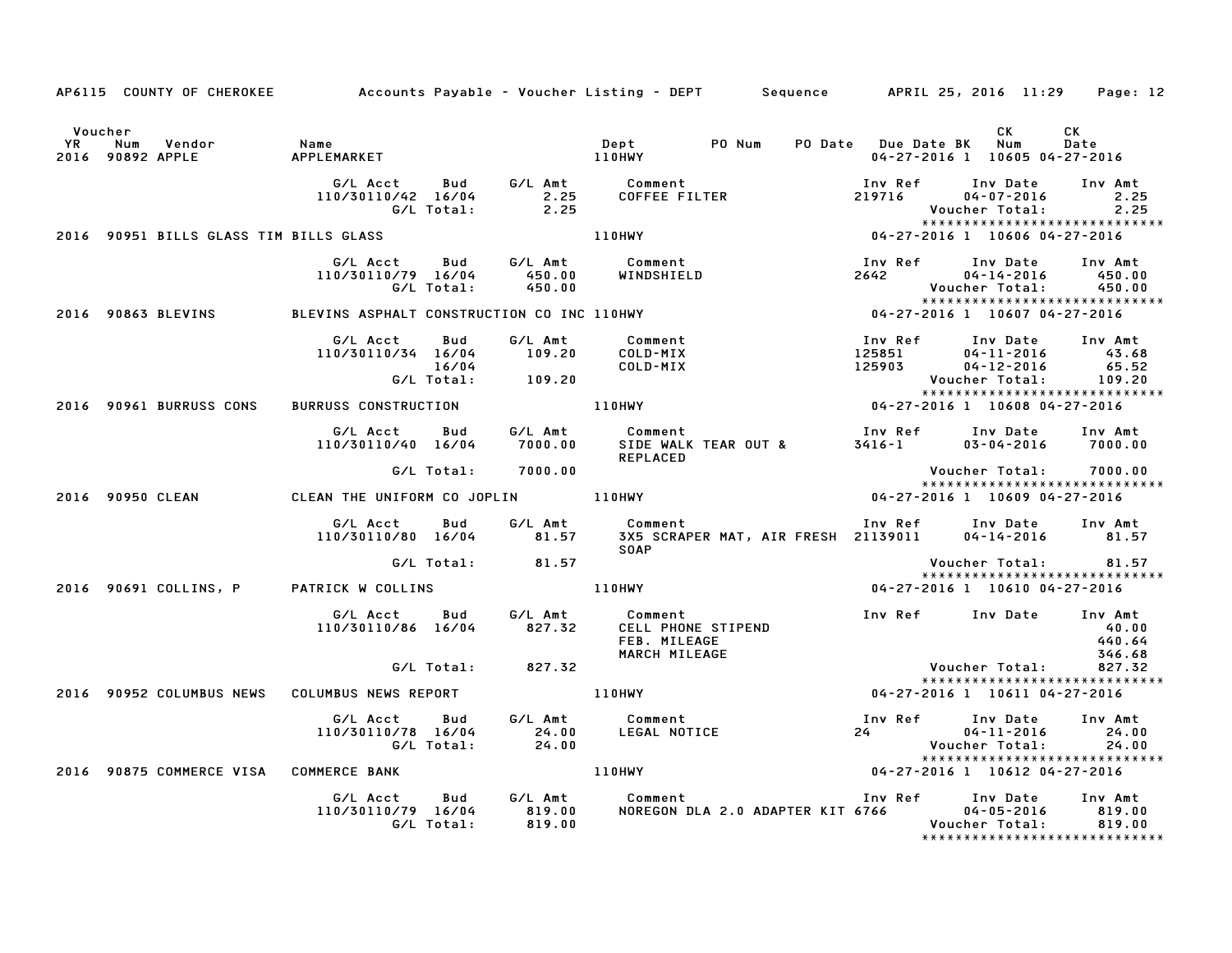|           |                                 |                                                                                                  |                     | AP6115 COUNTY OF CHEROKEE Accounts Payable – Voucher Listing – DEPT Sequence APRIL 25, 2016 11:29 Page: 13                                 |                                                                                                                                        |                                         |
|-----------|---------------------------------|--------------------------------------------------------------------------------------------------|---------------------|--------------------------------------------------------------------------------------------------------------------------------------------|----------------------------------------------------------------------------------------------------------------------------------------|-----------------------------------------|
|           |                                 |                                                                                                  |                     |                                                                                                                                            |                                                                                                                                        |                                         |
|           | Voucher                         |                                                                                                  |                     |                                                                                                                                            | CK                                                                                                                                     | CK                                      |
| <b>YR</b> | Num Vendor<br>2016 90884 CONMAT | <b>Name</b><br><b>CONMAT</b>                                                                     | 110HWY              | Dept PONum                                                                                                                                 | PO Date Due Date BK Num<br>04-27-2016 1 10613 04-27-2016                                                                               | Date                                    |
|           |                                 |                                                                                                  |                     |                                                                                                                                            |                                                                                                                                        |                                         |
|           |                                 | G/L Acct Bud G/L Amt Comment<br>110/30110/79 16/04 8679.00 PIPE                                  |                     |                                                                                                                                            | Inv Ref      Inv Date                                                                                                                  | Inv Amt                                 |
|           |                                 |                                                                                                  |                     |                                                                                                                                            | 2006 700<br>04-01-2016                                                                                                                 | 8679.00                                 |
|           |                                 | G/L Total:                                                                                       | 8679.00             |                                                                                                                                            | Voucher Total:                                                                                                                         | 8679.00                                 |
|           |                                 |                                                                                                  |                     |                                                                                                                                            |                                                                                                                                        | *****************************           |
|           |                                 | 2016 90869 DAVIS COMM DAVIS COMMUNICATIONS                                                       |                     | 110HWY                                                                                                                                     | 04-27-2016 1 10614 04-27-2016                                                                                                          |                                         |
|           |                                 | G/L Acct  Bud  G/L Amt  Comment<br>110/30110/79  16/04  572.00  UHF MOBILE<br>G/L Total:  572.00 |                     |                                                                                                                                            | Inv Ref      Inv Date                                                                                                                  | Inv Amt                                 |
|           |                                 |                                                                                                  |                     |                                                                                                                                            | $16 - 0232$ $04 - 06 - 2016$ 572.00                                                                                                    |                                         |
|           |                                 |                                                                                                  |                     |                                                                                                                                            | Voucher Total:                                                                                                                         | 572.00                                  |
|           |                                 |                                                                                                  |                     |                                                                                                                                            | .<br>*************************<br>10615 -27-2016 1 -10615 -27-2016 1                                                                   | *****************************           |
|           | 2016 90872 DENISON INC          | DENISON INC                                                                                      |                     | 110HWY                                                                                                                                     |                                                                                                                                        |                                         |
|           |                                 | G/L Acct  Bud  G/L Amt  Comment<br>110/30110/79  16/04  76.05  PARTS<br>G/L Total:  76.05        |                     |                                                                                                                                            | Inv Ref       Inv Date<br>329553         04–12–2016                                                                                    | Inv Amt                                 |
|           |                                 |                                                                                                  |                     |                                                                                                                                            |                                                                                                                                        | 76.05                                   |
|           |                                 |                                                                                                  |                     |                                                                                                                                            |                                                                                                                                        | Voucher Total: 76.05                    |
|           |                                 | EMPIRE DISTRICT ELECTRIC COMPANY 110HWY                                                          |                     |                                                                                                                                            | .o، 7-12-10-10 VOUCNer<br>************************<br>10616 104-27-2016 10616 104-27                                                   | ******************************          |
|           | 2016 90949 EMPIRE               |                                                                                                  |                     |                                                                                                                                            |                                                                                                                                        |                                         |
|           |                                 | G/L Acct Bud                                                                                     |                     | G/L Amt Comment                                                                                                                            | Inv Ref      Inv Date     Inv Amt                                                                                                      |                                         |
|           |                                 | 110/30110/72 16/04 886.72 ELECTRIC                                                               |                     |                                                                                                                                            | $906398 - 41 - 7$ $04 - 12 - 2016$ 145.59                                                                                              |                                         |
|           |                                 |                                                                                                  |                     |                                                                                                                                            |                                                                                                                                        |                                         |
|           |                                 |                                                                                                  |                     |                                                                                                                                            |                                                                                                                                        |                                         |
|           |                                 |                                                                                                  |                     |                                                                                                                                            | 949852-69-2<br>854931-63-1 04-12-2016 43.25<br>854931-63-1 04-12-2016 298.63<br>158630-59-0 04-12-2016 399.25<br>Voucher Total: 886.72 |                                         |
|           |                                 |                                                                                                  | $G/L$ Total: 886.72 |                                                                                                                                            |                                                                                                                                        |                                         |
|           |                                 |                                                                                                  |                     |                                                                                                                                            | 04-27-2016 1 10617 04-27-2016                                                                                                          |                                         |
|           |                                 |                                                                                                  |                     | G/L Acct Bud G/L Amt Comment<br>110/30110/79 16/04 979.42 PUMP, GASKET<br>STRIP-WEAR STRIP-WEAR                                            |                                                                                                                                        |                                         |
|           |                                 |                                                                                                  |                     |                                                                                                                                            | Inv Ref Inv Date Inv Amt<br>PIJ00294620 04-04-2016 324.70<br>PIJ00294704 04-05-2016 327.36                                             |                                         |
|           |                                 |                                                                                                  |                     |                                                                                                                                            |                                                                                                                                        |                                         |
|           |                                 |                                                                                                  |                     |                                                                                                                                            |                                                                                                                                        |                                         |
|           |                                 |                                                                                                  | G/L Total: 979.42   |                                                                                                                                            | PIJ00294705 04-05-2016<br>Voucher Total:                                                                                               | 327.36<br>979.42                        |
|           |                                 |                                                                                                  |                     |                                                                                                                                            |                                                                                                                                        | *****************************           |
|           | 2016 90887 FARMERS              |                                                                                                  |                     | FARMERS COOPERATIVE ASSOCIATION 110HWY                                                                                                     | 04-27-2016 1 10618 04-27-2016                                                                                                          |                                         |
|           |                                 |                                                                                                  |                     |                                                                                                                                            |                                                                                                                                        |                                         |
|           |                                 | G/L Acct Bud                                                                                     |                     | G/L Amt Comment                                                                                                                            | Inv Ref Inv Date Inv Amt                                                                                                               |                                         |
|           |                                 | 110/30110/79 16/04 13.99<br>G/L Total: 13.99                                                     |                     | <b>PARTS</b>                                                                                                                               | $176116$ $04-07-2016$                                                                                                                  | 13.99                                   |
|           |                                 |                                                                                                  |                     |                                                                                                                                            | Voucher Total:                                                                                                                         | 13.99<br>****************************** |
|           |                                 | 2016   90882 FLEETPRIDE   FLEETPRIDE                                                             |                     | 110HWY                                                                                                                                     | 04-27-2016 1 10619 04-27-2016                                                                                                          |                                         |
|           |                                 |                                                                                                  |                     |                                                                                                                                            |                                                                                                                                        |                                         |
|           |                                 | G/L Acct Bud G/L Amt Comment                                                                     |                     | Comment<br>FILTER, SEAL                                                                                                                    | Inv Ref      Inv Date     Inv Amt                                                                                                      |                                         |
|           |                                 | 110/30110/79 16/04 99.19<br>G/L Total: 99.19                                                     |                     |                                                                                                                                            | 76411373    04-07-2016    99.19<br>Voucher Total:    99.19                                                                             |                                         |
|           |                                 |                                                                                                  |                     |                                                                                                                                            |                                                                                                                                        |                                         |
|           |                                 |                                                                                                  |                     | 2016 90859 FROST OIL FROST OIL COMPANY THE ROST OF THE ROST OF THE ROST OF THE ROST OF THE ROST OF THE ROST OF                             | 04-27-2016 1 10620 04-27-2016                                                                                                          |                                         |
|           |                                 |                                                                                                  |                     |                                                                                                                                            |                                                                                                                                        |                                         |
|           |                                 |                                                                                                  |                     | G/L Acct Bud G/L Amt Comment Inv Ref Inv Date Inv Amt<br>110/30110/32 16/04 249.79 AIR 1 DIESEL EXHAUST FLUID 0079554-IN 04-08-2016 249.79 |                                                                                                                                        |                                         |
|           |                                 | G/L Total:                                                                                       | 249.79              |                                                                                                                                            |                                                                                                                                        | Voucher Total: 249.79                   |
|           |                                 |                                                                                                  |                     |                                                                                                                                            |                                                                                                                                        |                                         |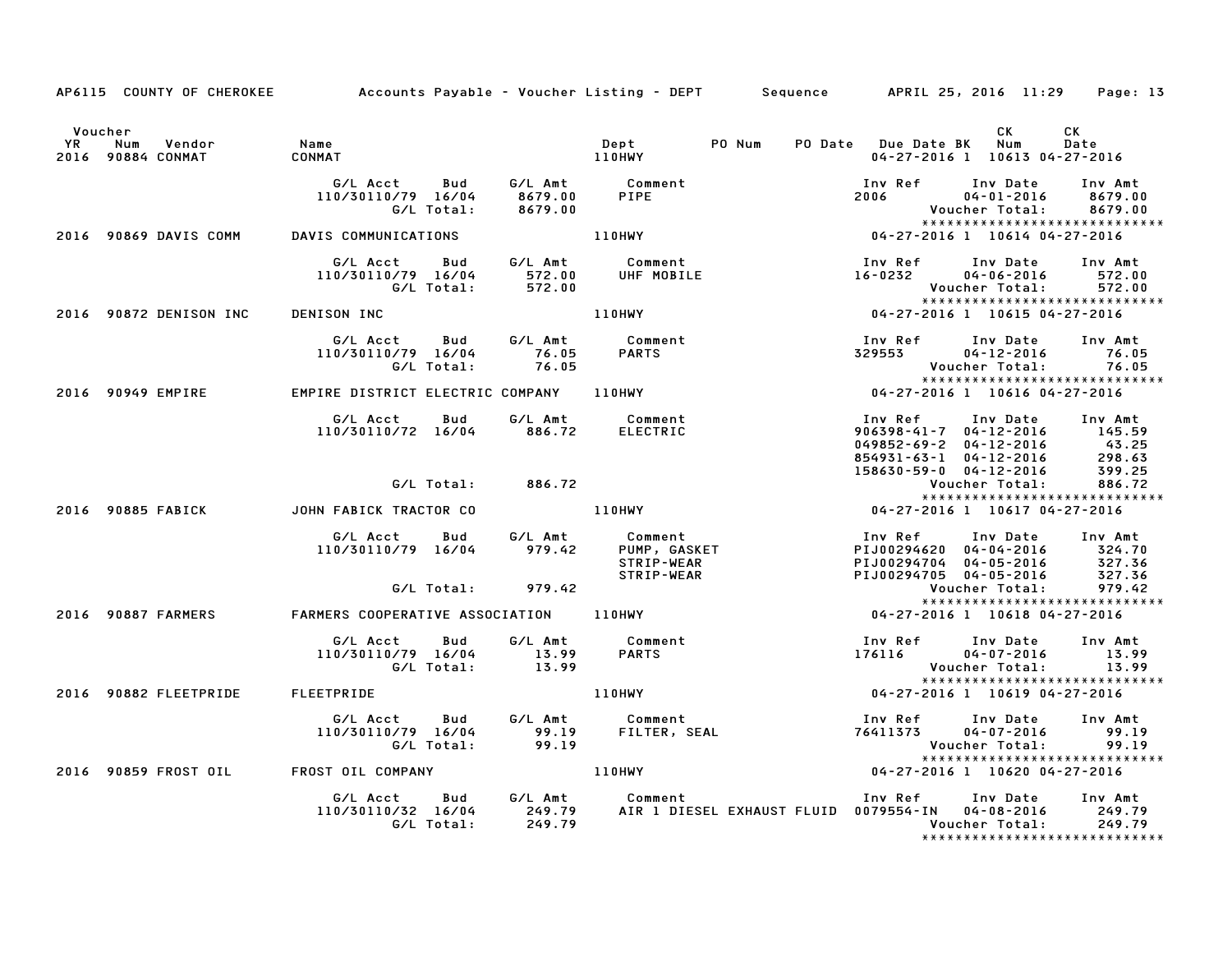|         | AP6115 COUNTY OF CHEROKEE Accounts Payable - Voucher Listing - DEPT Sequence APRIL 25, 2016 11:29 Page: 14 |                                                                          |                   |                                            |                                              |        |                                              |                                                                                                                      |                               |
|---------|------------------------------------------------------------------------------------------------------------|--------------------------------------------------------------------------|-------------------|--------------------------------------------|----------------------------------------------|--------|----------------------------------------------|----------------------------------------------------------------------------------------------------------------------|-------------------------------|
| Voucher | n num venuor – name<br>2016 90867 GENERAL MACHINE GENERAL MACHINERY OF PITTSBURG – 110HWY                  |                                                                          |                   |                                            |                                              | PO Num | PO Date Due Date BK Num                      | <b>CK</b><br>04-27-2016 1 10621 04-27-2016                                                                           | CK<br>Date                    |
|         |                                                                                                            | G/L Acct Bud<br>110/30110/79 16/04 65.14 PARTS<br>G/L Total: 65.14 PARTS |                   |                                            | G/L Amt Comment                              |        | 509661                                       | Inv Ref Inv Date Inv Amt<br>$04 - 06 - 2016$<br>Voucher Total:                                                       | 65.14<br>65.14                |
|         | 2016 90954 HARBOR         HARBOR FREIGHT TOOLS                                                             |                                                                          |                   |                                            | 110HWY                                       |        |                                              | *****************************<br>04-27-2016 1 10622 04-27-2016                                                       |                               |
|         |                                                                                                            | 110/30110/79 16/04                                                       | G/L Total:        | 19.98<br>19.98                             | G/L Acct Bud G/L Amt Comment<br><b>PARTS</b> |        | 231587                                       | Inv Ref      Inv Date<br>$04 - 15 - 2016$<br>Voucher Total: 19.98                                                    | Inv Amt<br>19.98              |
|         | 2016 90883 JAY HATFIELD                                                                                    | JAY HATFIELD CHEVROLET                                                   |                   |                                            | 110HWY                                       |        |                                              | *****************************<br>04-27-2016 1 10623 04-27-2016                                                       |                               |
|         |                                                                                                            | G/L Acct Bud<br>110/30110/79 16/04                                       | G/L Total:        | 17.38                                      | G/L Amt Comment<br>17.38 CAP<br>17.38 CAP    |        | 9050                                         | Inv Ref Inv Date<br>$04 - 08 - 2016$<br>Voucher Total:                                                               | Inv Amt<br>17.38<br>17.38     |
|         | 2016 90886 JIM WOODS                                                                                       | JIM WOODS MARKETING INC                                                  |                   |                                            | 110HWY                                       |        |                                              | *****************************<br>$04-27-2016$ 1 10624 04-27-2016                                                     |                               |
|         |                                                                                                            | G/L Acct Bud<br>110/30110/30 16/04<br>110/30110/31 16/04                 | G/L Total:        | G/L Amt<br>5873.92<br>11520.69<br>17394.61 | Comment<br>GASOLINE<br>DIESEL<br>DIESEL      |        | Inv Ref<br>224327                            | Inv Date Inv Amt<br>224198 04-06-2016 5873.92<br>224199 04-06-2016 10367.97<br>04-12-2016<br>Voucher Total: 17394.61 | 1152.72                       |
|         | 2016 90880 JOPLIN FREIGHT JOPLIN FREIGHTLINER SALES INC 110HWY                                             |                                                                          |                   |                                            |                                              |        |                                              | *****************************<br>04-27-2016 1 10625 04-27-2016                                                       |                               |
|         |                                                                                                            | G/L Acct<br>110/30110/79 16/04                                           | Bud<br>G/L Total: | 1001.08<br>1001.08                         | G/L Amt Comment<br><b>PARTS</b>              |        | 47339106                                     | Inv Ref Inv Date<br>$04 - 08 - 2016$<br>Voucher Total:                                                               | Inv Amt<br>1001.08<br>1001.08 |
|         | 2016 90898 KCHA                                                                                            | KANSAS COUNTY HIGHWAY ASSOCIATION 110HWY                                 |                   |                                            |                                              |        |                                              | *****************************<br>04-27-2016 1 10626 04-27-2016                                                       |                               |
|         |                                                                                                            | G/L Acct Bud<br>110/30110/75 16/04 65.00                                 |                   | G/L Amt                                    | Comment<br><b>DUES</b><br>LEONARD VANATTA    |        |                                              | Inv Ref Inv Date Inv Amt<br>$04 - 01 - 2016$ 65.00                                                                   |                               |
|         |                                                                                                            |                                                                          |                   | G/L Total: 65.00                           |                                              |        |                                              | Voucher Total: 65.00<br>*****************************                                                                |                               |
|         | 2016 90865 LEGACY                                                                                          |                                                                          |                   |                                            |                                              |        |                                              | 04-27-2016 1 10627 04-27-2016                                                                                        |                               |
|         |                                                                                                            | G/L Acct<br>110/30110/79 16/04 741.62                                    |                   |                                            | WINDSHIELD<br><b>CORE CREDIT</b>             |        | Inv Ref<br>B06022<br>B06175<br><b>B06175</b> | Inv Date Inv Amt<br>$04 - 12 - 2016$ $761.62$<br>04-14-2016                                                          | 20.00CR                       |
|         |                                                                                                            |                                                                          |                   | G/L Total: 741.62                          |                                              |        |                                              | Voucher Total:<br>******************************                                                                     | 741.62                        |
|         | 2016 90877 MIDWEST MINERAL MIDWEST MINERALS                                                                |                                                                          |                   |                                            | 110HWY                                       |        |                                              | 04-27-2016 1 10628 04-27-2016                                                                                        |                               |
|         |                                                                                                            | G/L Acct<br>110/30110/35 16/04                                           | <b>Bud</b>        | G/L Amt<br>12054.90                        | Comment<br><b>ROCK</b><br><b>ROCK</b>        |        | Inv Ref<br>141104<br>141103                  | Inv Date<br>$03 - 31 - 2016$<br>03-31-2016                                                                           | Inv Amt<br>4043.58<br>8011.32 |
|         |                                                                                                            |                                                                          |                   | G/L Total: 12054.90                        |                                              |        |                                              | Voucher Total:<br>*****************************                                                                      | 12054.90                      |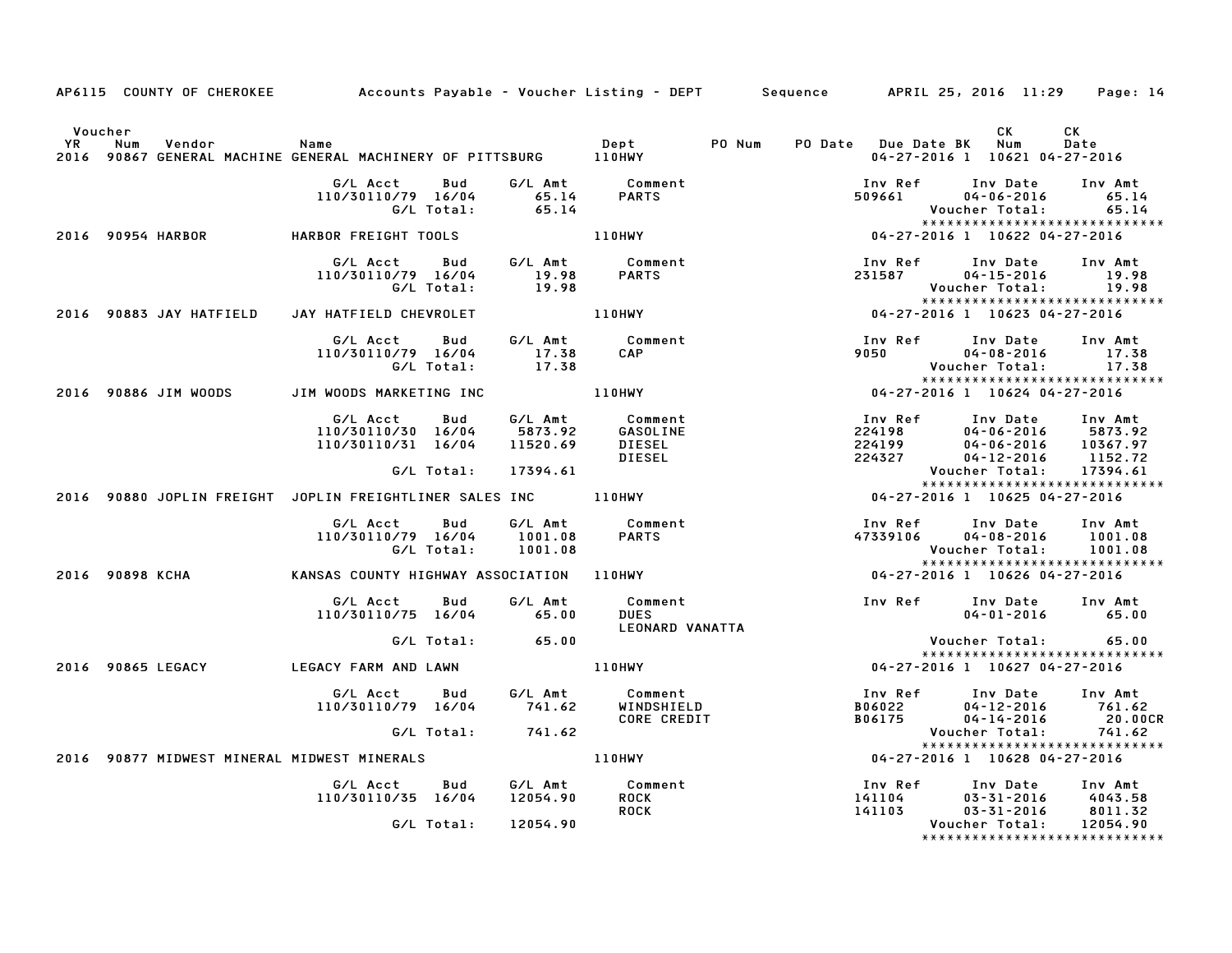| AP6115 COUNTY OF CHEROKEE Accounts Payable - Voucher Listing - DEPT Sequence APRIL 25, 2016 11:29 Page: 15                                                                                              |                                                                                                                                                                                                                                              |                           |                |                                                                                                                                                |                                      |                                                         |                   |
|---------------------------------------------------------------------------------------------------------------------------------------------------------------------------------------------------------|----------------------------------------------------------------------------------------------------------------------------------------------------------------------------------------------------------------------------------------------|---------------------------|----------------|------------------------------------------------------------------------------------------------------------------------------------------------|--------------------------------------|---------------------------------------------------------|-------------------|
|                                                                                                                                                                                                         |                                                                                                                                                                                                                                              |                           |                |                                                                                                                                                |                                      |                                                         |                   |
| Voucher                                                                                                                                                                                                 |                                                                                                                                                                                                                                              |                           |                |                                                                                                                                                |                                      | CK .                                                    | CK                |
| YR Num Vendor - Name<br>2016 90857 MUNICIPAL - MUNICI                                                                                                                                                   |                                                                                                                                                                                                                                              |                           |                |                                                                                                                                                | PO Date Due Date BK Num              | 04-27-2016 1 10629 04-27-2016                           | Date              |
|                                                                                                                                                                                                         |                                                                                                                                                                                                                                              |                           |                |                                                                                                                                                |                                      |                                                         |                   |
|                                                                                                                                                                                                         | G/L Acct Bud G/L Amt Comment                                                                                                                                                                                                                 |                           |                |                                                                                                                                                | Inv Ref Inv Date Inv Amt             |                                                         |                   |
|                                                                                                                                                                                                         | 110/30110/79 16/04 1662.44                                                                                                                                                                                                                   |                           | PARTS          |                                                                                                                                                | $2718$<br>2721<br>2721<br>04-13-2016 | 04-11-2016 384.51<br>04-13-2016 1277.93                 |                   |
|                                                                                                                                                                                                         |                                                                                                                                                                                                                                              |                           |                |                                                                                                                                                |                                      |                                                         |                   |
|                                                                                                                                                                                                         | G/L Total: 1662.44                                                                                                                                                                                                                           |                           |                |                                                                                                                                                |                                      |                                                         | 1662.44           |
| 2016 90953 NAPIER, C CHARLES NAPIER                                                                                                                                                                     |                                                                                                                                                                                                                                              |                           |                | 1662.44 PARTS 2718 04-11-2016 384.<br>PARTS 2721 04-13-2016 1277.<br>1662.44 Voucher Total: 1662.<br>110HWY 110HWY 04-27-2016 10630 04-27-2016 |                                      | *****************************                           |                   |
|                                                                                                                                                                                                         |                                                                                                                                                                                                                                              |                           |                |                                                                                                                                                |                                      |                                                         |                   |
|                                                                                                                                                                                                         | G/L Acct Bud G/L Amt Comment                                                                                                                                                                                                                 |                           |                |                                                                                                                                                | Inv Ref Inv Date Inv Amt             |                                                         |                   |
|                                                                                                                                                                                                         | 110/30110/73 16/04 171.18 MILEAGE                                                                                                                                                                                                            |                           |                |                                                                                                                                                |                                      | 04-15-2016 171.18                                       |                   |
|                                                                                                                                                                                                         |                                                                                                                                                                                                                                              |                           |                |                                                                                                                                                |                                      |                                                         |                   |
| 171.18 MILEAGE (171.18 MILEAGE 1999)<br>G/L Total: 171.18 MILEAGE (171.18 Voucher Total: 171.18 Vietner Total: 171.18<br>2016 90874 NATALINI'S AUTOMOTIVE 110HWY 199874 199874 19874 2016 90874 27-2016 |                                                                                                                                                                                                                                              |                           |                |                                                                                                                                                |                                      |                                                         |                   |
|                                                                                                                                                                                                         | 6/L Total:<br>G/L Total:<br>G/L Acct Bud G/L Amt Comment Inv Ref Inv Policy<br>110/30110/79 16/04 326.90 BEARING, SEAL<br>BRAKE MASTER CYLINDER 599429 04-11-2016<br>PARTS 599482 04-11-2016<br>BRAKE MASTER CYLINDER 599947 04-11-2016<br>B |                           |                |                                                                                                                                                |                                      |                                                         |                   |
|                                                                                                                                                                                                         |                                                                                                                                                                                                                                              |                           |                |                                                                                                                                                | Inv Ref Inv Date Inv Amt             |                                                         |                   |
|                                                                                                                                                                                                         |                                                                                                                                                                                                                                              |                           |                |                                                                                                                                                |                                      |                                                         | 169.95            |
|                                                                                                                                                                                                         |                                                                                                                                                                                                                                              |                           |                |                                                                                                                                                |                                      | 04-11-2016 62.99<br>04-11-2016 2.49<br>04-11-2016 79.68 |                   |
|                                                                                                                                                                                                         |                                                                                                                                                                                                                                              |                           |                |                                                                                                                                                |                                      |                                                         |                   |
|                                                                                                                                                                                                         |                                                                                                                                                                                                                                              |                           |                |                                                                                                                                                |                                      |                                                         | 6.99              |
|                                                                                                                                                                                                         |                                                                                                                                                                                                                                              |                           |                |                                                                                                                                                |                                      |                                                         | 4.80              |
|                                                                                                                                                                                                         |                                                                                                                                                                                                                                              |                           |                |                                                                                                                                                |                                      | <b>Voucher Total:</b>                                   | 326.90            |
|                                                                                                                                                                                                         |                                                                                                                                                                                                                                              |                           |                |                                                                                                                                                |                                      | *****************************                           |                   |
|                                                                                                                                                                                                         |                                                                                                                                                                                                                                              |                           |                |                                                                                                                                                |                                      |                                                         |                   |
|                                                                                                                                                                                                         |                                                                                                                                                                                                                                              |                           |                |                                                                                                                                                | Inv Ref      Inv Date     Inv Amt    |                                                         |                   |
|                                                                                                                                                                                                         | G/L Acct  Bud  G/L Amt  Comment<br>110/30110/37 16/04  1569.80  SIGNS                                                                                                                                                                        |                           |                |                                                                                                                                                | IN-178551                            | 04-15-2016 970.20                                       |                   |
|                                                                                                                                                                                                         |                                                                                                                                                                                                                                              |                           |                |                                                                                                                                                | IN-178552                            | 04-15-2016                                              |                   |
|                                                                                                                                                                                                         |                                                                                                                                                                                                                                              |                           |                |                                                                                                                                                |                                      |                                                         | 599.60<br>1569.80 |
|                                                                                                                                                                                                         |                                                                                                                                                                                                                                              |                           |                |                                                                                                                                                |                                      |                                                         |                   |
|                                                                                                                                                                                                         |                                                                                                                                                                                                                                              |                           |                |                                                                                                                                                |                                      |                                                         |                   |
|                                                                                                                                                                                                         |                                                                                                                                                                                                                                              |                           |                |                                                                                                                                                | Inv Ref Inv Date Inv Amt             |                                                         |                   |
|                                                                                                                                                                                                         | G/L Acct        Bud         G/L Amt             Comment<br>110/30110/79    16/04          6576.08        REPAIR  ON  TRACTOR                                                                                                                 |                           |                |                                                                                                                                                | W06066 04-12-2016 6576.08            |                                                         |                   |
|                                                                                                                                                                                                         | G/L Total: 6576.08                                                                                                                                                                                                                           |                           |                |                                                                                                                                                |                                      | Voucher Total:       6576.08                            |                   |
|                                                                                                                                                                                                         |                                                                                                                                                                                                                                              |                           |                |                                                                                                                                                |                                      | *****************************                           |                   |
| 2016 90890 OZARKO                                                                                                                                                                                       | OZARKO TIRE CENTERS 110HWY                                                                                                                                                                                                                   |                           |                |                                                                                                                                                | 04-27-2016 1 10634 04-27-2016        |                                                         |                   |
|                                                                                                                                                                                                         | G/L Acct Bud G/L Amt Comment                                                                                                                                                                                                                 |                           |                |                                                                                                                                                | Inv Ref Inv Date Inv Amt             |                                                         |                   |
|                                                                                                                                                                                                         |                                                                                                                                                                                                                                              |                           | <b>TIRES</b>   |                                                                                                                                                |                                      | $04 - 07 - 2016$ 892.00                                 |                   |
|                                                                                                                                                                                                         | 110/30110/33 16/04 892.00<br>G/L Total: 892.00                                                                                                                                                                                               |                           |                |                                                                                                                                                | Voucher Total: 892.00                |                                                         |                   |
|                                                                                                                                                                                                         |                                                                                                                                                                                                                                              |                           |                |                                                                                                                                                |                                      |                                                         |                   |
|                                                                                                                                                                                                         |                                                                                                                                                                                                                                              |                           |                |                                                                                                                                                | 04-27-2016 1 10635 04-27-2016        |                                                         |                   |
|                                                                                                                                                                                                         | G/L Acct Bud G/L Amt Comment                                                                                                                                                                                                                 |                           |                |                                                                                                                                                | Inv Ref Inv Date Inv Amt             |                                                         |                   |
|                                                                                                                                                                                                         | 110/30110/79 16/04                                                                                                                                                                                                                           |                           |                | 8WK PARTS WASHER SERVICE                                                                                                                       | 104000051 04-01-2016                 |                                                         | 408.00            |
|                                                                                                                                                                                                         | G/L Total:                                                                                                                                                                                                                                   | $\bf 408.00 \ \bf 408.00$ |                |                                                                                                                                                |                                      | Voucher Total: 408.00                                   |                   |
|                                                                                                                                                                                                         |                                                                                                                                                                                                                                              |                           |                |                                                                                                                                                |                                      | *****************************                           |                   |
| 2016 90942 TRUE VALUE COL TRUE VALUE COLUMBUS                                                                                                                                                           |                                                                                                                                                                                                                                              |                           | 110HWY         |                                                                                                                                                |                                      | 04-27-2016 1 10636 04-27-2016                           |                   |
|                                                                                                                                                                                                         | G/L Acct<br>Bud                                                                                                                                                                                                                              | G/L Amt                   | Comment        |                                                                                                                                                | Inv Ref                              | Inv Date                                                | Inv Amt           |
|                                                                                                                                                                                                         | 110/30110/79 16/04                                                                                                                                                                                                                           | 15.39                     | POWERLOCK TAPE |                                                                                                                                                | A272154                              | $04 - 13 - 2016$                                        | 15.39             |
|                                                                                                                                                                                                         | G/L Total:                                                                                                                                                                                                                                   | 15.39                     |                |                                                                                                                                                |                                      | Voucher Total:                                          | 15.39             |
|                                                                                                                                                                                                         |                                                                                                                                                                                                                                              |                           |                |                                                                                                                                                |                                      | ******************************                          |                   |
|                                                                                                                                                                                                         |                                                                                                                                                                                                                                              |                           |                |                                                                                                                                                | <b>DEPT</b>                          | Total:                                                  | 64117.37          |
|                                                                                                                                                                                                         |                                                                                                                                                                                                                                              |                           |                |                                                                                                                                                |                                      |                                                         |                   |
|                                                                                                                                                                                                         |                                                                                                                                                                                                                                              |                           |                |                                                                                                                                                |                                      |                                                         |                   |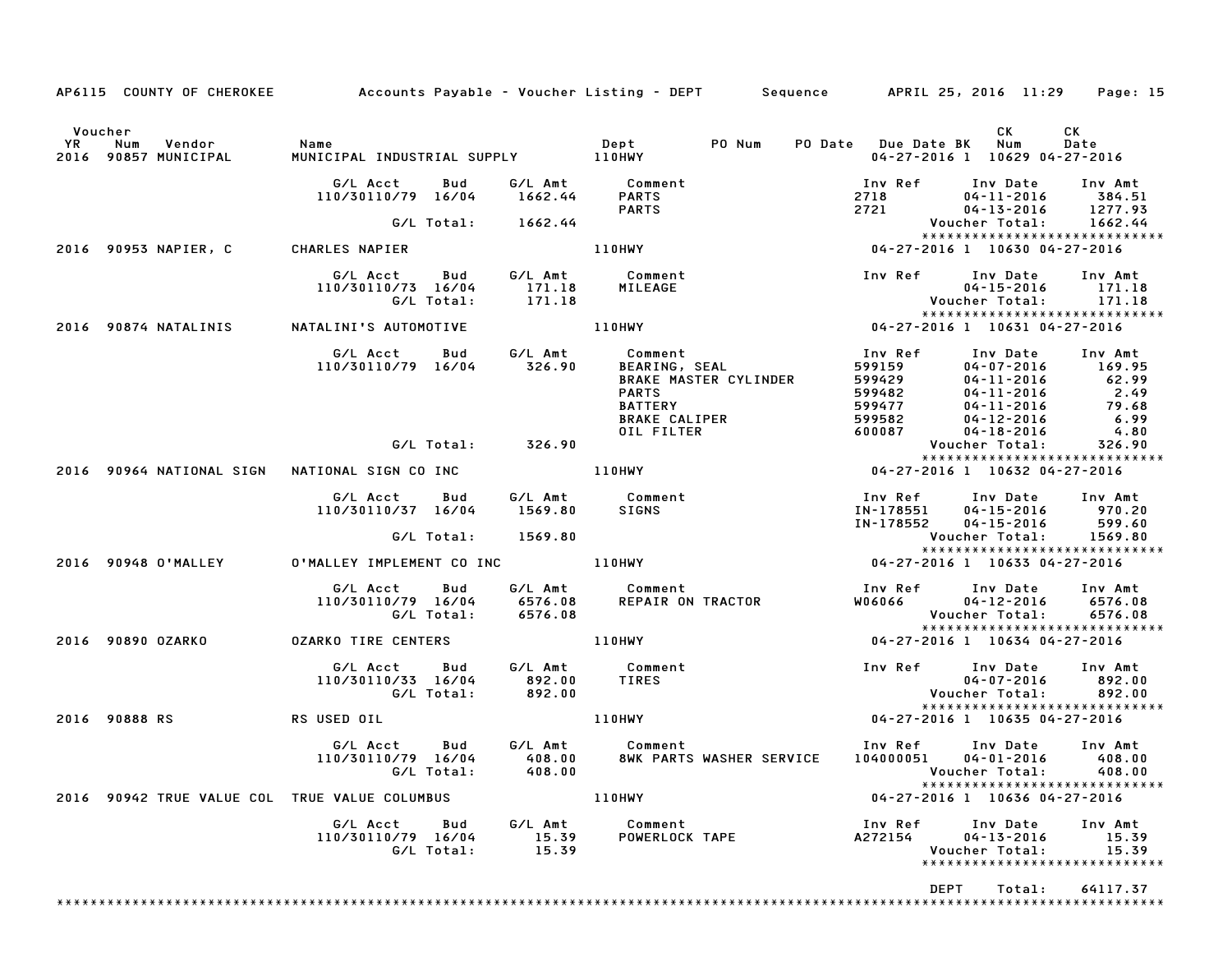| AP6115 COUNTY OF CHEROKEE                              |                                    |            |                          | Accounts Payable – Voucher Listing – DEPT         Sequence         APRIL 25, 2016  11:29     Page: 16 |                                                                                                                                                                                                                             |                                                   |                  |
|--------------------------------------------------------|------------------------------------|------------|--------------------------|-------------------------------------------------------------------------------------------------------|-----------------------------------------------------------------------------------------------------------------------------------------------------------------------------------------------------------------------------|---------------------------------------------------|------------------|
| Voucher                                                |                                    |            |                          | CK <sub>2</sub><br>СK                                                                                 |                                                                                                                                                                                                                             |                                                   |                  |
| <b>YR</b><br>Num<br>Vendor<br>2016 90903 COMMERCE VISA | Name<br><b>COMMERCE BANK</b>       |            |                          | Dept<br>PO Num<br>130NOXWEED                                                                          | PO Date Due Date BK                                                                                                                                                                                                         | Num<br>04-27-2016 1 10637 04-27-2016              | Date             |
|                                                        | G/L Acct<br>130/30130/77 16/04     | Bud        | G/L Amt<br>639.69        | Comment<br>ACCT 0                                                                                     | Inv Ref                                                                                                                                                                                                                     | Inv Date                                          | Inv Amt          |
|                                                        |                                    |            |                          | PATRICK COLLINS<br>HAMPTON INNS<br>ACCT  <br><b>CECIL BROWN</b>                                       |                                                                                                                                                                                                                             | 04-02-2016                                        | 408.52           |
|                                                        |                                    |            | G/L Total: 639.69        | <b>DOUBLETREE</b>                                                                                     |                                                                                                                                                                                                                             | 03-10-2016<br>Voucher Total:                      | 231.17<br>639.69 |
|                                                        |                                    |            |                          |                                                                                                       |                                                                                                                                                                                                                             | *****************************                     |                  |
| 2016 90902 NATALINIS                                   | NATALINI'S AUTOMOTIVE              |            |                          | <b>130NOXWEED</b>                                                                                     |                                                                                                                                                                                                                             | 04-27-2016 1 10638 04-27-2016                     |                  |
|                                                        | G/L Acct<br>130/30130/29 16/04     | Bud        | 12.12<br>12.12           | G/L Amt Comment<br>SWITCH                                                                             | Inv Ref<br>598889                                                                                                                                                                                                           | Inv Date<br>$04 - 05 - 2016$                      | Inv Amt<br>12.12 |
|                                                        | G/L Total:                         |            |                          |                                                                                                       |                                                                                                                                                                                                                             | Voucher Total:<br>*****************************   | 12.12            |
|                                                        |                                    |            |                          |                                                                                                       |                                                                                                                                                                                                                             |                                                   |                  |
|                                                        |                                    |            |                          |                                                                                                       | <b>DEPT</b>                                                                                                                                                                                                                 | Total:                                            | 651.81           |
| 2016 90999 CARDMEMBER                                  | CHASE CARD SERVICES                |            |                          | <b>140HEALTH</b>                                                                                      |                                                                                                                                                                                                                             | 04-27-2016 1 10639 04-27-2016                     |                  |
|                                                        | G/L Acct<br>140/30140/93 16/04     | Bud        | G/L Amt<br>265.25        | Comment<br>ACCT                                                                                       | Inv Ref<br><b>HEALTH DEPT</b>                                                                                                                                                                                               | Inv Date                                          | Inv Amt          |
|                                                        | 140/30140/21                       | 16/04      | 627.40                   | <b>USPS</b>                                                                                           |                                                                                                                                                                                                                             | $03 - 22 - 2016$                                  | 6.74             |
|                                                        | 140/30140/89 16/04                 |            | 36.00                    | <b>AMAZON</b>                                                                                         |                                                                                                                                                                                                                             | $04 - 13 - 2016$                                  | 247.30           |
|                                                        | 140/30140/77<br>140/30140/23 16/04 | 16/04      | 699.78<br>332.10<br>6.74 | <b>BLUEDOG INK</b><br><b>AMAZON</b>                                                                   |                                                                                                                                                                                                                             | $04 - 13 - 2016$<br>$04 - 13 - 2016$              | 54.94<br>17.95   |
|                                                        | 140/30140/34 16/04                 |            |                          | <b>BLUEDOG INK</b>                                                                                    |                                                                                                                                                                                                                             | $04 - 13 - 2016$                                  | 510.90           |
|                                                        |                                    | 16/04      |                          | IN DIGITAL WAVE                                                                                       |                                                                                                                                                                                                                             | $04 - 03 - 2016$                                  | 36.00            |
|                                                        |                                    |            |                          | CAPITAL PLAZA                                                                                         |                                                                                                                                                                                                                             | $04 - 03 - 2016$                                  | 699.78           |
|                                                        |                                    |            |                          | FRANKLIN COVEY PRODUCTS                                                                               |                                                                                                                                                                                                                             | $04 - 01 - 2016$                                  | 39.21            |
|                                                        |                                    |            |                          | LOS LUNAS                                                                                             |                                                                                                                                                                                                                             | $04 - 01 - 2016$                                  | 120.10           |
|                                                        |                                    |            |                          | <b>TEXAS ROADHOUSE</b><br><b>BLIND TIGER</b>                                                          |                                                                                                                                                                                                                             | $03 - 31 - 2016$<br>03-29-2016                    | 120.00<br>92.00  |
|                                                        |                                    |            |                          | DOLLAR GENERAL                                                                                        |                                                                                                                                                                                                                             | 03-24-2016                                        | 22.35            |
|                                                        |                                    | G/L Total: | 1967.27                  |                                                                                                       |                                                                                                                                                                                                                             | Voucher Total:                                    | 1967.27          |
|                                                        |                                    |            |                          |                                                                                                       |                                                                                                                                                                                                                             | *****************************                     |                  |
| 2016 90969 CASSIDY, D                                  | DARIN CASSIDY                      |            |                          | 140HEALTH                                                                                             |                                                                                                                                                                                                                             | 04-27-2016 1 10640 04-27-2016                     |                  |
|                                                        | G/L Acct<br>140/30140/80 16/04     | Bud        | G/L Amt<br>100.00        | Comment<br><b>HEALTH DEPT</b>                                                                         |                                                                                                                                                                                                                             | Inv Ref      Inv Date                             | Inv Amt          |
|                                                        |                                    |            |                          | MOWING/WEEDEATING                                                                                     | $002$ and $002$ and $002$ and $002$ and $002$ and $002$ and $002$ and $002$ and $002$ and $002$ and $002$ and $002$ and $002$ and $002$ and $002$ and $002$ and $002$ and $002$ and $002$ and $002$ and $002$ and $002$ and | $04 - 09 - 2016$                                  | 50.00            |
|                                                        |                                    |            |                          | MOWING/WEEDEATING                                                                                     | 003 000                                                                                                                                                                                                                     | $04 - 17 - 2016$                                  | 50.00            |
|                                                        |                                    | G/L Total: | 100.00                   |                                                                                                       |                                                                                                                                                                                                                             | Voucher Total:<br>*****************************   | 100.00           |
| 2016 90970 ELLIOTT, B                                  | <b>BETHA K ELLIOTT</b>             |            |                          | <b>140HEALTH</b>                                                                                      |                                                                                                                                                                                                                             | 04-27-2016 1 10641 04-27-2016                     |                  |
|                                                        | G/L Acct                           | Bud        | G/L Amt                  | Comment                                                                                               | Inv Ref                                                                                                                                                                                                                     | Inv Date                                          | Inv Amt          |
|                                                        | 140/30140/73 16/04                 |            | 111.41                   | MILEAGE/ 3/18/16 - 4/15/16                                                                            |                                                                                                                                                                                                                             | $04 - 15 - 2016$                                  | 111.41           |
|                                                        |                                    | G/L Total: | 111.41                   |                                                                                                       |                                                                                                                                                                                                                             | Voucher Total:<br>******************************* | 111.41           |
|                                                        |                                    |            |                          |                                                                                                       |                                                                                                                                                                                                                             |                                                   |                  |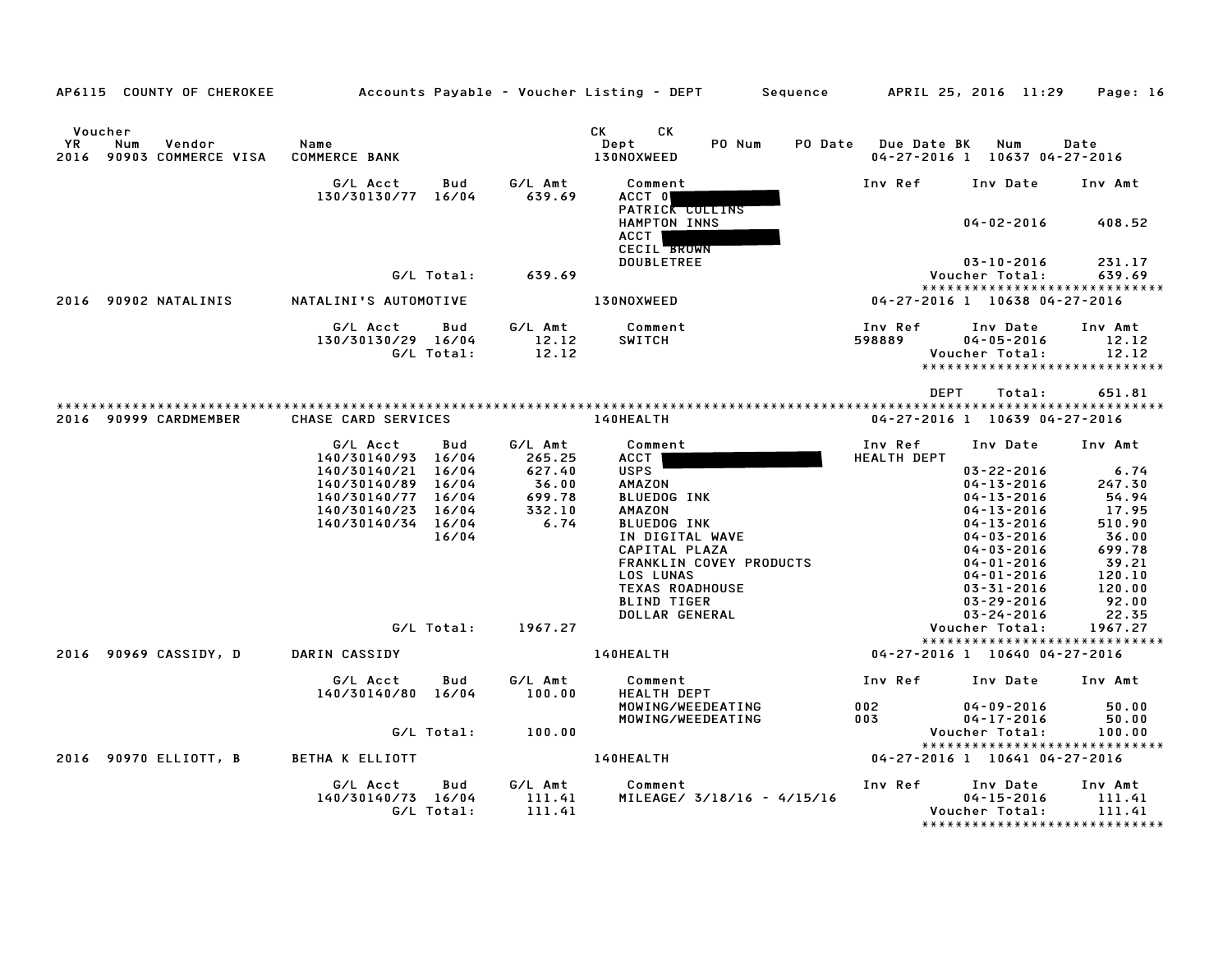|         |                                    |                                          |            |                   | AP6115 COUNTY OF CHEROKEE Accounts Payable - Voucher Listing - DEPT Sequence APRIL 25, 2016 11:29 Page: 17 |                                     |                                     |                                         |
|---------|------------------------------------|------------------------------------------|------------|-------------------|------------------------------------------------------------------------------------------------------------|-------------------------------------|-------------------------------------|-----------------------------------------|
| Voucher |                                    |                                          |            |                   |                                                                                                            |                                     | CK<br>04-27-2016 1 10642 04-27-2016 | <b>CK</b><br>Date                       |
|         |                                    | G/L Acct                                 | Bud        | G/L Amt           | Comment                                                                                                    | Inv Ref      Inv Date     Inv Amt   |                                     |                                         |
|         |                                    | 140/30140/87 16/04                       |            | 195.00            | WIC PROGRAM<br>BUILDING RENTAL<br>APRIL 19, 20, 21, 2016                                                   |                                     | $04 - 18 - 2016$ 195.00             |                                         |
|         |                                    |                                          |            | G/L Total: 195.00 |                                                                                                            |                                     | Voucher Total:         195.00       |                                         |
|         | 2016 91000 HEMOCUE                 | HEMOCUE INC                              |            |                   | 140HEALTH 04-27-2016 1 10643 04-27-2016                                                                    |                                     |                                     | *****************************           |
|         |                                    | G/LAcct Bud G/LAmt<br>140/30140/43 16/04 |            | 154.90            | Comment<br>WIC PROGRAM                                                                                     | Inv Ref      Inv Date     Inv Amt   |                                     |                                         |
|         |                                    |                                          |            | G/L Total: 154.90 | HEMOGLOBIN CONTROL SOLUTION 1355453 04-14-2016                                                             |                                     | Voucher Total: 154.90               | 154.90                                  |
|         |                                    | 2016 90972 HOUSER, N NICOLE HOUSER       |            |                   | <b>140HEALTH</b>                                                                                           | 04-27-2016 1 10644 04-27-2016       |                                     |                                         |
|         |                                    | G/L Acct Bud<br>140/30140/22 16/04 75.00 |            |                   | G/L Amt Comment<br>Comment<br>HEALT DEPT<br>PEILLE                                                         | Inv Ref Inv Date Inv Amt            |                                     |                                         |
|         |                                    |                                          |            | G/L Total: 75.00  | REIMBURSE/SCRUBS                                                                                           |                                     | 04-18-2016<br>Voucher Total:        | 75.00<br>75.00                          |
|         | 2016 90973 INDEP COMM              |                                          |            |                   | ة 140HEALTH و 140HEALTH و 140HEALTH و 140HEALTH و 140HEALTH و 140HEALTH و 140HEPENDENCE COMMUNITY          |                                     |                                     | *****************************           |
|         |                                    | G/L Acct<br>140/30140/87 16/04           | Bud        | G/L Amt<br>450.00 | Comment                                Inv Ref     Inv Date    Inv Amt<br>WIC PROGRAM                      |                                     |                                     |                                         |
|         |                                    |                                          |            |                   | BUILDING RENTAL<br>APRIL 12, 13, 14, 2016                                                                  |                                     | 04-18-2016 450.00                   |                                         |
|         |                                    |                                          | G/L Total: | 450.00            |                                                                                                            |                                     | Voucher Total:        450.00        | *****************************           |
|         | 2016 90974 MANZER, J               | DR JONATHAN MANZER                       |            |                   | <b>140HEALTH</b>                                                                                           | 04-27-2016 1 10646 04-27-2016       |                                     |                                         |
|         |                                    | G/L Acct<br>140/30140/82 16/04           | Bud        | G/L Amt<br>100.00 | Comment<br>HEALTH DEPT<br>HEALTH DEPT                                                                      | Inv Ref Inv Date Inv Amt            |                                     |                                         |
|         |                                    |                                          |            | G/L Total: 100.00 | CONTRACTED SERVICES                                                                                        |                                     | 04-18-2016<br>Voucher Total: 100.00 | 100.00                                  |
|         | 2016 90975 MCCARTYS                | <b>MCCARTY'S</b>                         |            |                   | <b>140HEALTH</b>                                                                                           | 04-27-2016 1 10647 04-27-2016       |                                     | *****************************           |
|         |                                    | G/L Acct<br>140/30140/21 16/04           | Bud        | G/L Amt<br>132.64 | Comment<br>HEALTH DEPT                                                                                     | Inv Ref      Inv Date     Inv Amt   |                                     |                                         |
|         |                                    |                                          | 16/04      |                   | FLAGS, PADS, TAPE, PAPER<br><b>PAPER</b>                                                                   | 6357650 04-11-2016 97.65<br>6362820 | $04 - 18 - 2016$                    | 34.99                                   |
|         |                                    |                                          |            | G/L Total: 132.64 |                                                                                                            |                                     | Voucher Total:                      | 132.64<br>***************************** |
|         | <b>NACCHO</b><br>2016 91001 NACCHO |                                          |            |                   | 140HEALTH                                                                                                  | 04-27-2016 1 10648 04-27-2016       |                                     |                                         |
|         |                                    | G/L Acct<br>140/30140/75 16/04           | Bud        | G∕L Amt<br>205.00 | Uumment<br>HEALTH DEPT<br>YEAPLY ''<br>Comment                                                             | Inv Ref      Inv Date     Inv Amt   |                                     |                                         |
|         |                                    |                                          |            |                   | YEARLY MEMBERSHIP<br>JULY 1, 2016 - JUNE 30,2017                                                           | KS006 04-13-2016 205.00             |                                     |                                         |
|         |                                    |                                          |            | G/L Total: 205.00 |                                                                                                            |                                     | Voucher Total: 205.00               | *****************************           |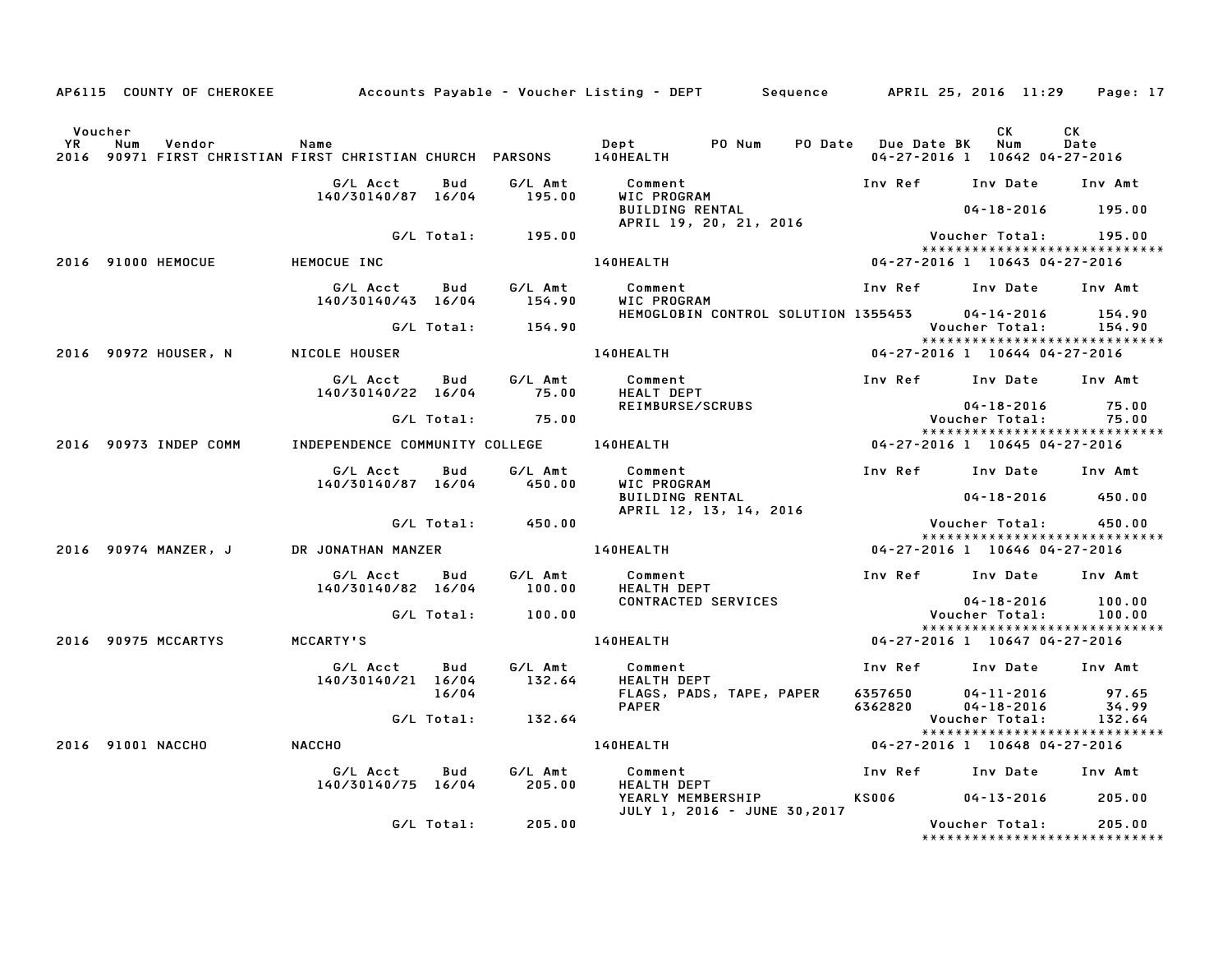| AP6115 COUNTY OF CHEROKEE                                        |                                                                          |                              | Accounts Payable – Voucher Listing – DEPT      Sequence     APRIL 25, 2016 11:29    Page: 18                                                                                                                                                      |                                              |                        |                                                              |
|------------------------------------------------------------------|--------------------------------------------------------------------------|------------------------------|---------------------------------------------------------------------------------------------------------------------------------------------------------------------------------------------------------------------------------------------------|----------------------------------------------|------------------------|--------------------------------------------------------------|
| Voucher<br>YR Num Vendor - Name<br>2016 91002 NATALINIS - NATALI |                                                                          |                              |                                                                                                                                                                                                                                                   | 04-27-2016 1 10649 04-27-2016                | CK                     | CK<br>Date                                                   |
|                                                                  |                                                                          |                              | G/L Acct bud G/L Amt Comment the Inv Ref Inv Date Inv Amt Inv Amt Inv Amt Inv Amt Inv Amt Inv Amt Inv Amt Inv Amt Inv Amt Inv Amt Inv Amt Inv Amt Inv Amt Inv Amt Inv Amt Inv Amt Inv Amt Inv Amt Inv Amt Inv Amt Inv Amt Inv                     |                                              |                        |                                                              |
|                                                                  |                                                                          | G/L Total: 33.69             | 0IL, 0IL FILTER 600098 04-18-2016 33.69                                                                                                                                                                                                           |                                              | Voucher Total: 33.69   |                                                              |
| 2016 90976 RESERVE RESERVE ACCOUNT                               |                                                                          |                              | .33 .69 Voucher Total: 33<br>*******************************<br>140HEALTH 04-27-2016 1 10650 04-27-2016                                                                                                                                           |                                              |                        | *****************************                                |
|                                                                  | G/L Acct Bud<br>140/30140/34 16/04                                       |                              |                                                                                                                                                                                                                                                   | Inv Ref      Inv Date     Inv Amt            |                        |                                                              |
|                                                                  |                                                                          | G/L Total: 200.00            | <b>POSTAGE</b><br>CHEROKEE CO HEALTH DEPT                                                                                                                                                                                                         | 16478844 04-18-2016 200.00                   |                        |                                                              |
| 2016 90978 VERIZON VERIZON WIRELESS                              |                                                                          | <b>140HEALTH</b>             |                                                                                                                                                                                                                                                   | $04-27-2016$ 1 10651 04-27-2016              |                        | *****************************                                |
|                                                                  |                                                                          |                              | G/L Acct       Bud        G/L Amt          Comment                               Inv Ref       Inv Date      Inv Amt<br>140/30140/84    16/04           80.58       ACCT 587034926-0001            9763694487    04-12-2016<br><b>HEALTH DEPT</b> |                                              |                        |                                                              |
|                                                                  | G/L Total:                                                               | 80.58                        |                                                                                                                                                                                                                                                   |                                              | Voucher Total: 80.58   |                                                              |
| 2016 90904 APPLE APPLEMARKET                                     |                                                                          |                              | <b>160ELECT</b>                                                                                                                                                                                                                                   | <b>DEPT</b><br>04-27-2016 1 10652 04-27-2016 | Total:                 | 3805.49                                                      |
|                                                                  | G/L Acct  Bud  G/L Amt  Comment<br>160/30160/23 16/04  20.24  DR PEPPER, |                              | Comment                                Inv Ref       Inv Date<br>DR PEPPER, COKE, SPRITE       21219199       04–05–2016<br><b>CHIPS</b><br>ELECTION NIGHT                                                                                        |                                              | $04 - 05 - 2016$ 20.24 | Inv Amt                                                      |
|                                                                  |                                                                          | G/L Total: 20.24             |                                                                                                                                                                                                                                                   |                                              | Voucher Total: 20.24   | *****************************                                |
|                                                                  |                                                                          |                              |                                                                                                                                                                                                                                                   |                                              |                        |                                                              |
|                                                                  |                                                                          |                              | G/L Acct Bud G/L Amt Comment Inv Ref Inv Date Inv Amt<br>160/30160/80 16/04 275.00 ELECTION JUDGE 160/30160/80 16/04 275.00<br>G/L Total: 275.00 CL Total: 275.00                                                                                 |                                              |                        | *****************************                                |
| 2016 90941 CHENEY, P PAULA R CHENEY                              |                                                                          |                              | $160ELECT$ $04-27-2016$ $1\overline{)10654}$ $04-27-2016$                                                                                                                                                                                         |                                              |                        |                                                              |
|                                                                  | G/L Acct Bud<br>160/30160/73 16/04                                       |                              |                                                                                                                                                                                                                                                   |                                              |                        | Inv Amt<br>54.00<br>54.00<br>*****************************   |
| 2016 90918 DAVOLT, A ANITA M DAVOLT                              |                                                                          | <b>Example 2016 160ELECT</b> | $04 - 27 - 2016$ 1 10655 04-27-2016                                                                                                                                                                                                               |                                              |                        |                                                              |
|                                                                  | 160/30160/80 16/04 200.00<br>G/L Total: 200.00                           |                              |                                                                                                                                                                                                                                                   |                                              | Voucher Total:         | Inv Amt<br>200.00<br>200.00<br>***************************** |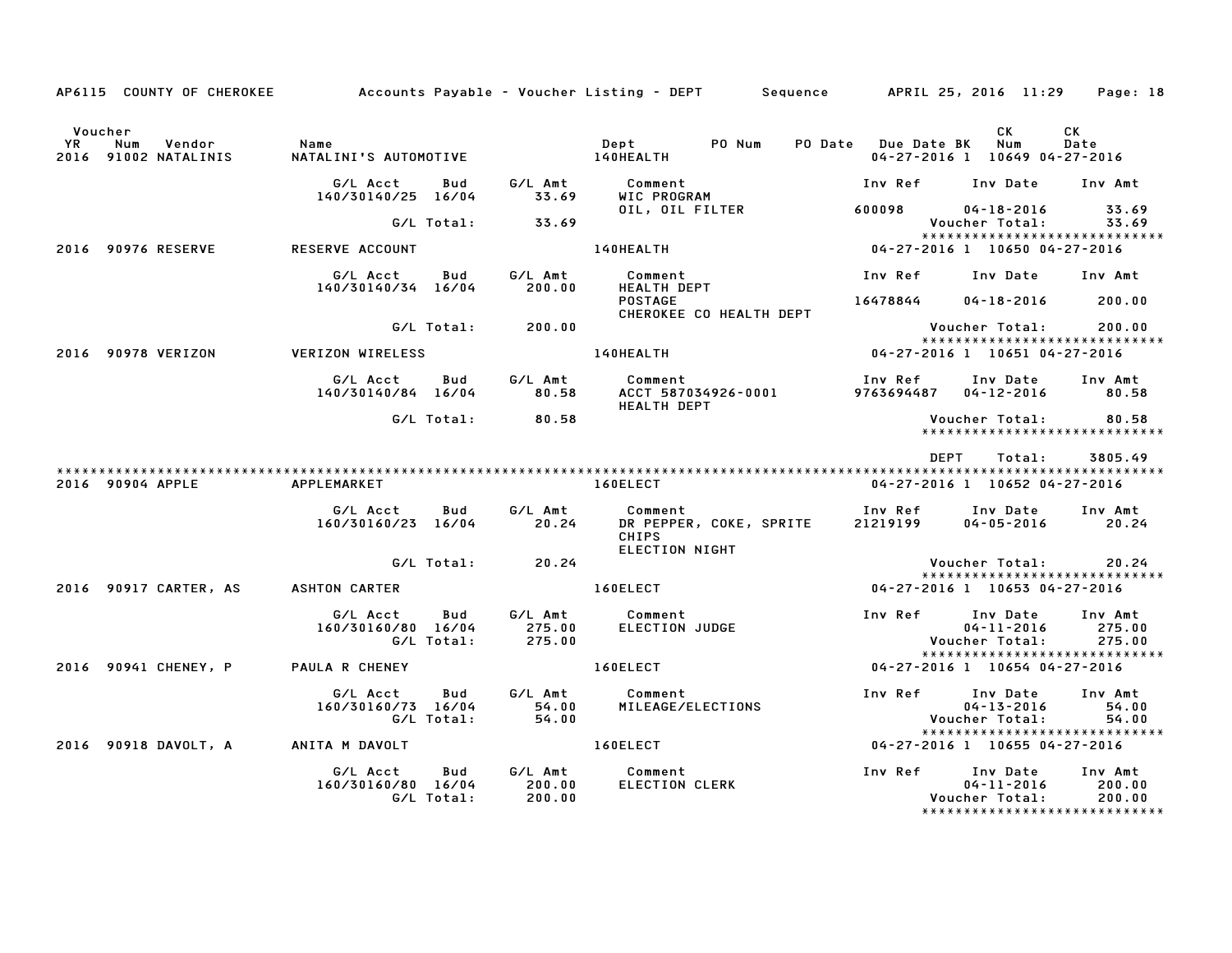|           |                                               | AP6115 COUNTY OF CHEROKEE Accounts Payable - Voucher Listing - DEPT Sequence APRIL 25, 2016 11:29 Page: 19                       |                              |                                                                                                                 |                               |                                                                                                               |                           |
|-----------|-----------------------------------------------|----------------------------------------------------------------------------------------------------------------------------------|------------------------------|-----------------------------------------------------------------------------------------------------------------|-------------------------------|---------------------------------------------------------------------------------------------------------------|---------------------------|
|           | Voucher                                       |                                                                                                                                  |                              |                                                                                                                 |                               | <b>CK</b>                                                                                                     | CK                        |
| <b>YR</b> | Vendor Name<br>Num<br>2016 90905 EDMONDSON, R | RODNEY D EDMONDSON 160ELECT                                                                                                      |                              | Dept PO Num                                                                                                     |                               | PO Date Due Date BK Num<br>04-27-2016 1 10656 04-27-2016                                                      | Date                      |
|           |                                               | G/L Acct Bud G/L Amt Comment<br>160/30160/73 16/04 45.36 MILEAGE/POLL SITES<br>G/L Total: 45.36                                  |                              |                                                                                                                 |                               | Inv Ref Inv Date<br>$04 - 05 - 2016$<br>Voucher Total:<br>*****************************                       | Inv Amt<br>45.36<br>45.36 |
|           | 2016 90919 ESTRADA, L LINDA K ESTRADA         |                                                                                                                                  |                              | 160ELECT And the state of the state of the state of the state of the state of the state of the state of the sta |                               | 04-27-2016 1 10657 04-27-2016                                                                                 |                           |
|           |                                               | G/L Acct  Bud  G/L Amt  Comment<br>160/30160/80  16/04  200.00  ELECTION CLERK<br>160/30160/80 16/04 200.00<br>G/L Total: 200.00 |                              |                                                                                                                 |                               | Inv Ref Inv Date Inv Amt<br>ur Date<br>04-11-2016<br>.Voucher Total<br>*****************************          | 200.00<br>200.00          |
|           |                                               | 2016 90920 FRENCH, JO JOREE FRENCH                                                                                               |                              | <b>160ELECT</b>                                                                                                 |                               | 04-27-2016 1 10658 04-27-2016                                                                                 |                           |
|           |                                               |                                                                                                                                  |                              | comment<br>ELECTION CLERK                                                                                       |                               | Inv Ref      Inv Date     Inv Amt<br>$04 - 11 - 2016$ 225.00<br>*****************************                 |                           |
|           | 2016 90921 FRENCH, K KENNEDEE FRENCH          |                                                                                                                                  |                              | 160ELECT NO                                                                                                     |                               | 04-27-2016 1 10659 04-27-2016                                                                                 |                           |
|           |                                               | G/L Acct  Bud  G/L Amt  Comment<br>160/30160/80  16/04  225.00  ELECTION CLERK<br>G/L Total:  225.00                             |                              |                                                                                                                 |                               | Inv Ref      Inv Date     Inv Amt<br>04-11-2016<br>Voucher Total: 225.00<br>******************************    | 225.00                    |
|           | 2016 90938 GRUBBS, G GENEVA L GRUBBS          |                                                                                                                                  | <b>Example 2018 160ELECT</b> |                                                                                                                 | 04-27-2016 1 10660 04-27-2016 |                                                                                                               |                           |
|           |                                               | G/L Acct Bud G/L Amt Comment<br>160/30160/80 16/04 150.00 ELECTION CLERK<br>G/L Total: 150.00                                    |                              |                                                                                                                 |                               | Inv Ref Inv Date Inv Amt<br>$04 - 11 - 2016$ 150.00<br><b>Voucher Total:</b><br>***************************** | 150.00                    |
|           | 2016 90936 HOUSER, M                          | MAMIE HOUSER                                                                                                                     |                              | 160ELECT                                                                                                        |                               | $04 - 27 - 2016$ 1 10661 04-27-2016                                                                           |                           |
|           |                                               | G/L Acct  Bud  G/L Amt  Comment<br>160/30160/80  16/04  150.00  ELECTION CLERK<br>G/L Total:                                     | 150.00                       |                                                                                                                 |                               | Inv Ref Inv Date Inv Amt<br>04-11-2016 150.00<br>Voucher Total: 150.00<br>*****************************       |                           |
|           | 2016 90922 JOHNSON, LI LINDA D JOHNSON        |                                                                                                                                  |                              | 160ELECT                                                                                                        |                               | 04-27-2016 1 10662 04-27-2016                                                                                 |                           |
|           |                                               | G/L Acct Bud<br>160/30160/80 16/04 250.00<br>G/L Total: 250.00                                                                   |                              | G/L Amt Comment<br>250.00 ELECTION JUDGE                                                                        |                               | Inv Ref Inv Date<br>$04 - 11 - 2016$<br>Voucher Total: 250.00<br>*****************************                | Inv Amt<br>250.00         |
|           | 2016 90923 MAIN, K                            | KAMI NICOLE MAIN                                                                                                                 |                              | 160ELECT And The Local Contractor                                                                               |                               | 04-27-2016 1 10663 04-27-2016                                                                                 |                           |
|           |                                               | G/L Acct Bud G/L Amt Comment<br>160/30160/80 16/04 200.00 ELECTION CLERK<br>G/L Total: 200.00                                    |                              |                                                                                                                 |                               | Inv Ref Inv Date Inv Amt                                                                                      |                           |
|           |                                               | 2016 90924 MARLEY, C CAROL J MARLEY                                                                                              |                              | 160ELECT NO                                                                                                     |                               | *****************************<br>04-27-2016 1 10664 04-27-2016                                                |                           |
|           |                                               |                                                                                                                                  |                              | <b>ELECTION WORKER</b>                                                                                          |                               | Inv Ref Inv Date Inv Amt<br>04-11-2016 200.00<br>Voucher Total: 200.00<br>*****************************       |                           |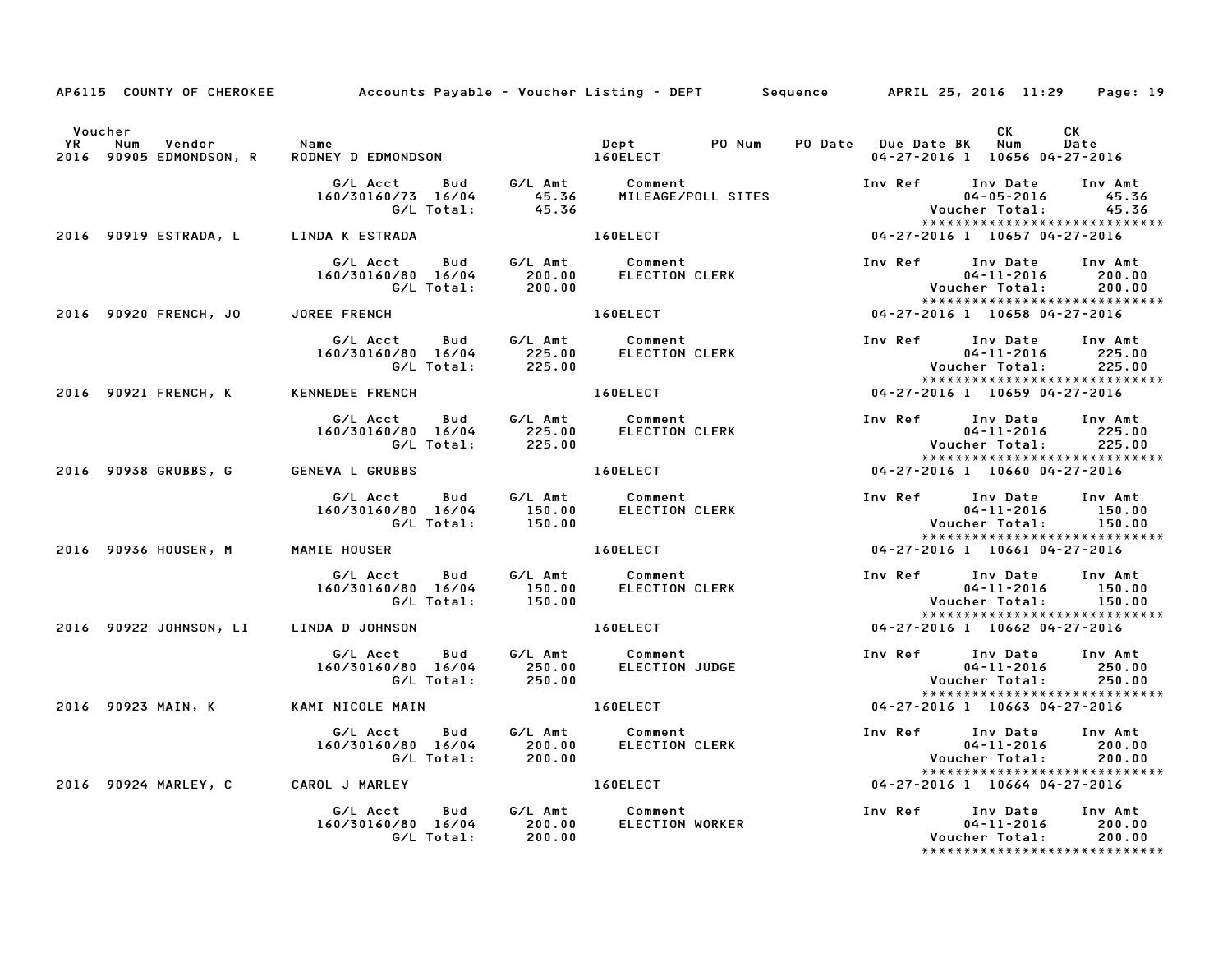|                                        | AP6115 COUNTY OF CHEROKEE Accounts Payable - Voucher Listing - DEPT Sequence APRIL 25, 2016 11:29 Page: 20                                                                                                                              |          |                                                                                                                          |                                                                                                          |                                   |
|----------------------------------------|-----------------------------------------------------------------------------------------------------------------------------------------------------------------------------------------------------------------------------------------|----------|--------------------------------------------------------------------------------------------------------------------------|----------------------------------------------------------------------------------------------------------|-----------------------------------|
| Voucher                                |                                                                                                                                                                                                                                         |          |                                                                                                                          | CK                                                                                                       | CK<br>Date                        |
|                                        |                                                                                                                                                                                                                                         |          |                                                                                                                          | 04-27-2016 1 10665 04-27-2016                                                                            |                                   |
|                                        | G/L Acct Bud G/L Amt Comment Inv Ref Inv Date Inv Amt<br>160/30160/80 16/04 225.00 ELECTION CLERK 04-11-2016 225.0<br>G/L Total: 225.00 160ELECT 100 160ELECT 104-27-2016 16666 04-27-2016                                              |          |                                                                                                                          | Inv Ref Inv Date Inv Amt<br>04-11-2016 225.00<br>Voucher Total: 225.00<br>****************************** |                                   |
|                                        | 2016 90926 METCALF, M MARY K METCALF                                                                                                                                                                                                    |          |                                                                                                                          |                                                                                                          |                                   |
|                                        | G/L Acct Bud G/L Amt Comment Inv Ref Inv Date Inv Amt<br>160/30160/80 16/04 250.00 ELECTION SUPERVISING JUDGE 04-11-2016 250.00<br>G/L Total: 250.00 ELECTION SUPERVISING JUDGE Voucher Total: 250.00<br>****************************** |          |                                                                                                                          |                                                                                                          |                                   |
|                                        | 2016 90937 PERRY, S SHANNON PERRY 160ELECT 1999 1999 2016 1 10667 04-27-2016                                                                                                                                                            |          |                                                                                                                          |                                                                                                          |                                   |
|                                        |                                                                                                                                                                                                                                         |          | 150.00 ELECTION JUDGE<br>150.00 ELECTION JUDGE<br>150.00 Woucher Total: 150.00<br>160ELECT 04-27-2016 1 10668 04-27-2016 | Inv Ref Inv Date Inv Amt                                                                                 |                                   |
| 2016 90927 POOR, B BARBARA A POOR      |                                                                                                                                                                                                                                         |          |                                                                                                                          |                                                                                                          |                                   |
|                                        |                                                                                                                                                                                                                                         |          |                                                                                                                          | *****************************                                                                            |                                   |
|                                        |                                                                                                                                                                                                                                         |          |                                                                                                                          |                                                                                                          |                                   |
|                                        | 6/L Acct Bud G/L Amt Comment<br>160/30160/80 16/04 250.00 ELECTION JUDGE 160/30160/80 16/04 250.00<br>6/L Total: 250.00 ELECTION JUDGE 104-11-2016 250.00<br>LA J ROBINSON 160ELECT 160ELECT 164-27-2016 160611300 160ELECT             |          |                                                                                                                          |                                                                                                          |                                   |
| 2016 90929 ROBINSON, N NILA J ROBINSON |                                                                                                                                                                                                                                         | 160ELECT |                                                                                                                          |                                                                                                          |                                   |
|                                        |                                                                                                                                                                                                                                         |          |                                                                                                                          | Voucher Total: 250.00<br>*****************************                                                   | 04-11-2016 250.00                 |
|                                        | 2016 90930 ROGERS, B BRENDA MAE ROGERS                                                                                                                                                                                                  | 160ELECT |                                                                                                                          | 04-27-2016 1 10671 04-27-2016                                                                            |                                   |
|                                        | 6/L Acct Bud G/L Amt Comment Inv Ref Inv Date Inv Amt<br>160/30160/80 16/04 275.00 ELECTION SUPERVISING JUDGE 04-11-2016 275.00<br>175.00 [6/L Total: 275.00] 275.00                                                                    |          |                                                                                                                          | *****************************                                                                            | $04 - 11 - 2016$ 275.00<br>275.00 |
| 2016 90931 SHEA, L LAURIE ANN SHEA     |                                                                                                                                                                                                                                         |          | 160ELECT NAME OF STREET                                                                                                  | 04-27-2016 1 10672 04-27-2016                                                                            |                                   |
|                                        | ∪ USL ACCT Bud G/L Amt Comment Inv Ref Inv Date Inv Amt 160/30160/80 16/04 200.00<br>160/30160/80 16/04 200.00 ELECTION CLERK 04-11-2016 200.00<br>C/L Total: 200.00 160ELECT 10673 04-27-2016 1 10673 04-27-2016 16/04 2016 90932      |          |                                                                                                                          |                                                                                                          |                                   |
|                                        |                                                                                                                                                                                                                                         |          |                                                                                                                          |                                                                                                          |                                   |
|                                        |                                                                                                                                                                                                                                         |          |                                                                                                                          | *****************************                                                                            | $04 - 11 - 2016$ 200.00           |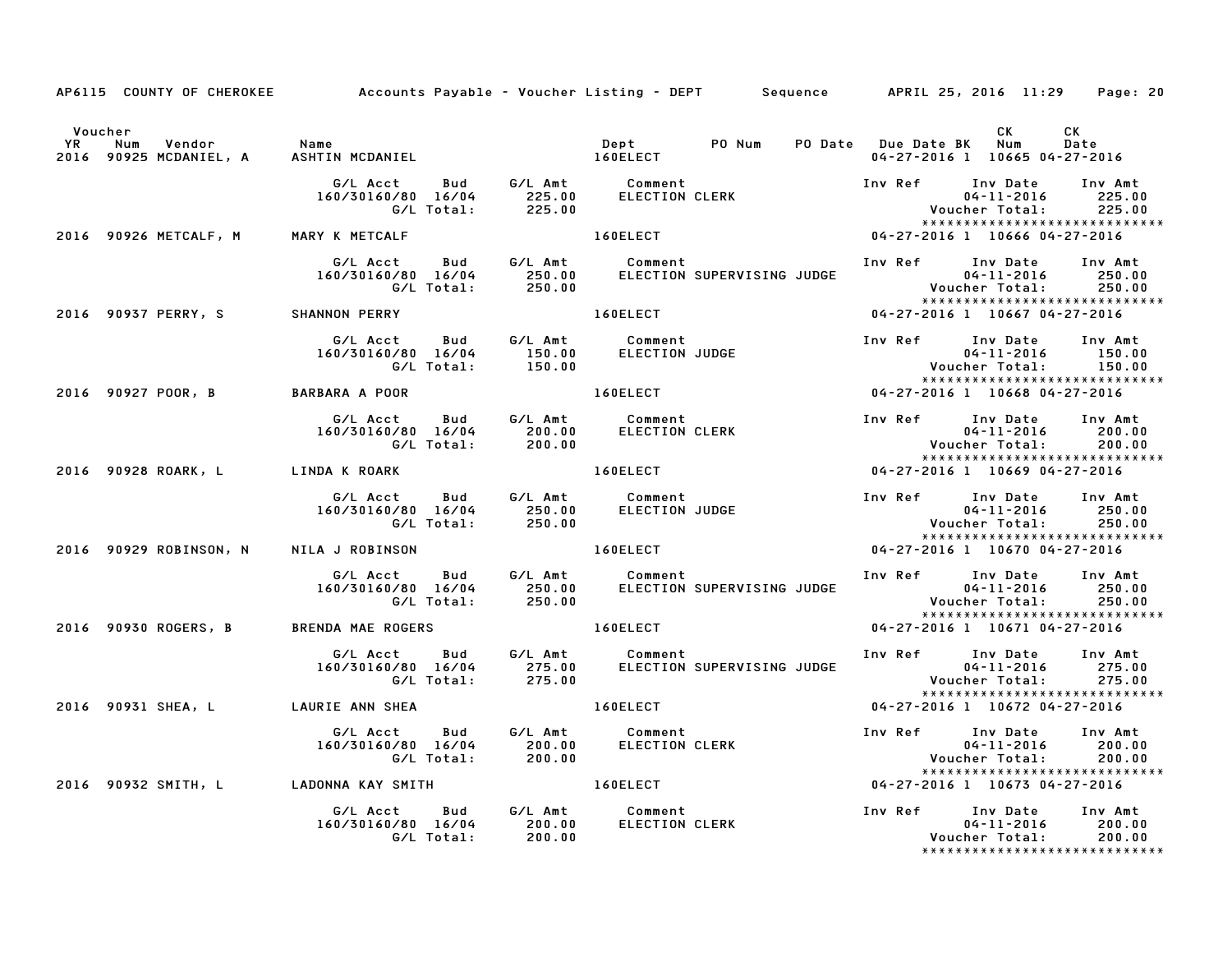|                      | AP6115 COUNTY OF CHEROKEE                                            | Accounts Payable – Voucher Listing – DEPT Sequence |                   |                               |                                   |                                                |                       | APRIL 25, 2016 11:29                             | Page: 21                                                      |
|----------------------|----------------------------------------------------------------------|----------------------------------------------------|-------------------|-------------------------------|-----------------------------------|------------------------------------------------|-----------------------|--------------------------------------------------|---------------------------------------------------------------|
| Voucher<br>YR<br>Num | Vendor<br>2016 90935 TREASE, M                                       | Name<br>MARCIA K TREASE                            |                   |                               | Dept<br>160ELECT                  | PO Num                                         | PO Date Due Date BK   | CK.<br>Num<br>04-27-2016 1 10674 04-27-2016      | СK<br>Date                                                    |
|                      |                                                                      | G/L Acct<br>160/30160/80 16/04                     | Bud<br>G/L Total: | G/L Amt<br>175.00<br>175.00   | Comment                           | SUPERVISING JUDGE                              | Inv Ref               | Inv Date<br>$04 - 11 - 2016$<br>Voucher Total:   | Inv Amt<br>175.00<br>175.00<br>*****************************  |
|                      | 2016 90939 WEST MINERAL                                              | WEST MINERAL VOLUNTEER FIREFIGHTERS 160ELECT       |                   |                               |                                   |                                                |                       | 04-27-2016 1 10675 04-27-2016                    |                                                               |
|                      |                                                                      | G/L Acct<br>160/30160/87 16/04                     | Bud<br>G/L Total: | G/L Amt<br>50.00<br>50.00     | Comment<br><b>BUILDING RENTAL</b> |                                                | Inv Ref               | Inv Date<br>$04 - 11 - 2016$<br>Voucher Total:   | Inv Amt<br>50.00<br>50.00<br>*****************************    |
|                      | 2016 90933 WESTON, L                                                 | LESLIE JO WESTON                                   |                   |                               | 160ELECT                          |                                                |                       | 04-27-2016 1 10676 04-27-2016                    |                                                               |
|                      |                                                                      | G/L Acct<br>160/30160/80 16/04                     | Bud<br>G/L Total: | G/L Amt<br>200.00<br>200.00   | Comment<br>ELECTION CLERK         |                                                | Inv Ref               | Inv Date<br>$04 - 11 - 2016$<br>Voucher Total:   | Inv Amt<br>200.00<br>200.00<br>****************************** |
|                      | 2016 90934 WINLUND, V                                                | VICKI WINLUND                                      |                   |                               | 160ELECT                          |                                                |                       | 04-27-2016 1 10677 04-27-2016                    |                                                               |
|                      |                                                                      | G/L Acct<br>160/30160/80 16/04                     | Bud<br>G/L Total: | G/L Amt<br>200.00<br>200.00   | Comment<br>ELECTION CLERK         |                                                | Inv Ref               | Inv Date<br>$04 - 11 - 2016$<br>Voucher Total:   | Inv Amt<br>200.00<br>200.00<br>*****************************  |
|                      | 2016 90906 AT&T 5001                                                 | AT&T                                               |                   |                               | 224911                            |                                                | <b>DEPT</b>           | Total:<br>04-27-2016 1 10678 04-27-2016          | 4819.60                                                       |
|                      |                                                                      | G/L Acct<br>224/31224/01                           | Bud               | G/L Amt<br>894.48             | Comment                           | ACCT 316 140-9942 098 7<br>316 140 2371 911 6  | Inv Ref               | Inv Date<br>$04 - 01 - 2016$<br>$04 - 01 - 2016$ | Inv Amt<br>641.31<br>253.17                                   |
|                      |                                                                      |                                                    | G/L Total:        | 894.48                        |                                   |                                                |                       | Voucher Total:                                   | 894.48<br>*****************************                       |
|                      | 2016 90907 CENTURYLINK4786 CENTURYLINK                               |                                                    |                   |                               | 224911                            |                                                |                       | 04-27-2016 1 10679 04-27-2016                    |                                                               |
|                      |                                                                      | G/L Acct<br>224/31224/01                           | Bud<br>G/L Total: | G/L Amt<br>1301.69<br>1301.69 | Comment                           | CUSTOMER 2C257200                              | Inv Ref<br>Q040101148 | Inv Date<br>04-01-2016<br>Voucher Total:         | Inv Amt<br>1301.69<br>1301.69                                 |
|                      | 2016 90908 CRAW KAN TELEPH CRAW-KAN TELEPHONE COOPERATIVE INC 224911 |                                                    |                   |                               |                                   |                                                |                       | 04-27-2016 1 10680 04-27-2016                    | ******************************                                |
|                      |                                                                      | G/L Acct<br>224/31224/01                           | Bud               | G/L Amt<br>148.00             | Comment                           | MONTHLY ACCESS SERVICE<br>91109620FAS1818 0416 | Inv Ref               | Inv Date                                         | Inv Amt<br>148.00                                             |
|                      |                                                                      |                                                    | G/L Total:        | 148.00                        |                                   |                                                |                       | Voucher Total:                                   | 148.00<br>*****************************                       |
|                      | 2016 90909 PRIORITY                                                  | PRIORITY DISPATCH                                  |                   |                               | 224911                            |                                                |                       | 04-27-2016 1 10681 04-27-2016                    |                                                               |
|                      |                                                                      | G/L Acct<br>224/31224/01                           | Bud<br>G/L Total: | G/L Amt<br>730.00<br>730.00   | Comment                           | CERTIFICATION COURSES                          | Inv Ref<br>127185     | Inv Date<br>$04 - 04 - 2016$<br>Voucher Total:   | Inv Amt<br>730.00<br>730.00<br>*****************************  |
|                      |                                                                      |                                                    |                   |                               |                                   |                                                | DEPT                  | Total:                                           | 3074.17                                                       |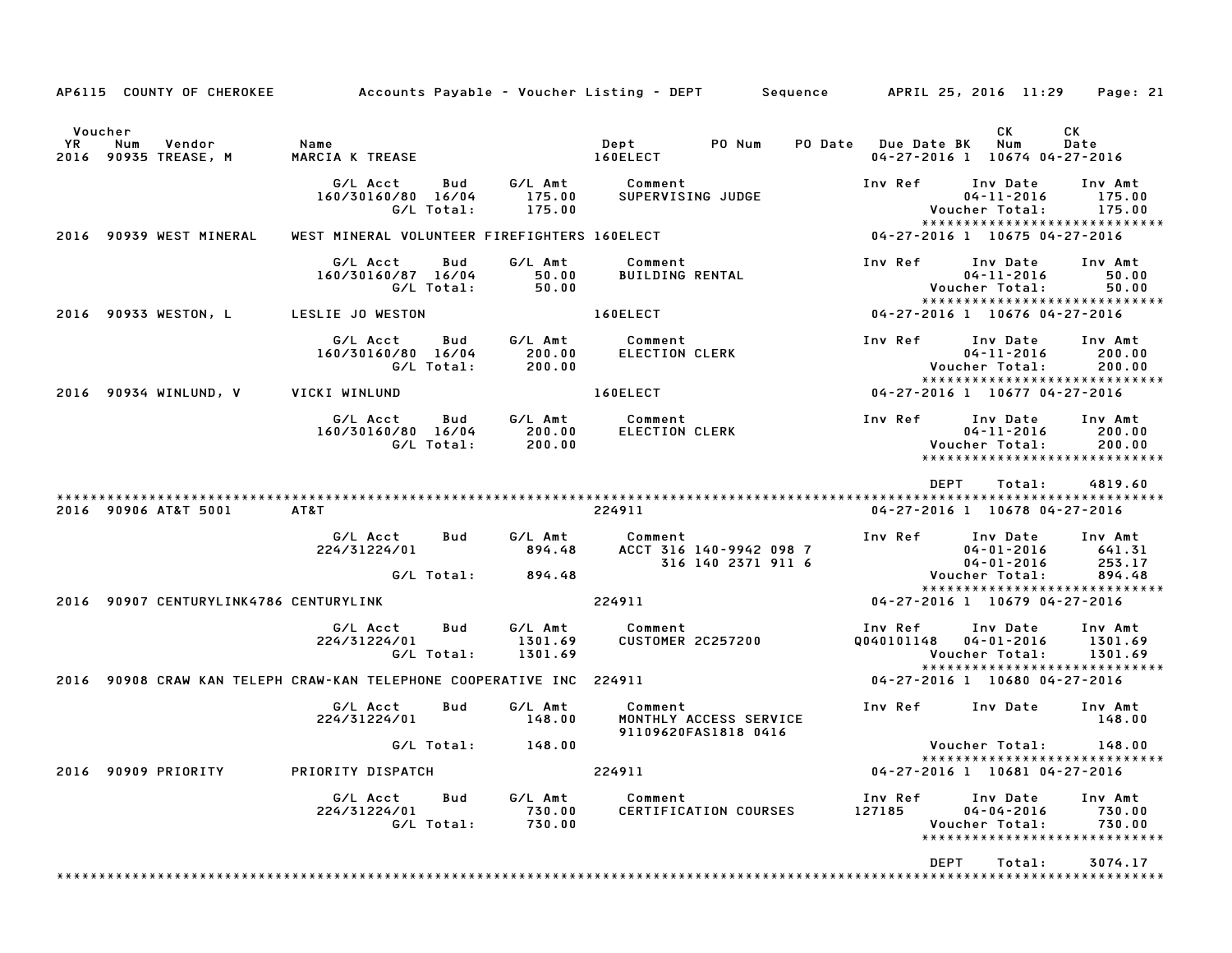| AP6115 COUNTY OF CHEROKEE                                     |                                                 |                   |                                             | Accounts Payable – Voucher Listing – DEPT         Sequence          | APRIL 25, 2016 11:29 |                                                                                                     | Page: 22                                    |
|---------------------------------------------------------------|-------------------------------------------------|-------------------|---------------------------------------------|---------------------------------------------------------------------|----------------------|-----------------------------------------------------------------------------------------------------|---------------------------------------------|
|                                                               |                                                 |                   |                                             |                                                                     |                      |                                                                                                     |                                             |
| Voucher<br>YR<br>Num<br>Vendor<br>90959 COMMERCE VISA<br>2016 | Name<br><b>COMMERCE BANK</b>                    |                   |                                             | CK<br>CK<br>Dept<br>PO Num<br><b>230APP</b>                         | PO Date Due Date BK  | Num<br>04-27-2016 1 10682 04-27-2016                                                                | Date                                        |
|                                                               | G/L Acct                                        | Bud               | G/L Amt                                     | Comment                                                             | Inv Ref              | Inv Date                                                                                            | Inv Amt                                     |
|                                                               | 230/30230/75 16/04                              |                   | 200.50                                      | ACCT  <br>MARK FIXON                                                |                      |                                                                                                     |                                             |
|                                                               |                                                 | G/L Total:        | 200.50                                      | KS.GOV ONLINE PAYMENT                                               |                      | $03 - 14 - 2016$<br>Voucher Total:<br>*****************************                                 | 200.50<br>200.50                            |
|                                                               |                                                 |                   |                                             |                                                                     | <b>DEPT</b>          | Total:                                                                                              | 200.50                                      |
| 2016 91008 FEDERAL ACCT                                       | CHEROKEE COUNTY FEDERAL/FICA TAX AC 260BENEFITS |                   |                                             |                                                                     |                      | 04-25-2016 1 10683 04-27-2016                                                                       |                                             |
|                                                               | G/L Acct<br>260/30260/02<br>260/30260/02 16/04  | Bud               | G/L Amt<br>13381.34<br>13381.47             | Comment<br>FICA TAX<br>EMPLOYER FICA TAX                            | Inv Ref              | Inv Date<br>$04 - 27 - 2016$<br>$04 - 27 - 2016$                                                    | Inv Amt<br>13381.34<br>13381.47             |
|                                                               |                                                 | G/L Total:        | 26762.81                                    |                                                                     |                      | Voucher Total:<br>*****************************                                                     | 26762.81                                    |
| 2016 91010 GREAT WEST                                         | GREAT WEST RETIREMENT SERVICES                  |                   |                                             | 260BENEFITS                                                         |                      | 04-25-2016 1 10684 04-27-2016                                                                       |                                             |
|                                                               | G/L Acct<br>260/30260/21                        | Bud<br>G/L Total: | G/L Amt<br>1348.50<br>1348.50               | Comment<br>GREAT WEST 130028-01 DEF CO                              | Inv Ref              | Inv Date<br>$04 - 27 - 2016$<br>Voucher Total:                                                      | Inv Amt<br>1348.50<br>1348.50               |
| 2016 91011 KPERS ACCT                                         | CHEROKEE COUNTY KPERS ACCOUNT                   |                   |                                             | 260BENEFITS                                                         |                      | *****************************<br>04-25-2016 1 10685 04-27-2016                                      |                                             |
|                                                               | G/L Acct<br>260/30260/03<br>260/30260/03 16/04  | Bud<br>G/L Total: | G/L Amt<br>10763.61<br>15848.58<br>26612.19 | Comment<br>KPERS WITHOLDING<br>EMPLOYER KPERS WITHOLDING            | Inv Ref              | Inv Date<br>$04 - 27 - 2016$<br>$04 - 27 - 2016$<br>Voucher Total:<br>***************************** | Inv Amt<br>10763.61<br>15848.58<br>26612.19 |
| 2016 90910 MERITAIN                                           | MERITAIN HEALTH                                 |                   |                                             | 260BENEFITS                                                         |                      | 04-27-2016 1 10686 04-27-2016                                                                       |                                             |
|                                                               | G/L Acct<br>260/30260/15 16/04                  | Bud               | G/L Amt<br>43486.61                         | Comment<br>GROUP 02438<br>CHEROKEE COUNTY KANSAS<br><b>MAY 2016</b> | Inv Ref              | Inv Date<br>$04 - 13 - 2016$                                                                        | Inv Amt<br>43486.61                         |
|                                                               |                                                 | G/L Total:        | 43486.61                                    |                                                                     |                      | Voucher Total:<br>*****************************                                                     | 43486.61                                    |
| 2016 91003 AFLAC                                              | <b>AFLAC</b>                                    |                   |                                             | 265PR                                                               | <b>DEPT</b>          | Total:<br>04-25-2016 1 10687 04-27-2016                                                             | 98210.11                                    |
|                                                               | G/L Acct<br>265/30265/90                        | Bud<br>G/L Total: | G/L Amt<br>266.56<br>266.56                 | Comment<br>AFLAC PRE-TAX INS                                        | Inv Ref              | Inv Date<br>$04 - 27 - 2016$<br>Voucher Total:                                                      | Inv Amt<br>266.56<br>266.56                 |
| 2016 91004 CHAPTER 13                                         | LAURIE B WILLIAMS                               |                   |                                             | 265PR                                                               |                      | *****************************<br>04-25-2016 1 10688 04-27-2016                                      |                                             |
|                                                               | G/L Acct<br>265/11260/70                        | Bud<br>G/L Total: | G/L Amt<br>192.00<br>192.00                 | Comment                                                             | Inv Ref              | Inv Date<br>$04 - 27 - 2016$<br>Voucher Total:<br>*****************************                     | Inv Amt<br>192.00<br>192.00                 |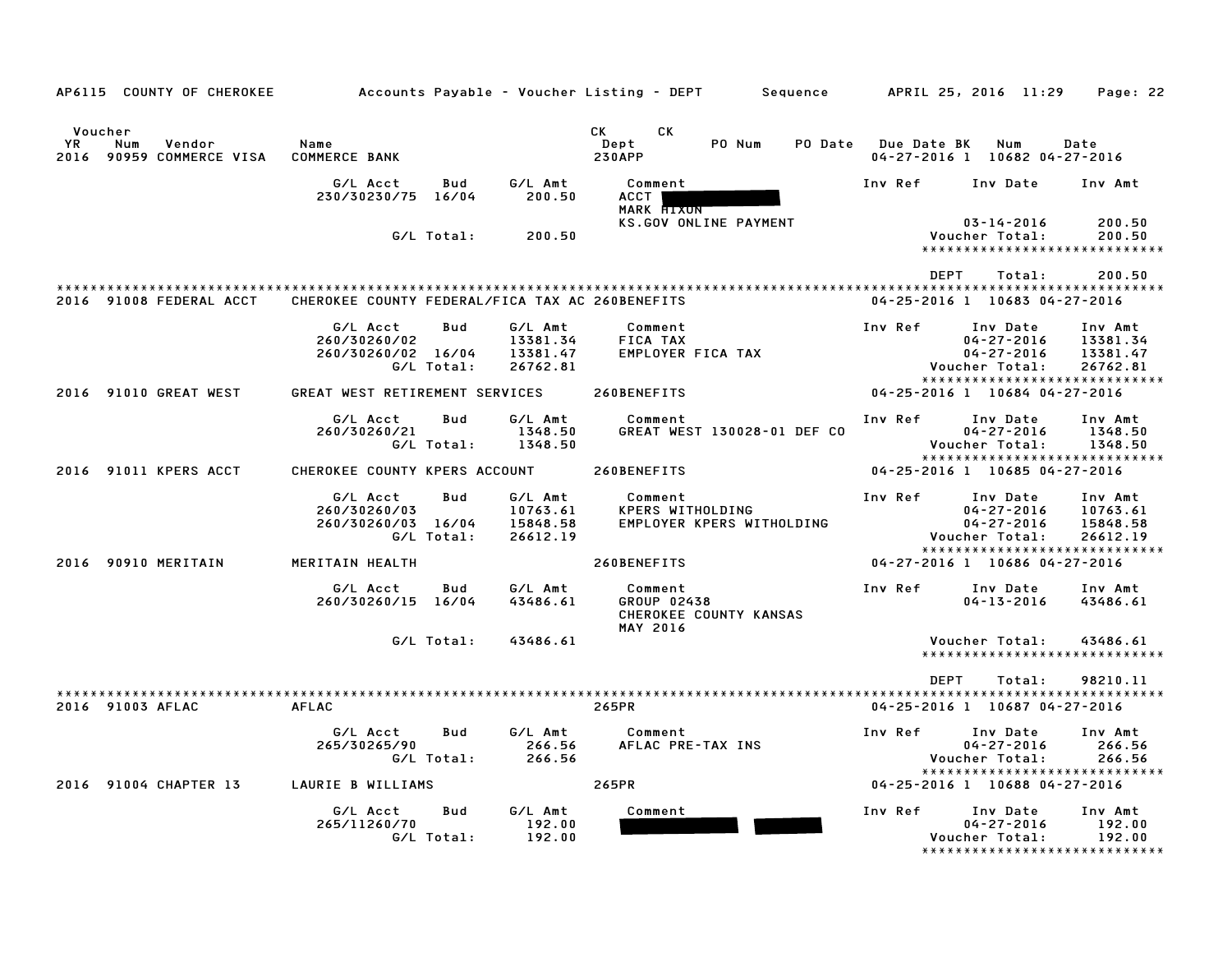|                                                           | AP6115 COUNTY OF CHEROKEE         Accounts Payable – Voucher Listing – DEPT     Sequence     APRIL 25, 2016 11:29 |                                                                                                                                                 | Page: 23                                                                                                                      |
|-----------------------------------------------------------|-------------------------------------------------------------------------------------------------------------------|-------------------------------------------------------------------------------------------------------------------------------------------------|-------------------------------------------------------------------------------------------------------------------------------|
| Voucher<br><b>YR</b><br>Num<br>Vendor<br>2016 91005 CLEAN | Name<br>CLEAN THE UNIFORM CO JOPLIN                                                                               | CK and the control of the control of the control of the control of the control of the control of the control o<br>CK<br>PO Num<br>Dept<br>265PR | PO Date Due Date BK Num<br>Date<br>04-25-2016 1 10689 04-27-2016                                                              |
|                                                           | G/L Amt<br>G/L Acct<br>Bud<br>265/30265/90<br>35.58<br>G/L Total:<br>35.58                                        | Comment<br>CLEAN UNIFORM CO                                                                                                                     | Inv Ref<br>Inv Date<br>Inv Amt<br>$04 - 27 - 2016$<br>35.58<br>Voucher Total:<br>35.58<br>*****************************       |
| 2016 91006 COLLECTION                                     | COLLECTION SERVICES CENTER 265PR                                                                                  |                                                                                                                                                 | 04-25-2016 1 10690 04-27-2016                                                                                                 |
|                                                           | G/L Acct<br>G/L Amt<br>Bud<br>250.33<br>265/11260/80<br>G/L Total:<br>250.33                                      | Comment                                                                                                                                         | Inv Ref<br>Inv Date<br>Inv Amt<br>$04 - 27 - 2016$<br>250.33<br>250.33<br>Voucher Total:<br>*****************************     |
|                                                           | 2016 91007 FAMILY SUPPORT FAMILY SUPPORT PAYMENT CENTER                                                           | 265PR                                                                                                                                           | 04-25-2016 1 10691 04-27-2016                                                                                                 |
|                                                           | G/L Acct<br>G/L Amt<br>Bud<br>265/11260/73<br>235.38<br>G/L Total:<br>235.38                                      | Comment                                                                                                                                         | Inv Ref<br>Inv Date<br>Inv Amt<br>$04 - 27 - 2016$<br>235.38<br>235.38<br>Voucher Total:<br>*****************************     |
| 2016 91009 FEDERAL ACCT                                   | CHEROKEE COUNTY FEDERAL/FICA TAX AC 265PR                                                                         |                                                                                                                                                 | 04-25-2016 1 10692 04-27-2016                                                                                                 |
|                                                           | G/L Amt<br>G/L Acct<br>Bud<br>265/30265/90<br>14916.04<br>G/L Total:<br>14916.04                                  | Comment<br>FEDERAL TAX                                                                                                                          | Inv Ref<br>Inv Date<br>Inv Amt<br>$04 - 27 - 2016$<br>14916.04<br>14916.04<br>Voucher Total:<br>***************************** |
| 2016 91012 KS PAYMENT                                     | KANSAS PAYMENT CENTER                                                                                             | 265PR                                                                                                                                           | 04-25-2016 1 10693 04-27-2016                                                                                                 |
|                                                           | G/L Amt<br>G/L Acct<br>Bud<br>265/10265/99<br>200.00<br>G/L Total:<br>200.00                                      | Comment                                                                                                                                         | Inv Ref<br>Inv Date<br>Inv Amt<br>$04 - 27 - 2016$<br>200.00<br>Voucher Total:<br>200.00<br>*****************************     |
| 2016 91013 LEGAL SHIELD                                   | LEGAL SHIELD                                                                                                      | 265PR                                                                                                                                           | 04-25-2016 1 10694 04-27-2016                                                                                                 |
|                                                           | G/L Amt<br>G/L Acct<br>Bud<br>265/30265/90<br>61.72<br>G/L Total:<br>61.72                                        | Comment<br>LEGAL SHIELD                                                                                                                         | Inv Ref<br>Inv Amt<br>Inv Date<br>$04 - 27 - 2016$<br>61.72<br>Voucher Total:<br>61.72<br>*****************************       |
| 2016 91014 LIBERTY LIFE                                   | LIBERTY NATIONAL LIFE INS                                                                                         | 265PR                                                                                                                                           | 04-25-2016 1 10695 04-27-2016                                                                                                 |
|                                                           | G/L Acct<br>G/L Amt<br>Bud<br>19.50<br>265/11260/19<br>G/L Total:<br>19.50                                        | Comment                                                                                                                                         | Inv Ref<br>Inv Date<br>Inv Amt<br>$04 - 27 - 2016$<br>19.50<br>Voucher Total:<br>19.50<br>*****************************       |
| 2016 91015 LIBERTY LIFE                                   | LIBERTY NATIONAL LIFE INS                                                                                         | 265PR                                                                                                                                           | 04-25-2016 1 10695 04-27-2016                                                                                                 |
|                                                           | G/L Acct<br>Bud<br>G/L Amt<br>265/11260/30<br>20.75<br>G/L Total:<br>20.75                                        | Comment                                                                                                                                         | Inv Ref<br>Inv Date<br>Inv Amt<br>$04 - 27 - 2016$<br>20.75<br>Voucher Total:<br>20.75<br>*****************************       |
| 2016 91016 LIBERTY LIFE                                   | LIBERTY NATIONAL LIFE INS                                                                                         | 265PR                                                                                                                                           | 04-25-2016 1 10695 04-27-2016                                                                                                 |
|                                                           | G/L Acct<br>Bud<br>G/L Amt<br>265/11260/31<br>6.22<br>G/L Total:<br>6.22                                          | Comment                                                                                                                                         | Inv Ref<br>Inv Date<br>Inv Amt<br>$04 - 27 - 2016$<br>6.22<br>Voucher Total:<br>6.22<br>*****************************         |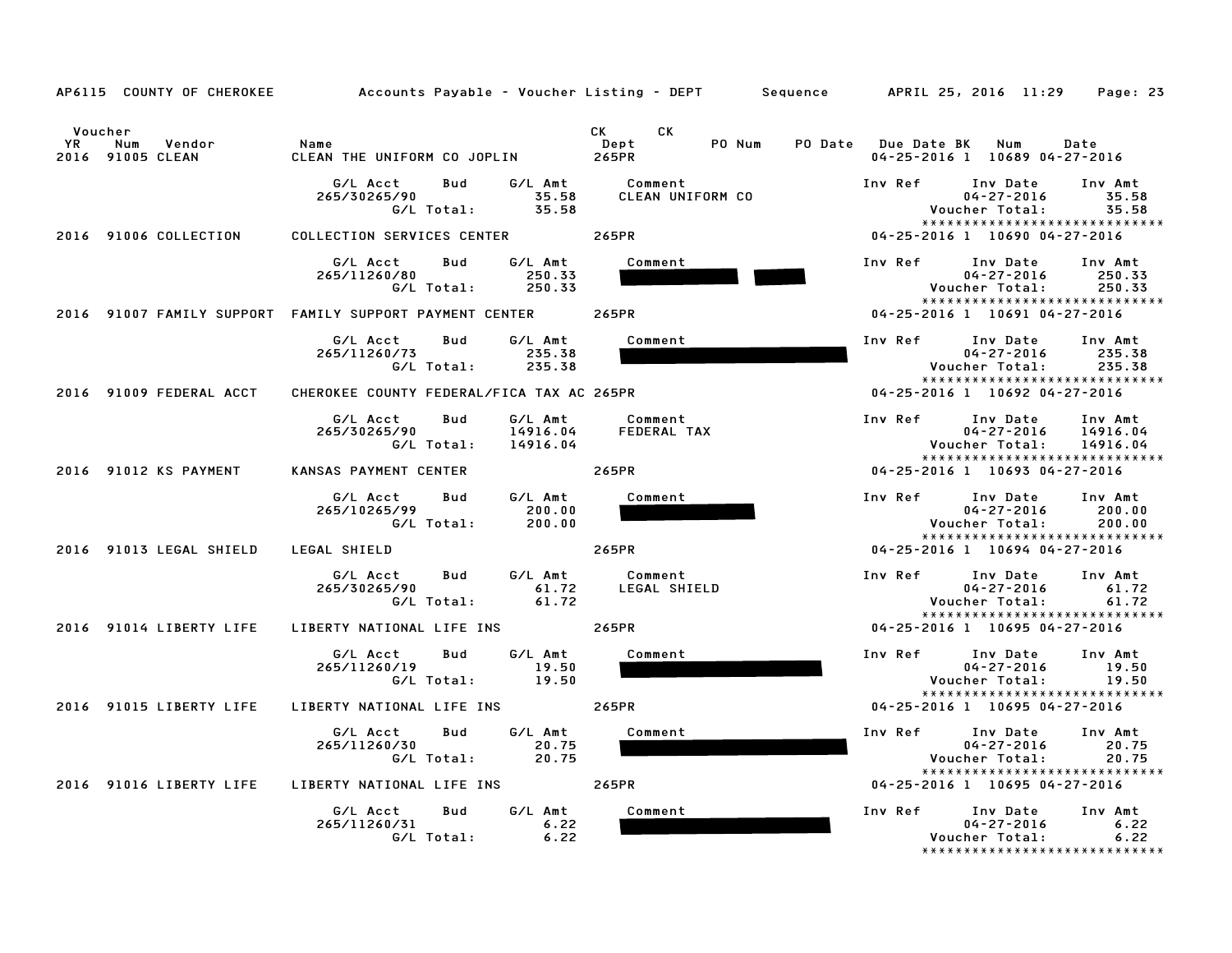|                      | AP6115 COUNTY OF CHEROKEE                | Accounts Payable - Voucher Listing - DEPT Sequence APRIL 25, 2016 11:29           |                                       | Page: 24                                                                                                                |
|----------------------|------------------------------------------|-----------------------------------------------------------------------------------|---------------------------------------|-------------------------------------------------------------------------------------------------------------------------|
| Voucher<br><b>YR</b> | Num<br>Vendor<br>2016 91017 LIBERTY LIFE | Name<br>LIBERTY NATIONAL LIFE INS                                                 | CK<br>CK.<br>PO Num<br>Dept<br>265PR  | PO Date Due Date BK Num<br>Date<br>04-25-2016 1 10695 04-27-2016                                                        |
|                      |                                          | G/L Acct<br>G/L Amt<br>Bud<br>11.31<br>265/11260/38<br>G/L Total:<br>11.31        | Comment                               | Inv Ref<br>Inv Date<br>Inv Amt<br>$04 - 27 - 2016$<br>11.31<br>11.31<br>Voucher Total:                                  |
|                      | 2016 91018 LIBERTY LIFE                  | LIBERTY NATIONAL LIFE INS                                                         | 265PR                                 | *****************************<br>04-25-2016 1 10695 04-27-2016                                                          |
|                      |                                          | G/L Acct<br>Bud<br>G/L Amt<br>10.02<br>265/11260/39<br>G/L Total:<br>10.02        | Comment                               | Inv Ref<br>Inv Date<br>Inv Amt<br>$04 - 27 - 2016$<br>10.02<br>Voucher Total:<br>10.02<br>***************************** |
|                      | 2016 91019 LIBERTY LIFE                  | LIBERTY NATIONAL LIFE INS                                                         | 265PR                                 | 04-25-2016 1 10695 04-27-2016                                                                                           |
|                      |                                          | G/L Acct<br>G/L Amt<br>Bud<br>265/11260/42<br>24.78<br>G/L Total:<br>24.78        | Comment                               | Inv Ref<br>Inv Date<br>Inv Amt<br>$04 - 27 - 2016$<br>24.78<br>Voucher Total:<br>24.78<br>***************************** |
|                      | 2016 91020 LIBERTY LIFE                  | LIBERTY NATIONAL LIFE INS 265PR                                                   |                                       | 04-25-2016 1 10695 04-27-2016                                                                                           |
|                      |                                          | G/L Amt<br>G/L Acct<br>Bud<br>13.23<br>265/11260/48<br>G/L Total:<br>13.23        | Comment                               | Inv Ref<br>Inv Date<br>Inv Amt<br>$04 - 27 - 2016$<br>13.23<br>13.23<br>Voucher Total:<br>***************************** |
|                      | 2016 91021 LIBERTY LIFE                  | LIBERTY NATIONAL LIFE INS                                                         | 265PR                                 | 04-25-2016 1 10695 04-27-2016                                                                                           |
|                      |                                          | G/L Amt<br>G/L Acct<br>Bud<br>265/11260/49<br>20.75<br>20.75<br>G/L Total:        | Comment                               | Inv Ref<br>Inv Date<br>Inv Amt<br>$04 - 27 - 2016$<br>20.75<br>20.75<br>Voucher Total:<br>***************************** |
|                      | 2016 91022 LIBERTY LIFE                  | LIBERTY NATIONAL LIFE INS                                                         | 265PR                                 | 04-25-2016 1 10695 04-27-2016                                                                                           |
|                      |                                          | G/L Amt<br>G/L Acct<br>Bud<br>265/11260/50<br>27.83<br>G/L Total:<br>27.83        | Comment                               | Inv Ref<br>Inv Date<br>Inv Amt<br>$04 - 27 - 2016$<br>27.83<br>Voucher Total:<br>27.83<br>***************************** |
|                      | 2016 91023 LIBERTY LIFE                  | LIBERTY NATIONAL LIFE INS                                                         | 265PR                                 | 04-25-2016 1 10695 04-27-2016                                                                                           |
|                      |                                          | G/L Acct<br>Bud<br>G/L Amt<br>3.50<br>265/11260/64<br>G/L Total:<br>3.50          | Comment                               | Inv Ref Inv Date<br>Inv Amt<br>3.50<br>$04 - 27 - 2016$<br>Voucher Total:<br>3.50<br>******************************     |
|                      |                                          | 2016 91024 LOYAL AMERICAN LOYAL AMERICAN                                          | 265PR                                 | 04-25-2016 1 10696 04-27-2016                                                                                           |
|                      |                                          | G/L Amt<br>G/L Acct<br>Bud<br>265/30265/90<br>47.29<br>G/L Total:<br>47.29        | Comment<br>LOYAL AMERICAN             | Inv Ref<br>Inv Date<br>Inv Amt<br>$04 - 27 - 2016$<br>47.29<br>Voucher Total:<br>47.29                                  |
|                      |                                          | 2016 91025 PALIC <b>The PHILADELPHIA AMERICAN LIFE INS CO</b> 265PR               |                                       | *****************************<br>04-25-2016 1 10697 04-27-2016                                                          |
|                      |                                          | G/L Acct<br><b>Bud</b><br>G/L Amt<br>265/30265/90<br>33.78<br>G/L Total:<br>33.78 | Comment<br>PHILADELPHIA AMERICAN LIFE | Inv Ref<br>Inv Date<br>Inv Amt<br>33.78<br>$04 - 27 - 2016$<br>33.78<br>Voucher Total:<br>***************************** |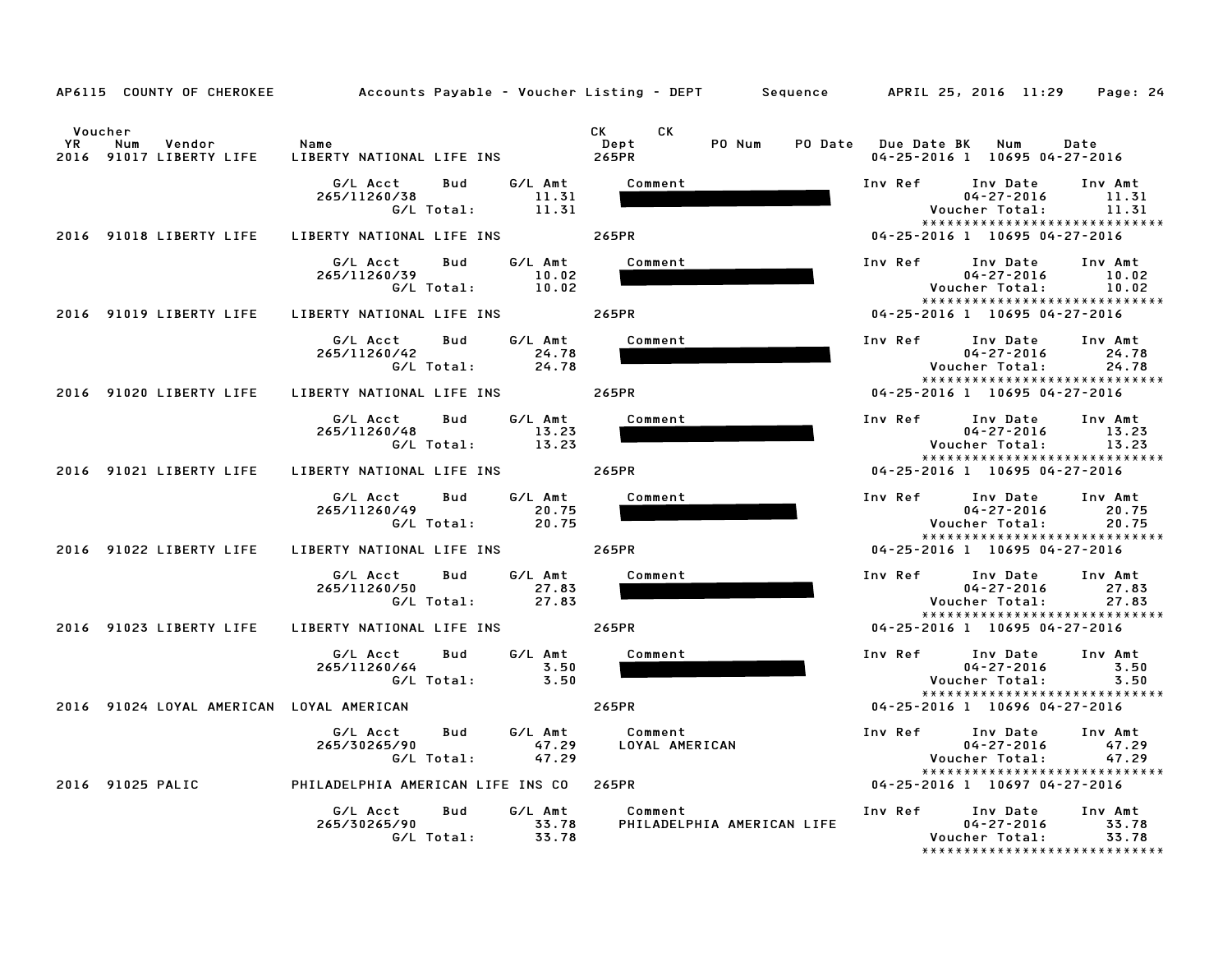|                                                                        | AP6115 COUNTY OF CHEROKEE                                    |                                        |                          |                               | Accounts Payable – Voucher Listing – DEPT                                                                                                  | Sequence                                                       |                                                                                             | APRIL 25, 2016 11:29                                                                                                             | Page: 25                                                         |  |
|------------------------------------------------------------------------|--------------------------------------------------------------|----------------------------------------|--------------------------|-------------------------------|--------------------------------------------------------------------------------------------------------------------------------------------|----------------------------------------------------------------|---------------------------------------------------------------------------------------------|----------------------------------------------------------------------------------------------------------------------------------|------------------------------------------------------------------|--|
| Voucher<br>YR                                                          | Num<br>Vendor<br>2016 91026 STATE ACCT                       | Name<br>CHEROKEE COUNTY STATE TAX ACCT |                          |                               | PO Num<br>Dept<br>265PR                                                                                                                    | PO Date                                                        | <b>Due Date BK</b>                                                                          | СK<br>Num<br>04-25-2016 1 10698 04-27-2016                                                                                       | СK<br>Date                                                       |  |
|                                                                        |                                                              | G/L Acct<br>265/30265/90               | <b>Bud</b><br>G/L Total: | G/L Amt<br>4705.51<br>4705.51 | Comment<br>STATE TAX                                                                                                                       |                                                                | Inv Ref                                                                                     | Inv Date<br>$04 - 27 - 2016$<br>Voucher Total:                                                                                   | Inv Amt<br>4705.51<br>4705.51                                    |  |
| 91027 WASHINGTON INS WASHINGTON NATIONAL INSURANCE COMPA 265PR<br>2016 |                                                              |                                        |                          |                               |                                                                                                                                            | *****************************<br>04-25-2016 1 10699 04-27-2016 |                                                                                             |                                                                                                                                  |                                                                  |  |
|                                                                        |                                                              | G/L Acct<br>265/30265/90               | <b>Bud</b><br>G/L Total: | G/L Amt<br>1339.54<br>1339.54 | Comment<br>WASHINGTON INSURANCE                                                                                                            |                                                                | Inv Ref                                                                                     | Inv Date<br>$04 - 27 - 2016$<br>Voucher Total:                                                                                   | Inv Amt<br>1339.54<br>1339.54<br>*****************************   |  |
|                                                                        |                                                              |                                        |                          |                               |                                                                                                                                            |                                                                | <b>DEPT</b>                                                                                 | Total:                                                                                                                           | 22441.62                                                         |  |
|                                                                        | 2016 90911 CENTURYLINK2961 CENTURYLINK                       |                                        |                          |                               | 300ELDERLY                                                                                                                                 |                                                                |                                                                                             | 04-27-2016 1 10700 04-27-2016                                                                                                    |                                                                  |  |
|                                                                        |                                                              | G/L Acct<br>300/30300/74 16/04         | Bud                      | G/L Amt<br>158.29             | Comment<br>ACCT 313355170<br>313571296                                                                                                     |                                                                | Inv Ref                                                                                     | Inv Date<br>$04 - 01 - 2016$<br>$04 - 01 - 2016$                                                                                 | Inv Amt<br>72.92<br>85.37                                        |  |
|                                                                        |                                                              |                                        | G/L Total:               | 158.29                        |                                                                                                                                            |                                                                |                                                                                             | Voucher Total:                                                                                                                   | 158.29                                                           |  |
|                                                                        | 2016 90912 GALENA                                            | CITY OF GALENA                         |                          |                               | 300ELDERLY                                                                                                                                 |                                                                | *****************************<br>04-27-2016 1 10701 04-27-2016                              |                                                                                                                                  |                                                                  |  |
|                                                                        |                                                              |                                        |                          |                               |                                                                                                                                            |                                                                |                                                                                             |                                                                                                                                  |                                                                  |  |
|                                                                        |                                                              | G/L Acct<br>300/30300/72 16/04         | Bud                      | G/L Amt<br>94.25              | Comment<br>ACCT 10006000<br>720 WALL ST                                                                                                    |                                                                | Inv Ref                                                                                     | Inv Date<br>$03 - 08 - 2016$                                                                                                     | Inv Amt<br>94.25                                                 |  |
|                                                                        |                                                              |                                        | G/L Total:               | 94.25                         |                                                                                                                                            |                                                                |                                                                                             | Voucher Total:                                                                                                                   | 94.25                                                            |  |
|                                                                        | 2016 90946 KS GAS<br>KANSAS GAS SERVICE                      |                                        |                          | 300ELDERLY                    |                                                                                                                                            |                                                                | *****************************<br>04-27-2016 1 10702 04-27-2016                              |                                                                                                                                  |                                                                  |  |
|                                                                        |                                                              |                                        |                          |                               |                                                                                                                                            |                                                                |                                                                                             |                                                                                                                                  |                                                                  |  |
|                                                                        |                                                              | G/L Acct<br>300/30300/72 16/04         | Bud<br>16/04             | G/L Amt<br>149.37             | Comment<br>ACCT 510724504 2014982 18<br>510074383 1179346 45                                                                               |                                                                | Inv Ref                                                                                     | Inv Date<br>$04 - 08 - 2016$<br>$04 - 14 - 2016$                                                                                 | Inv Amt<br>51.77<br>49.52                                        |  |
|                                                                        |                                                              | G/L Total:                             |                          | 149.37                        | 510020083 1175382 00                                                                                                                       |                                                                |                                                                                             | $04 - 12 - 2016$<br>Voucher Total:                                                                                               | 48.08<br>149.37<br>*****************************                 |  |
|                                                                        |                                                              |                                        |                          |                               |                                                                                                                                            |                                                                | <b>DEPT</b>                                                                                 | Total:                                                                                                                           | 401.91                                                           |  |
|                                                                        | * * * * * * * * * * * * * * * * * * * *<br>2016 90915 NEWEGG | SYNCB/NEWEGG                           |                          |                               | 304SPIDER                                                                                                                                  |                                                                | 04-27-2016 1 10703 04-27-2016                                                               |                                                                                                                                  |                                                                  |  |
|                                                                        |                                                              | G/L Acct<br>304/31304/01               | Bud                      | G/L Amt<br>784.19             | Comment<br>281-782-DP HP<br>146-724-NBMEM 2GX2<br><b>NBADP SUPER</b><br><b>NBADP LAPTOP</b><br>CARD READER, CABLES<br>135-204-DVD BRN ASUS |                                                                | Inv Ref<br>1202538741<br>1202394653<br>1202394673<br>1202394693<br>1202664832<br>1202759263 | Inv Date<br>$02 - 12 - 2016$<br>$02 - 14 - 2016$<br>$02 - 15 - 2016$<br>$02 - 16 - 2016$<br>$03 - 03 - 2016$<br>$03 - 10 - 2016$ | Inv Amt<br>333.98<br>105.98<br>19.88<br>22.95<br>74.70<br>226.70 |  |
|                                                                        |                                                              |                                        | G/L Total:               | 784.19                        |                                                                                                                                            |                                                                |                                                                                             | Voucher Total:                                                                                                                   | 784.19                                                           |  |
|                                                                        |                                                              |                                        |                          |                               |                                                                                                                                            |                                                                | DEPT                                                                                        | Total:                                                                                                                           | *****************************<br>784.19                          |  |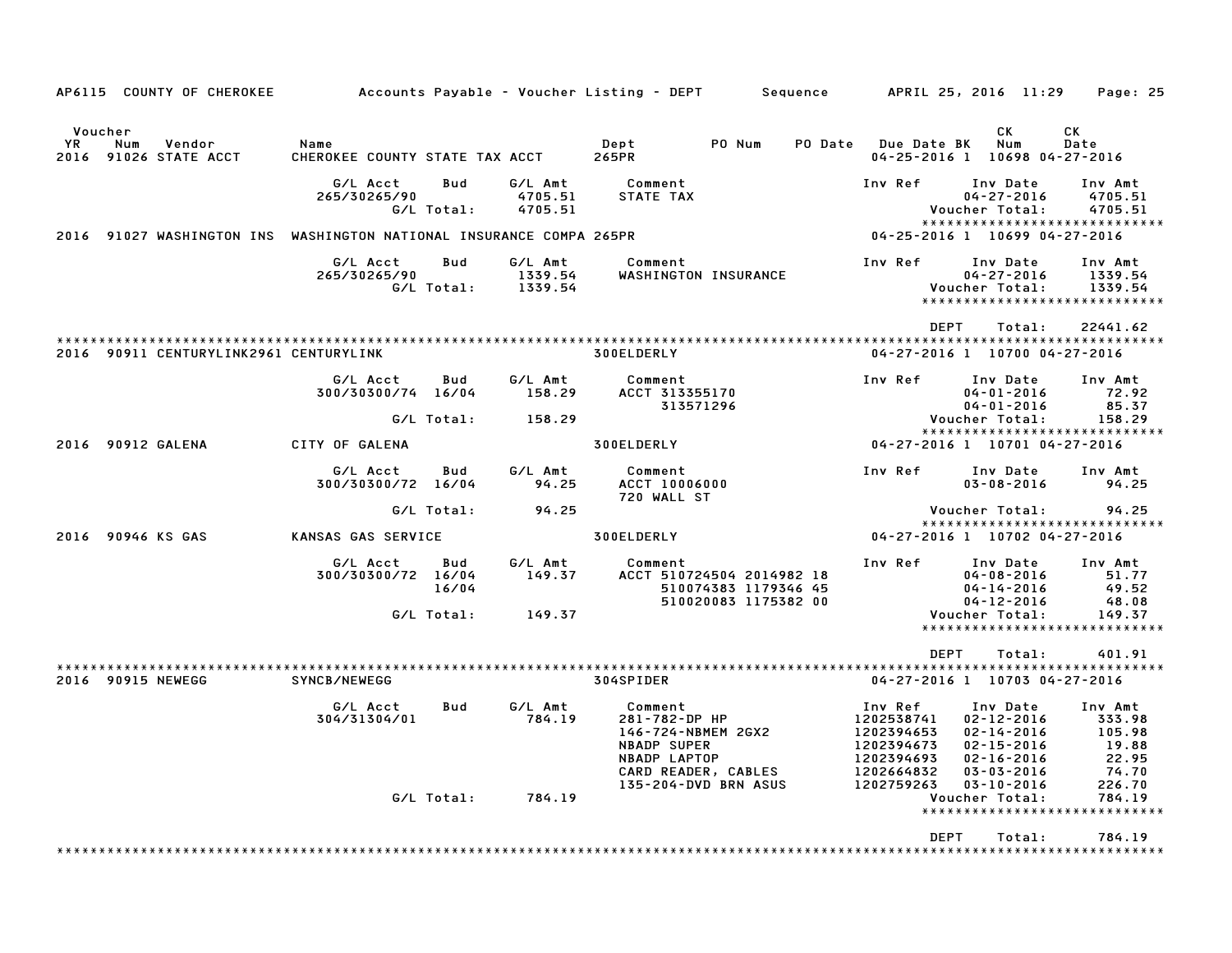| AP6115 COUNTY OF CHEROKEE                                            |                                            |                   |                              | Accounts Payable – Voucher Listing – DEPT                | Sequence                                         |                           | APRIL 25, 2016 11:29                                     | Page: 26                                                     |
|----------------------------------------------------------------------|--------------------------------------------|-------------------|------------------------------|----------------------------------------------------------|--------------------------------------------------|---------------------------|----------------------------------------------------------|--------------------------------------------------------------|
| Voucher<br>YR.<br>Num<br>Vendor<br>2016<br>90977 SEK RECYCLING       | Name<br>SOUTHEAST KANSAS RECYCLING, INC    |                   |                              | <b>CK</b><br>CK.<br>Dept<br>310LAND                      | PO Num<br>PO Date                                | <b>Due Date BK</b>        | Num<br>04-27-2016 1 10704 04-27-2016                     | Date                                                         |
|                                                                      | G/L Acct<br>140/30140/89 16/04             | Bud               | G/L Amt<br>2000.00           | Comment<br>DROP OFF                                      | FEBRUARY 2016<br><b>MARCH 2016</b>               | Inv Ref<br>28653<br>28791 | Inv Date<br>$03 - 08 - 2016$<br>$04 - 02 - 2016$         | Inv Amt<br>1000.00<br>1000.00                                |
|                                                                      |                                            | G/L Total:        | 2000.00                      |                                                          |                                                  |                           | Voucher Total:<br>*****************************          | 2000.00                                                      |
|                                                                      |                                            |                   |                              |                                                          |                                                  | <b>DEPT</b>               | Total:                                                   | 2000.00                                                      |
| 2016 90689 DANIEL, SH                                                | SHELLI DANIEL                              |                   |                              | 330SEWER                                                 |                                                  |                           | 04-27-2016 1 10705 04-27-2016                            |                                                              |
|                                                                      | G/L Acct<br>330/30330/73 16/04             | Bud               | G/L Amt<br>59.88             | Comment<br>MILEAGE                                       |                                                  | Inv Ref                   | Inv Date                                                 | Inv Amt<br>9.18<br>16.90<br>16.90<br>16.90                   |
|                                                                      |                                            | G/L Total:        | 59.88                        |                                                          |                                                  |                           | Voucher Total:<br>*****************************          | 59.88                                                        |
| 2016 90965 TRANSYSTEMS                                               | TRANSYSTEMS CORPORATION                    |                   |                              | 330SEWER                                                 |                                                  |                           | 04-27-2016 1 10706 04-27-2016                            |                                                              |
|                                                                      | G/L Acct<br>110/30110/89 16/04             | Bud               | G/L Amt<br>3876.00           | Comment<br><b>VARK LIFT STATION</b><br><b>RENOVATION</b> |                                                  | Inv Ref<br>0002951425     | Inv Date<br>$04 - 01 - 2016$                             | Inv Amt<br>3876.00                                           |
|                                                                      |                                            | G/L Total:        | 3876.00                      |                                                          |                                                  |                           | Voucher Total:                                           | 3876.00<br>*****************************                     |
|                                                                      |                                            |                   |                              |                                                          |                                                  | <b>DEPT</b>               | Total:                                                   | 3935.88                                                      |
| 2016 90989 COMMERCE VISA                                             | <b>COMMERCE BANK</b>                       |                   |                              | 410TRAINING                                              |                                                  |                           | 04-27-2016 1 10707 04-27-2016                            |                                                              |
|                                                                      | G/L Acct<br>413/30413/75<br>410/30410/75   | Bud               | G/L Amt<br>249.00<br>1904.16 | Comment<br>ACCT  <br>NATHAN R COLEMAN                    |                                                  | Inv Ref                   | Inv Date                                                 | Inv Amt                                                      |
|                                                                      |                                            |                   |                              | ALLEGNT TRAVEL                                           | NATIONAL DISTRICT ATTY<br>NATIONAL DISTRICT ATTY |                           | $03 - 07 - 2016$<br>$03 - 07 - 2016$<br>$03 - 16 - 2016$ | 249.00<br>1207.67<br>561.41                                  |
|                                                                      |                                            | G/L Total:        | 2153.16                      |                                                          | SHERATON GRAND PHOENIX                           |                           | $03 - 19 - 2016$<br>Voucher Total:                       | 135.08<br>2153.16<br>*****************************           |
|                                                                      |                                            |                   |                              |                                                          |                                                  | <b>DEPT</b>               | Total:                                                   | 2153.16                                                      |
| 2016 90986 BAXTER CHAMBER BAXTER SPRINGS CHAMBER OF COMMERCE 450TOUR |                                            |                   |                              |                                                          |                                                  |                           | 04-27-2016 1 10708 04-27-2016                            |                                                              |
|                                                                      | G/L Acct<br>450/30450/89                   | Bud               | G/L Amt<br>518.48            | Comment                                                  | GUEST TAX DISTRIBUTION                           | Inv Ref                   | Inv Date<br>$04 - 18 - 2016$                             | Inv Amt<br>518.48                                            |
| 90987 CHEROKEE TOUR<br>2016                                          | CHEROKEE COUNTY TOURISM GRANT PROG 450TOUR | G/L Total:        | 518.48                       |                                                          |                                                  |                           | Voucher Total:<br>04-27-2016 1 10709 04-27-2016          | 518.48<br>*****************************                      |
|                                                                      |                                            |                   |                              |                                                          |                                                  |                           |                                                          |                                                              |
|                                                                      | G/L Acct<br>450/30450/89                   | Bud<br>G/L Total: | G/L Amt<br>345.64<br>345.64  | Comment                                                  | GUEST TAX DISTRIBUTION                           | Inv Ref                   | Inv Date<br>$04 - 18 - 2016$<br>Voucher Total:           | Inv Amt<br>345.64<br>345.64<br>***************************** |